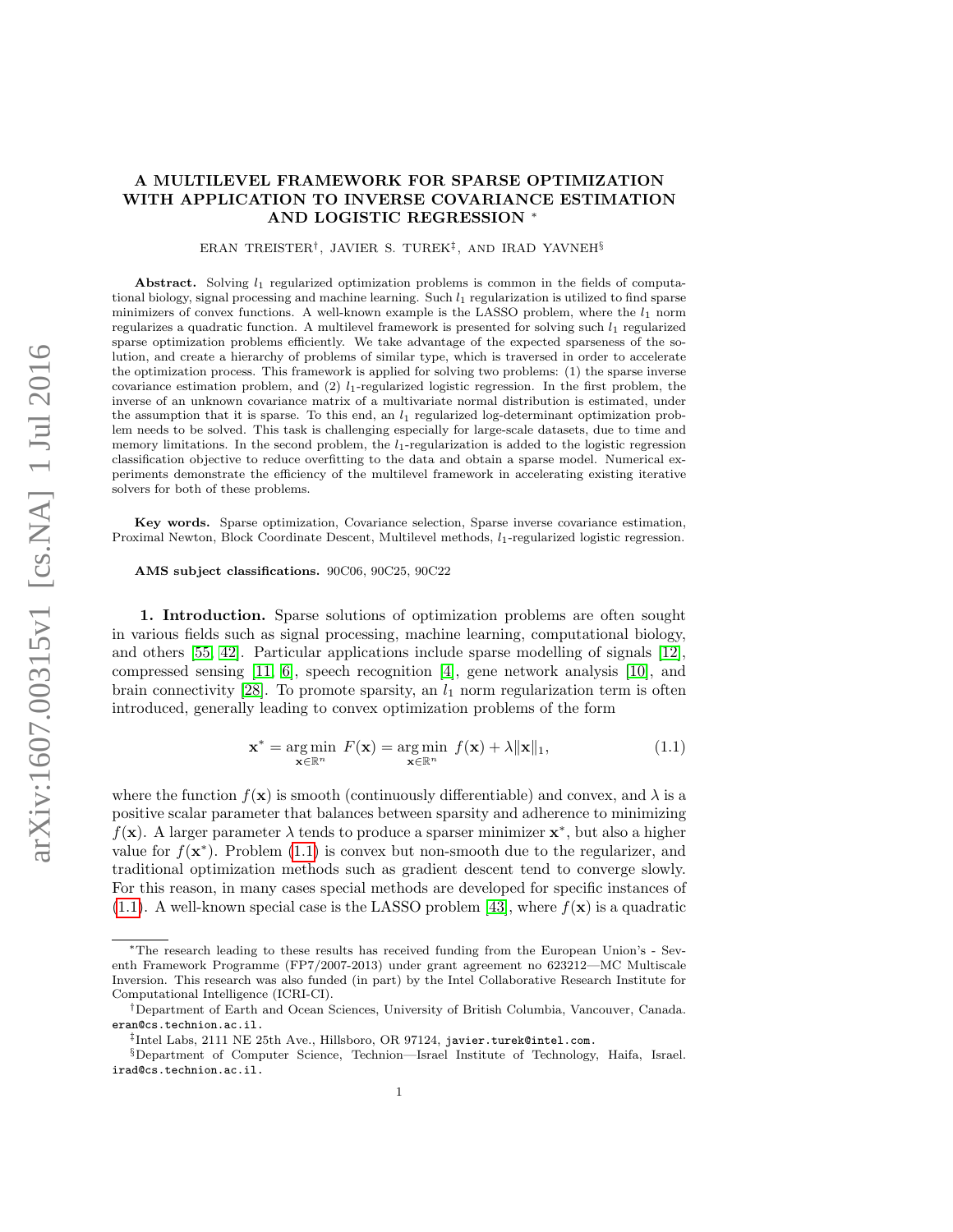function,

<span id="page-1-0"></span>
$$
\mathbf{x}^* = \underset{\mathbf{x} \in \mathbb{R}^n}{\arg \min} \ \frac{1}{2} \mathbf{x}^T H \mathbf{x} + \mathbf{x}^T \mathbf{g} + \lambda \|\mathbf{x}\|_1,\tag{1.2}
$$

with  $\mathbf{g} \in \mathbb{R}^n$ , and  $H \in \mathbb{R}^{n \times n}$  a positive semi-definite matrix. This problem can often be solved quite efficiently by so-called "iterative shrinkage" or "iterative soft thresholding (IST)" methods [\[15,](#page-25-1) [29,](#page-25-2) [8,](#page-24-5) [13,](#page-24-6) [5,](#page-24-7) [49,](#page-26-3) [47,](#page-26-4) [54\]](#page-26-5) and other methods [\[16,](#page-25-3) [18,](#page-25-4) [50,](#page-26-6) [40,](#page-25-5) [36\]](#page-25-6).

As a rule, iterative methods that have been developed for solving the quadratic problem [\(1.2\)](#page-1-0) can be generalized and used to solve the general problem [\(1.1\)](#page-0-0). This can be done by rather straightforward approaches: at each iteration the smooth part  $f(\mathbf{x})$  in [\(1.1\)](#page-0-0) is approximated by some quadratic function, whereas the non-smooth  $l_1$  term remains intact. Then, a descent direction is computed by approximately solving the resulting  $l_1$ -regularized quadratic minimization problem of the form  $(1.2)$ by iterative shrinkage methods. This approximation can be applied using only first order information (i.e.,  $\nabla f$ ), or second order information (both  $\nabla f$  and  $\nabla^2 f$ ). The former approach results in a gradient-descent-like method, while the latter approach, on which we will focus in this paper, is called the "proximal Newton" method [\[32\]](#page-25-7). We give a precise description in the next section.

In this work we propose a multilevel framework for accelerating existing solvers for problem [\(1.1\)](#page-0-0), based on the work of [\[45\]](#page-26-7) which introduced a similar framework for the LASSO problem. In this framework, the convergence of existing iterative methods is accelerated using a nested hierarchy of successively smaller versions of the problem. Exploiting the sparsity of the sought approximation, the dimension of problem [\(1.1\)](#page-0-0) is reduced by temporarily ignoring ostensibly irrelevant unknowns, which remain zero for the duration of the multilevel iteration. That is, each reduced problem is defined by [\(1.1\)](#page-0-0), restricted to a specially chosen subset of variables. This yields a nested hierarchy of problems. Subspace corrections are performed by applying iterative methods to each of the low dimensional problems in succession, with the aim of accelerating the optimization process. Under suitable conditions, this algorithm converges to a global minimizer of [\(1.1\)](#page-0-0).

In the second and third parts of the paper, we apply our framework to the solution of (1) the sparse inverse covariance estimation problem, and (2) the  $l_1$ regularized logistic regression problem. Both of these have the form of [\(1.1\)](#page-0-0), and we focus on the first one in more details because it is significantly more complicated and challenging. In this problem, the inverse of the covariance matrix of a multivariate normal distribution is estimated from a relatively small set of samples, assuming that it is sparse. Its estimation is performed by solving an  $l_1$  regularized log-determinant optimization problem, on which we elaborate later in this paper. Many methods were recently developed for solving the covariance selection problem [\[3,](#page-24-8) [2,](#page-24-9) [7,](#page-24-10) [19,](#page-25-8) [22,](#page-25-9) [24,](#page-25-10) [25,](#page-25-11) [26,](#page-25-12) [33,](#page-25-13) [35,](#page-25-14) [44\]](#page-26-8), and a few of those [\[26,](#page-25-12) [25,](#page-25-11) [35,](#page-25-14) [44\]](#page-26-8) involve a proximal Newton approach. In the present work we mostly focus on large-scale instances of this problem, which are required in fMRI [\[25\]](#page-25-11) and gene expression analysis [\[10,](#page-24-4) [23\]](#page-25-15) applications, for example. Such large scale problems are very challenging, primarily because of memory limitations, and the only two published methods that are capable of handling them are  $[25, 44]$  $[25, 44]$ . In this paper we review the method of  $[44]$ and accelerate it by our multilevel framework. Moreover, we show that our framework is more efficient than other acceleration strategies for this problem. These ideas can be exploited for other large-scale instances of log-determinant sparse optimization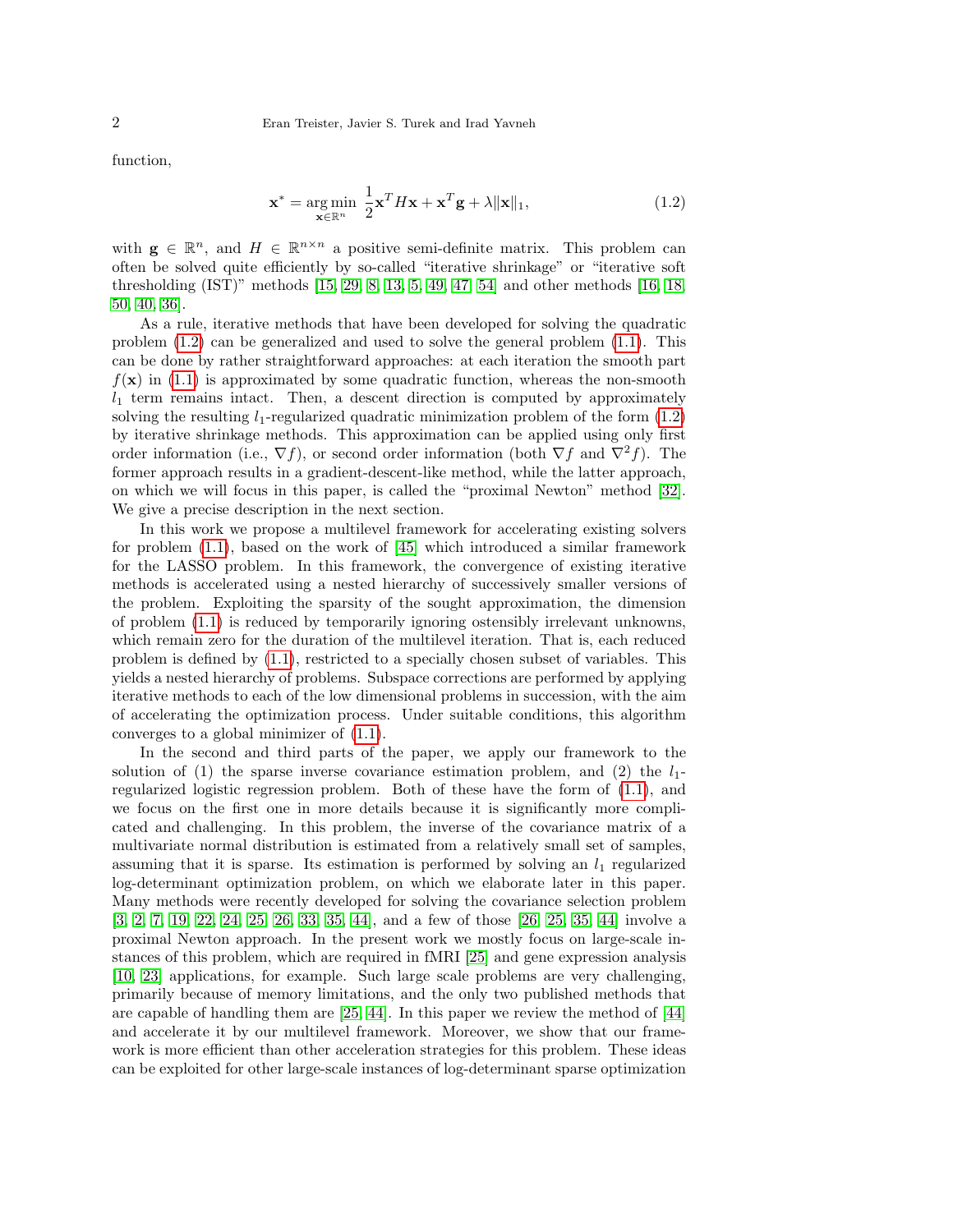problems such as [\[48,](#page-26-9) [37,](#page-25-16) [27\]](#page-25-17). Following this, we briefly describe the  $l_1$ -regularized logistic regression problem, and accelerate the two methods [\[51\]](#page-26-10) and [\[52\]](#page-26-11) using our multilevel framework.

<span id="page-2-3"></span>2. First and second order methods for  $l_1$  regularized sparse optimization. As mentioned above, problem [\(1.1\)](#page-0-0) can be solved by adapting iterated shrinkage methods for  $(1.2)$ . To achieve that, at iteration k the smooth function f in  $(1.1)$  is replaced by a quadratic approximation around the current iterate  $\mathbf{x}^{(k)}$  to obtain a descent direction  $\mathbf{z}^{(k)}$ . More specifically,  $\mathbf{z}^{(k)}$  is obtained by approximately solving

<span id="page-2-0"></span>
$$
\mathbf{z}^{(k)} = \underset{\mathbf{z} \in \mathbb{R}^n}{\arg \min} \tilde{F}(\mathbf{x}^{(k)} + \mathbf{z})
$$
  
= 
$$
\underset{\mathbf{z} \in \mathbb{R}^n}{\arg \min} f(\mathbf{x}^{(k)}) + \langle \mathbf{g}^{(k)}, \mathbf{z} \rangle + \frac{1}{2} \langle \mathbf{z}, H^{(k)} \mathbf{z} \rangle + \lambda \|\mathbf{x}^{(k)} + \mathbf{z}\|_1,
$$
 (2.1)

where  $\mathbf{g}^{(k)} = \nabla f(\mathbf{x}^{(k)})$ , and  $H^{(k)}$  is a positive definite matrix that is method specific. This problem is similar to [\(1.2\)](#page-1-0) and can be solved using the shrinkage methods mentioned earlier. The role of  $H^{(k)}$  in [\(2.1\)](#page-2-0) is to either incorporate second order information  $(H^{(k)} = \nabla^2 f(x^{(k)})$ , the Hessian of f) or mimic it in a simpler and cheaper way. If  $H^{(k)} = \nabla^2 f(x^{(k)})$  then this results in the "proximal Newton" method [\[32\]](#page-25-7), and in that case, if [\(2.1\)](#page-2-0) is solved to sufficient accuracy, the proximal Newton method has a superlinear asymptotic convergence rate [\[32\]](#page-25-7). Once  $\mathbf{z}^{(k)}$  is found, the next iterate is obtained by

<span id="page-2-2"></span>
$$
\mathbf{x}^{(k+1)} = \mathbf{x}^{(k)} + \alpha \mathbf{z}^{(k)},\tag{2.2}
$$

where  $\alpha > 0$  is a scalar which may be chosen a priori or determined by a line-search procedure. For example, one may use the Armijo rule [\[1\]](#page-24-11) or an exact linesearch if possible [\[47\]](#page-26-4).

A simpler approach for defining [\(2.1\)](#page-2-0) is to include only first order information, and to use a simpler  $H^{(k)}$ , often chosen to be a diagonal positive definite matrix, denoted  $D^{(k)}$ . In this case, the problem  $(2.1)$  has a closed-form solution

<span id="page-2-1"></span>
$$
\mathbf{z}^{(k)} = \mathcal{S}_{\lambda(D^{(k)})^{-1}}\left(\mathbf{x}^{(k)} - (D^{(k)})^{-1}\mathbf{g}^{(k)}\right) - \mathbf{x}^{(k)},\tag{2.3}
$$

where

$$
S_{\lambda}(t) = sign(t) \cdot max(0, |t| - \lambda)
$$
\n(2.4)

is the "soft shrinkage" function, which reduces the absolute value of t by  $\lambda$ , or sets it to zero if  $\lambda > |t|$ . This results in a first order shrinkage method, which is similar to gradient descent or quasi Newton methods, and can be seen as a generalization of existing shrinkage methods for [\(1.2\)](#page-1-0). More specifically, a generalization of the separa-ble surrogate functionals (SSF) method of [\[8\]](#page-24-5) can be obtained by defining  $D^{(k)} = cI$ , where I is the identity matrix and  $c > \rho(\nabla^2 f(x^{(k)}))$  is an upper bound on the spectral radius of the Hessian. Similarly, a generalization of the parallel coordinate descent (PCD) method [\[13\]](#page-24-6) for [\(1.1\)](#page-0-0) reads  $D^{(k)} = diag(\nabla^2 f(x^{(k)}))$  (the diagonal part of the Hessian). Such generalizations, which are mentioned in [\[13\]](#page-24-6) for example, are quite straightforward. Moreover, in [\[49\]](#page-26-3) for example, the general problem [\(1.1\)](#page-0-0) is addressed rather than the quadratic [\(1.2\)](#page-1-0), which is the actual target of this work. We note that the convergence guarantee of such methods for [\(1.1\)](#page-0-0) requires modest assumptions on the smooth function f (i.e., the level set  $\{z : f(z) \leq f(z_0)\}\$ is compact, and the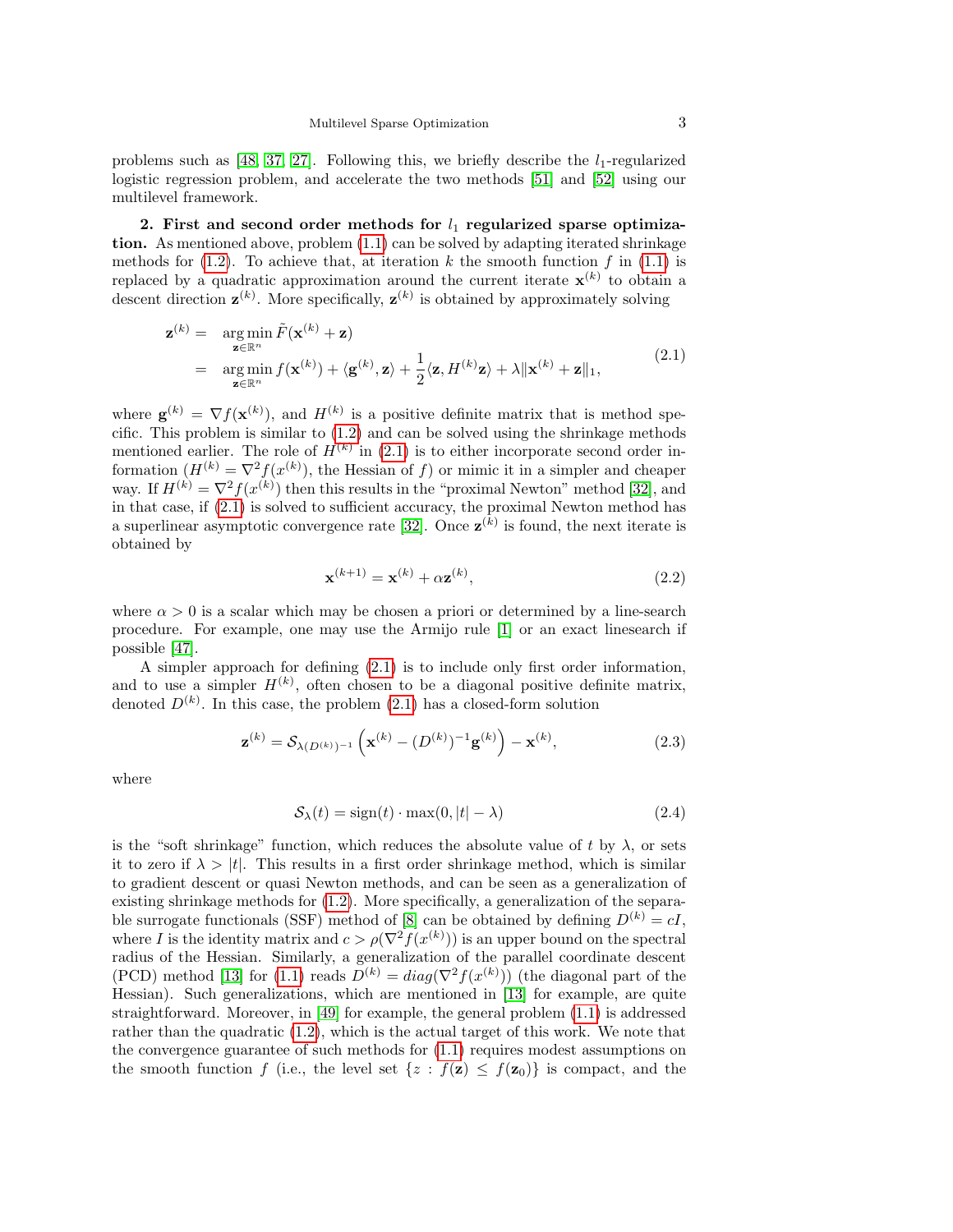Hessian is bounded:  $||\nabla^2 f(\mathbf{x})|| < M$ . Generally, such methods converge linearly, but can be accelerated by subspace methods like SESOP [\[13,](#page-24-6) [54\]](#page-26-5) and non-linear conjugate gradients [\[54,](#page-26-5) [45\]](#page-26-7).

Although the shrinkage methods are generally more efficient than other traditional methods, they can be further accelerated. A main problem of these methods is that, during the iterations, the iterates  $\mathbf{x}^{(k)}$  may be denser than the final solution. In particular, if we start from a zero initial guess, we would typically get several initial iterates  $\mathbf{x}^{(k)}$  which are far less sparse than the final minimizer  $\mathbf{x}^*$ . The rest of the iterates will gradually become sparser, until the sparsity pattern converges to that of x ∗ . The main drawback is that those initial iterations with the denser iterates may be significantly more expensive than the later iterations with the sparse iterates. For example, when solving [\(1.2\)](#page-1-0) a matrix-vector multiplication  $H\mathbf{x}^{(k)}$  needs to be applied at each shrinkage iteration  $(2.3)$ . If the matrix H is given explicitly (i.e., not as a fast operator) and  $\mathbf{x}^{(k)}$  is sparse, then computations can be saved by not multiplying the columns of H that correspond to the zero entries of  $\mathbf{x}^{(k)}$ .

One of the most common and simplest ways to address this phenomenon is by a continuation procedure  $[47, 49]$  $[47, 49]$ . In this procedure a sequence of problems  $(1.1)$ that correspond to a sequence of decreasing regularization parameters  $\lambda$  is solved. This sequence starts with a relatively large value of  $\lambda$  which is gradually decreased, and at each stage the new initial guess is given by the approximate solution to [\(1.1\)](#page-0-0) obtained with the previous, bigger,  $\lambda$ . Since a bigger  $\lambda$  yields a sparser solution, this continuation procedure may decrease the number of non-zeros in the iterates  $\mathbf{x}^{(k)}$  at the expense of applying additional iterations for the larger  $\lambda$ 's.

3. A multilevel framework for  $l_1$  regularized sparse optimization. We begin this section by providing some definitions and motivation that will be useful in the remainder of the paper. Let

<span id="page-3-1"></span>
$$
supp(\mathbf{x}) = \{i : x_i \neq 0\}
$$
\n
$$
(3.1)
$$

denote the support of the vector x: the set of indices of its non-zero elements. The key challenge of sparse optimization is to identify the best (small) support for minimizing the objective  $f(\mathbf{x})$ . Additionally, we must calculate the values of the non-zeros of this minimizer. In many cases, if we were initially given the support of the minimizer, it would make the solution of  $(1.1)$  easier<sup>[1](#page-3-0)</sup>. For example, the LASSO problem  $(1.2)$ has *n* variables, however, if the support of its minimizer  $\mathcal{C}^* = \text{supp}(\mathbf{x}^*)$  is known and consists of only about 1% of the *n* entries, we can ignore all entries not in  $\mathcal{C}^*$  and solve the problem

<span id="page-3-2"></span>
$$
\min_{\mathbf{x}_{c^*} \in \mathbb{R}^{|c^*|}} \frac{1}{2} \mathbf{x}_{c^*}^T H_{c^*} \mathbf{x}_{c^*} + \mathbf{x}_{c^*}^T \mathbf{g}_{c^*} + \lambda \|\mathbf{x}_{c^*}\|_1, \tag{3.2}
$$

where  $\mathbf{x}_{c^*}$ ,  $H_{c^*}$  and  $\mathbf{g}_{c^*}$  are the same components  $\mathbf{x}$ , H and  $\mathbf{g}$  from [\(1.2\)](#page-1-0), restricted to the entries in  $\mathcal{C}^*$ . This is the same problem as  $(1.2)$ , but is about 100 times smaller and therefore much cheaper to solve. This motivates our approach.

In our multilevel framework, the convergence of common iterative methods is accelerated using a nested hierarchy of smaller versions of the problem referred to as

<span id="page-3-0"></span><sup>&</sup>lt;sup>1</sup>In such cases where a support is known or assumed, the  $l_1$  regularization may be dropped from the problem. However, here we focus on the solution of [\(1.1\)](#page-0-0) for an unknown support, and use the known support case only as a motivation. Therefore, in this discussion we keep the  $l_1$  regularization also if the support is known.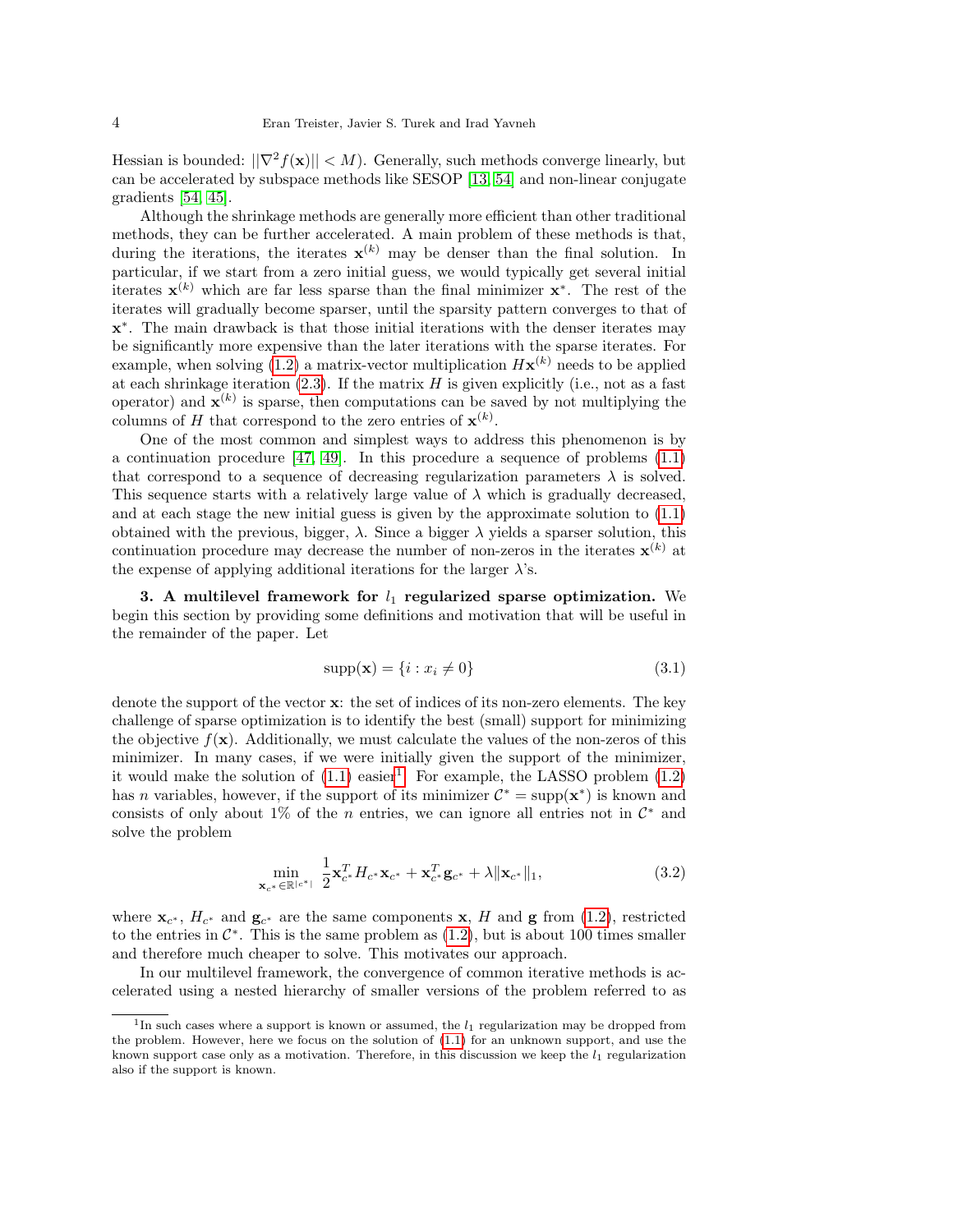coarse problems. At each multilevel iteration denoted by "ML-cycle", we define a hierarchy of such coarse problems using the sparsity of the iterated approximations  $\mathbf{x}^{(k)}$ . Each coarse problem is defined by [\(1.1\)](#page-0-0), restricted to a subset of the variables, while keeping the other variables as zeros. This process is repeated several times, yielding a nested hierarchy of problems. In each ML-cycle we traverse the entire hierarchy of levels, from the coarsest to the finest, applying iterations using methods like [\(2.3\)](#page-2-1) or proximal Newton over each of the coarse problems in turn. We henceforth refer to such iterations as relaxations. These aim to activate the variables that comprise the support of a minimizer. We iteratively repeat these ML-cycles until some convergence criterion is satisfied.

3.1. Definition of the coarse problems and multilevel cycle. As noted, at each level l we define a reduced coarse problem by limiting problem  $(1.1)$  to a subset of entries, denoted by  $C_l \subset \{1, ..., n\}$ . In this subsection we assume that the subset  $C_l$ is given and defer the discussion on how it is chosen to the next section. Given  $\mathcal{C}_l$ , the coarse problem for level  $l$  is defined by

<span id="page-4-0"></span>
$$
\min_{\substack{\mathbf{x} \in \mathbb{R}^n, \\ \text{supp}(\mathbf{x}) \subseteq \mathcal{C}_l}} F(\mathbf{x}),\tag{3.3}
$$

where F is the same objective as in [\(1.1\)](#page-0-0) and  $supp(x)$  is defined in [\(3.1\)](#page-3-1). Effectively, [\(3.3\)](#page-4-0) has only  $|\mathcal{C}_l|$  unknowns, hence it is of lower dimension. Furthermore, if  $\mathcal{C}_l$  contains the support of a minimizer of [\(1.1\)](#page-0-0), i.e.,  $C_l \supseteq \text{supp}(\mathbf{x}^*)$ , then  $\mathbf{x}^*$  is also a solution of [\(3.3\)](#page-4-0). Otherwise, the solutions of the two problems are not identical.

We define our multilevel hierarchy by choosing nested subsets of variables  $\{\mathcal{C}_l\}_{l=0}^L$ . Given the current iterate,  $\mathbf{x}^{(k)}$  we define the hierarchy

<span id="page-4-2"></span>
$$
\{1, ..., n\} = \mathcal{C}_0 \supset \mathcal{C}_1 \supset ... \supset \mathcal{C}_L = \text{supp}(\mathbf{x}^{(k)}). \tag{3.4}
$$

In the ML-cycle, we treat the levels from  $L$  to 0 in succession by applying relaxations for the reduced problem  $(3.3)$  corresponding to each subset  $C_l$ . We typically apply only one or two relaxations on levels  $L-1, ..., 0$ . On the coarsest level L, more relaxations may be applied because  $\mathcal{C}_L$  is typically small and they are not expensive. The multilevel cycle procedure is presented in detail in Algorithm [1.](#page-4-1)

To define an iterative relaxation for [\(3.3\)](#page-4-0) at each of the levels in [\(3.4\)](#page-4-2), one can adapt most iterative relaxations that are suitable for the finest problem [\(1.1\)](#page-0-0) by allowing only the elements in  $C_l$  to vary and fixing the other elements to zero. It is important to choose a relaxation whose cost is at worst proportional to the number of unknowns  $|\mathcal{C}_l|$ . As an example, consider again the relation between the original LASSO problem [\(1.2\)](#page-1-0) and one restricted to a much smaller set of variables,  $|\mathcal{C}_l| \ll n$ . If the matrices are given explicitly in memory, then each shrinkage iteration for [\(3.2\)](#page-3-2) is significantly cheaper than a shrinkage iteration for  $(1.2)$ , roughly proportional to  $|\mathcal{C}_l|$ . We note that any specific problem of the form  $(1.1)$ , for which there exists some relaxation whose cost is proportional to  $|\mathcal{C}_l|$  when applied to the restricted problem [\(3.3\)](#page-4-0), is suitable to be accelerated with our ML approach.

<span id="page-4-3"></span><span id="page-4-1"></span>**3.2.** Choosing the coarse variables. Given  $C_l$ , our task is to select a subset of indices,  $C_{l+1}$ , that is significantly smaller than  $C_l$  (see below), and is deemed most likely to contain the support of the ultimate solution we are seeking,  $supp(x^*)$ . We begin by choosing to include the indices that are in the support of the current iterate, supp( $\mathbf{x}^{(k)}$ ). To these we add indices not in supp( $\mathbf{x}^{(k)}$ ), that are estimated to be relatively likely to end up in  $\text{supp}(\mathbf{x}^*)$ , namely, indices corresponding to variables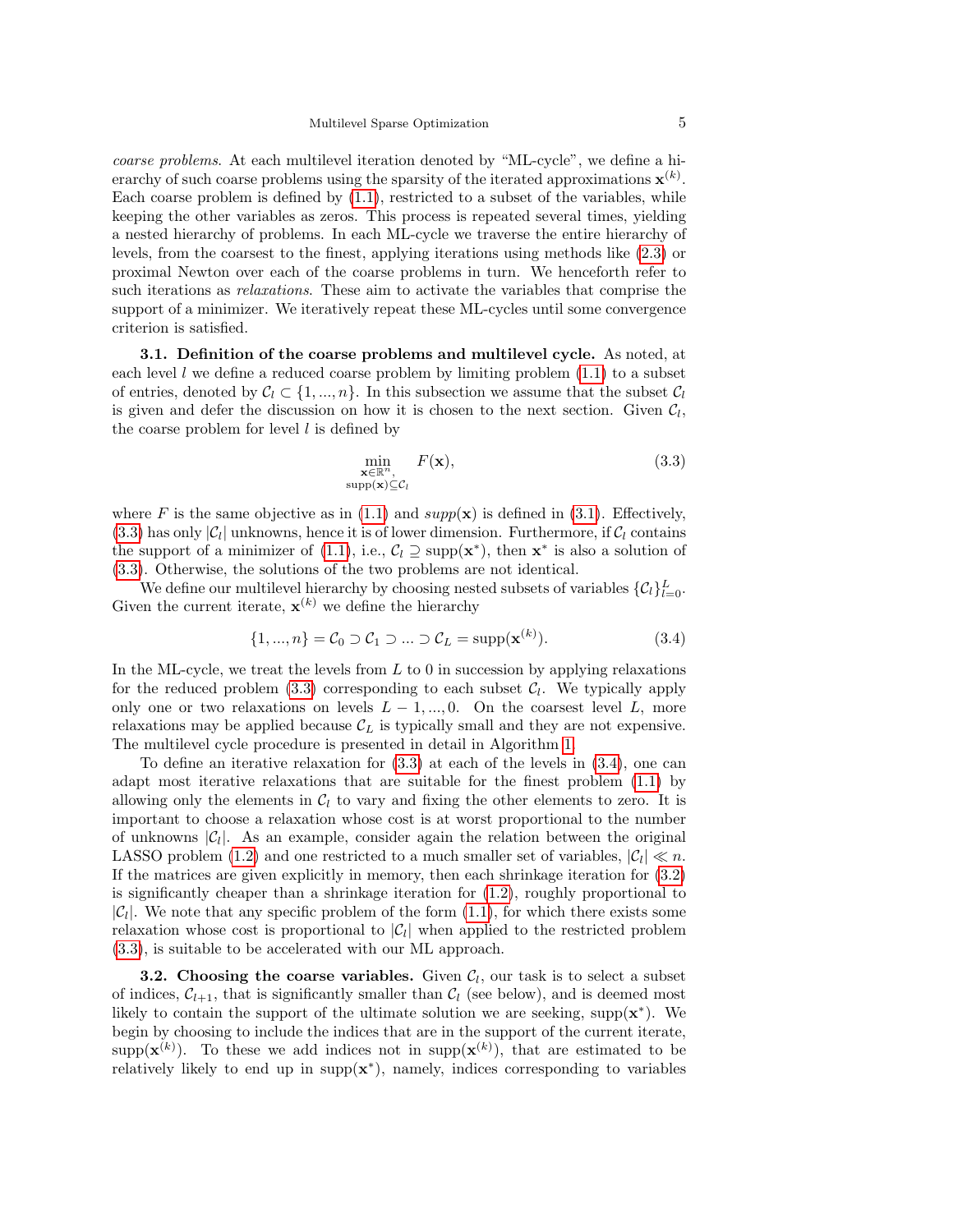$\mathbf{Algorithm:}\ \ \mathbf{x}^{(k+1)} \leftarrow \textbf{ML-cycle}(\mathbf{x}^{(k)})$ % Parameters:  $\% \mathbf{x}^{(k+1)} \leftarrow Relax(\mathbf{x}^{(k)}, \mathcal{C})$ : a relaxation method for [\(3.3\)](#page-4-0). % Number of relaxations at each level: ν. % Maximal number of relaxations on the coarsest level:  $\nu_c$ . 1. Define the hierarchy  $\{\mathcal{C}_l\}_{l=0}^L$  in [\(3.4\)](#page-4-2). 2. Set  $\mathbf{x} \leftarrow \mathbf{x}^{(k)}$ 3. Apply  $\mathbf{x} \leftarrow Relax(\mathbf{x}, \mathcal{C}_L)$  until coarsest-level convergence criterion is satisfied 4. For  $l = L - 1, ..., 0$ Apply  $\mathbf{x} \leftarrow Relax(\mathbf{x}, \mathcal{C}_l)$   $\nu$  times for [\(3.3\)](#page-4-0) restricted to  $\mathcal{C}_l$ . end 5. Set  $\mathbf{x}^{(k+1)} \leftarrow \mathbf{x}$ 

<span id="page-5-1"></span>Algorithm 1: A multilevel cycle for sparse optimization.

i with a relatively large absolute value of the current gradient,  $|(\nabla f(\mathbf{x}^{(k)}))_i|$ . To motivate this choice, consider the minimization problem [\(2.1\)](#page-2-0) restricted to a single element of **z**, denoted  $z_i$ , and assume that  $\mathbf{x}_i^{(k)} = 0$ . We get the scalar minimization problem

<span id="page-5-0"></span>
$$
z_i^{opt} = \underset{z_i}{\text{arg min}} \frac{1}{2}az_i^2 + bz_i + c + \lambda |z_i|,
$$
\n(3.5)

where  $a = H_{ii}^{(k)} > 0$ ,  $b = \mathbf{g}_i^{(k)} = (\nabla f(\mathbf{x}^{(k)}))_i$ , and c is a constant. A closed-form solution of [\(3.5\)](#page-5-0), is given by

$$
z_i^{opt} = \begin{cases} \frac{b-\lambda}{a} & \text{if } b > \lambda\\ \frac{b+\lambda}{a} & \text{if } b < -\lambda\\ 0 & \text{otherwise,} \end{cases} \tag{3.6}
$$

which corresponds to element i in [\(2.3\)](#page-2-1). This indicates that if  $|b| = |(\nabla f(\mathbf{x}^{(k)}))_i|$  is relatively large, then we have a relatively good chance that the variable  $z_i$  will become non-zero and i will enter the support in the next iterate  $\mathbf{x}^{(k+1)}$ .

To summarize, for a given  $C_l$  we first decide on the size of  $C_{l+1}$ . In this work we choose  $|\mathcal{C}_{l+1}| = \max\left(\lceil \frac{1}{2}|\mathcal{C}_l|\rceil, |\text{supp}(\mathbf{x}^{(k)})|\right)$ , and terminate the coarsening (setting  $L = l$ ) when  $|\mathcal{C}_l| = |\text{supp}(\mathbf{x}^{(k)})|$ . Then, to populate  $\mathcal{C}_{l+1}$ , we first choose to include  $\text{supp}(\mathbf{x}^{(k)})$ , and then add the indices of the  $|\mathcal{C}_{l+1}| - |\text{supp}(\mathbf{x}^{(k)})|$  additional variables i with the largest values of  $|(\nabla f(\mathbf{x}^{(k)}))_i|$ . The choice of the coarsening ratio of approximately 1/2 turns out to strike a good balance between ML-cycle cost and efficacy. If the cost of the relaxation at level l is proportional to  $|\mathcal{C}_l|$ , then the cost of a ML-cycle with  $\nu$  relaxations per level is approximately equal to  $2\nu$  relaxations on the finest level. This means that, although we include a relatively large fraction of the variables when we coarsen to the next level, the cost of the entire cycle remains relatively small.

Finally, we note that in practice we define the nested hierarchy  $\{C_l\}_{l=0}^L$  using the gradient from the relaxation on the finest level of the previous cycle, which includes all the variables. This relaxation is also used for monitoring convergence, as it is the only place where the gradient is calculated for all variables.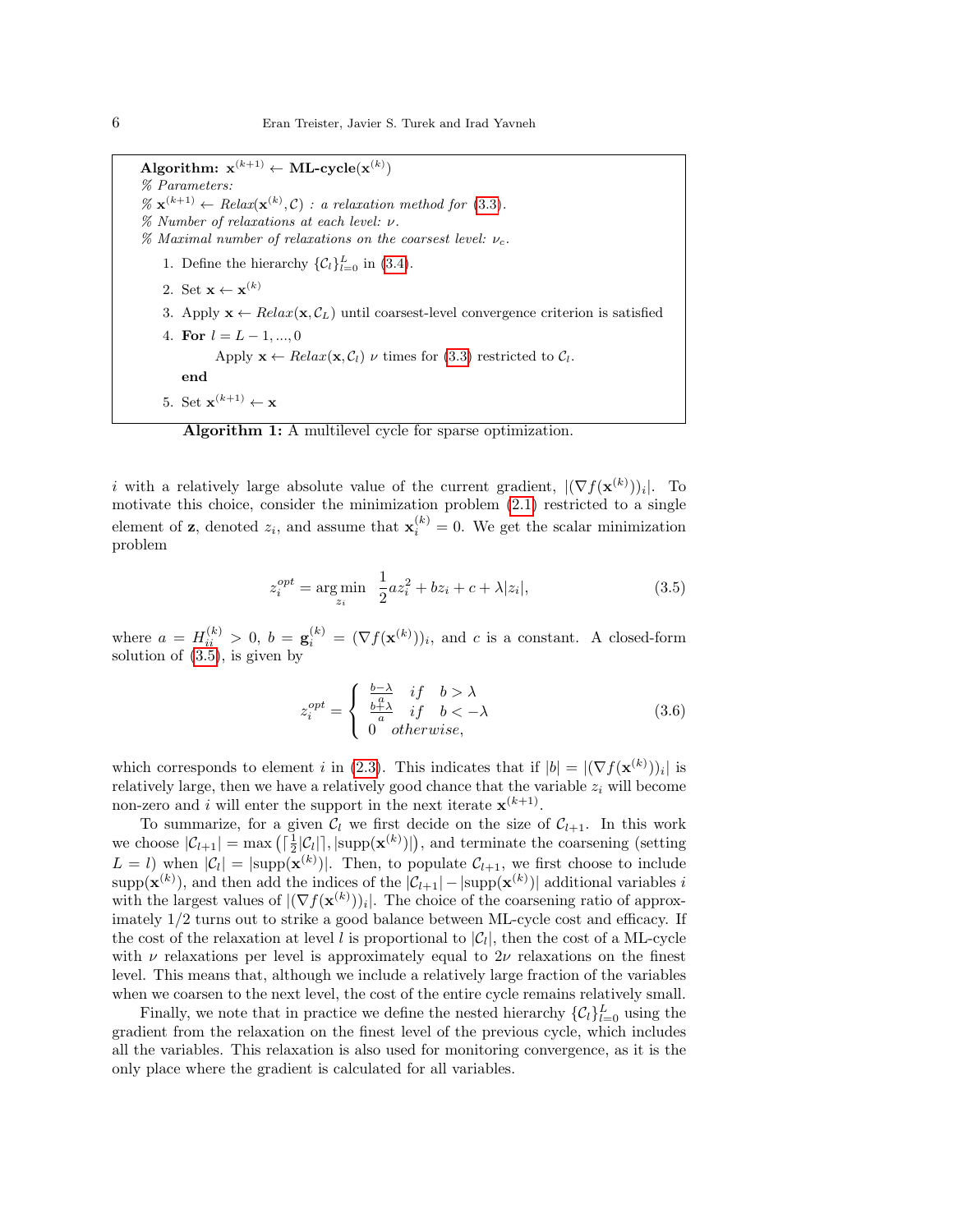4. Theoretical results. In this section we state some theoretical observations regarding the relaxation methods defined by  $(2.1)-(2.2)$  $(2.1)-(2.2)$  $(2.1)-(2.2)$ , and our multilevel framework in Algorithm [1.](#page-4-1)

4.1. Theoretical results for the relaxation methods. We show that under suitable conditions any relaxation method defined by  $(2.1)-(2.2)$  $(2.1)-(2.2)$  $(2.1)-(2.2)$  is monotonically decreasing and convergent. We first prove the following lemmas.

<span id="page-6-4"></span>LEMMA 4.1. (Monotonicity of the relaxation.) Assume that the Hessian is bounded  $||\nabla^2 f(\mathbf{x})|| < M$ , and that  $\mathbf{x}^{(k+1)} = Relax(\mathbf{x}^{(k)})$  is defined by [\(2.1\)](#page-2-0)-[\(2.2\)](#page-2-2), with  $\mathbf{g}^{(k)} = \nabla f(\mathbf{x}^{(k)})$  and  $H^{(k)} \succeq \gamma_{min} I \succ 0$ , where  $\gamma_{min}$  is a positive constant. Then

<span id="page-6-3"></span>
$$
F(\mathbf{x}^{(k)}) - F(\mathbf{x}^{(k+1)}) \ge K \cdot \|\mathbf{x}^{(k)} - \mathbf{x}^{(k+1)}\|^2 \quad \forall \mathbf{x}^{(k)} \in \mathbb{R}^n,
$$
 (4.1)

where K is a positive constant. Furthermore, the linesearch parameter  $\alpha$  in [\(2.2\)](#page-2-2) can be chosen to be bounded away from zero, i.e.,  $\alpha \ge \alpha_{\min} > 0$ .

Proof. The following analysis is inspired by [\[26\]](#page-25-12) and [\[49\]](#page-26-3). Let us drop the superscript  $(k)$ , and write for any **x**, **z** and  $0 < \alpha < 1$ 

<span id="page-6-1"></span>
$$
\|\mathbf{x} + \alpha \mathbf{z}\|_{1} = \|\alpha(\mathbf{x} + \mathbf{z}) + (1 - \alpha)\mathbf{x}\|_{1} \le \alpha \|\mathbf{x} + \mathbf{z}\|_{1} + (1 - \alpha)\|\mathbf{x}\|_{1}.
$$
 (4.2)

Next, since the Hessian is bounded we can write for any **x**, **z** and  $\alpha$ 

<span id="page-6-0"></span>
$$
f(\mathbf{x} + \alpha \mathbf{z}) \le f(\mathbf{x}) + \alpha \mathbf{z}^T \nabla f + \frac{1}{2} \alpha^2 M \|\mathbf{z}\|^2.
$$
 (4.3)

Now, let us assume that  $z$  was yielded by  $(2.1)$ . We obtain

<span id="page-6-2"></span>
$$
F(\mathbf{x}) - F(\mathbf{x} + \alpha \mathbf{z}) = f(\mathbf{x}) + \lambda ||\mathbf{x}||_1 - f(\mathbf{x} + \alpha \mathbf{z}) - \lambda ||\mathbf{x} + \alpha \mathbf{z}||_1
$$
  
\n
$$
\geq \lambda ||\mathbf{x}||_1 - (\alpha \mathbf{z}^T \nabla f + \frac{1}{2} \alpha^2 M ||\mathbf{z}||^2 + \lambda ||\mathbf{x} + \alpha \mathbf{z}||_1)
$$
  
\n
$$
\geq -(\alpha \mathbf{z}^T \nabla f + \frac{1}{2} \alpha^2 M ||\mathbf{z}||^2 + \lambda \alpha ||\mathbf{x} + \mathbf{z}||_1 - \lambda \alpha ||\mathbf{x}||_1)
$$
  
\n
$$
= -\alpha (\mathbf{z}^T \nabla f + \frac{1}{2} \mathbf{z}^T H \mathbf{z} + \lambda ||\mathbf{x} + \mathbf{z}||_1 - \lambda ||\mathbf{x}||_1)
$$
  
\n
$$
+ \frac{1}{2} \alpha \mathbf{z}^T H \mathbf{z} - \frac{1}{2} \alpha^2 M ||\mathbf{z}||^2
$$
  
\n
$$
\geq \frac{1}{2} \alpha \mathbf{z}^T H \mathbf{z} - \frac{1}{2} \alpha^2 M ||\mathbf{z}||^2,
$$
 (4.4)

where the first and second inequalities are obtained by  $(4.3)$  and  $(4.2)$ , respectively, and the third inequality follows from the fact that z achieves a better objective in [\(2.1\)](#page-2-0) than 0. Now, because we assume that  $H \succeq \gamma_{min}I$  is used in the relaxation, then following [\(4.4\)](#page-6-2) we write

<span id="page-6-5"></span>
$$
F(\mathbf{x}) - F(\mathbf{x} + \alpha \mathbf{z}) \ge \frac{1}{2} (\gamma_{min} - \alpha M) \alpha ||\mathbf{z}||^2 = K \cdot \alpha ||\mathbf{z}||, \tag{4.5}
$$

which is always positive for any  $0 < \alpha < \frac{\gamma_{min}}{M}$ . This proves [\(4.1\)](#page-6-3) for  $K = \frac{1}{2}(\gamma_{min} \alpha M$ ).  $\Box$ 

For the following results we use the notion of sub-gradients.  $\partial F(\mathbf{x})$ , the subdifferential of  $F$ , is the set

<span id="page-6-6"></span>
$$
\partial F(\mathbf{x}) = \left\{ \nabla f(\mathbf{x}) + \lambda \mathbf{t} : \begin{array}{ll} t_i = \text{sign}(x_i) & \text{if } x_i \neq 0 \\ t_i \in [-1, 1] & \text{if } x_i = 0 \end{array} \right\} . \tag{4.6}
$$

A vector  $\mathbf{x}^*$  is a minimizer of [\(1.1\)](#page-0-0), if and only if  $0 \in \partial F(\mathbf{x}^*)$  [\[17\]](#page-25-18). We now extend Lemma 2 in [\[49\]](#page-26-3) to any relaxation of type  $(2.1)-(2.2)$  $(2.1)-(2.2)$  $(2.1)-(2.2)$ . This lemma shows that, under suitable conditions, any point  $\bar{\mathbf{x}}$  is either a stationary point of  $F(\cdot)$ , or else the result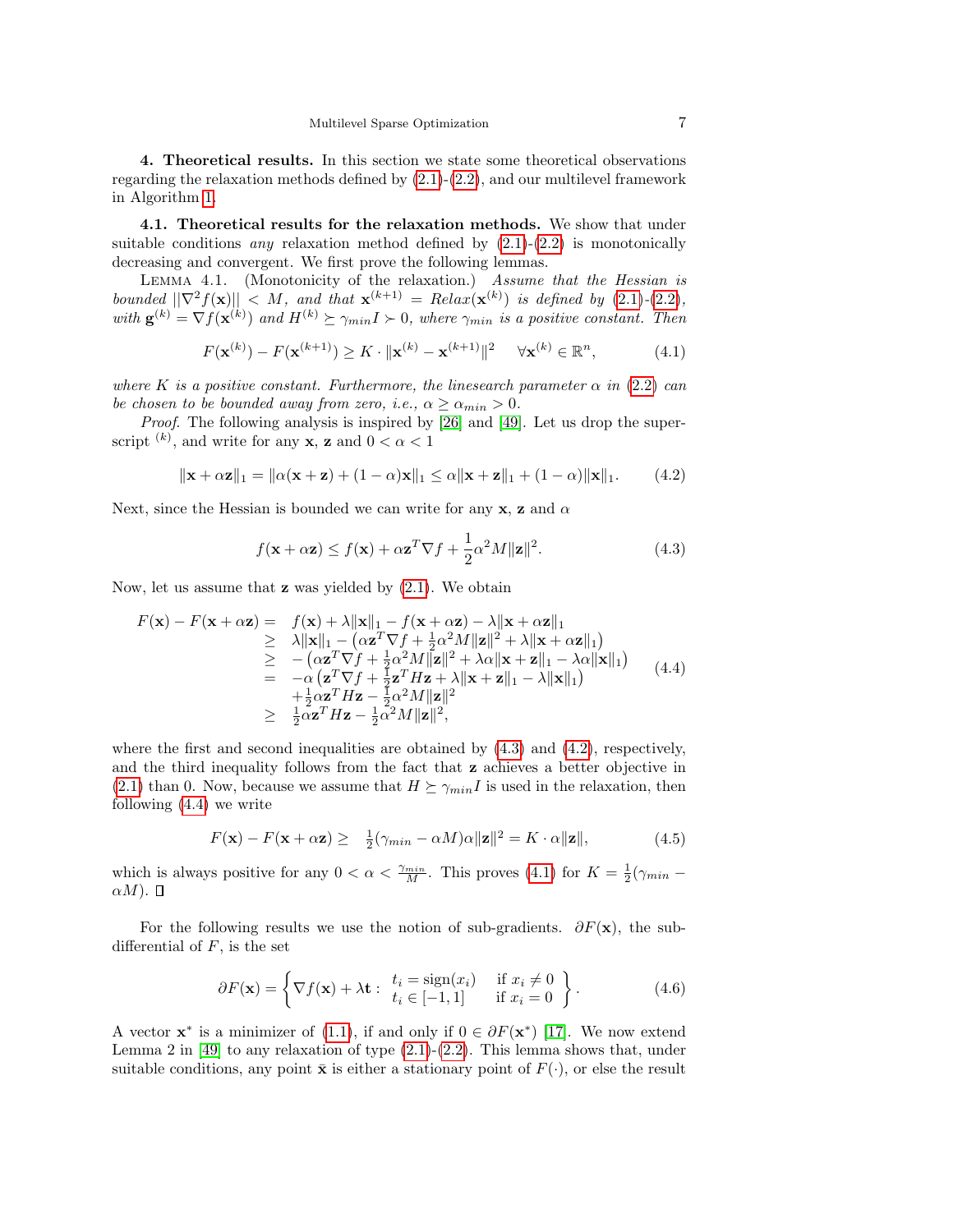of  $Relax(\bar{x})$  is a substantial distance away from  $\bar{x}$ . The proof for this lemma is similar to the proof in [\[49\]](#page-26-3).

<span id="page-7-0"></span>LEMMA 4.2. (No stagnation of the relaxation.) Let  $\{x^{(k)}\}$  be a series of points produced by  $\mathbf{x}^{(k+1)} = Relax(\mathbf{x}^{(k)}),$  defined by [\(2.1\)](#page-2-0)-[\(2.2\)](#page-2-2) with  $\gamma_{max} I \succeq H^{(k)} \succeq \gamma_{min} I \succ$ 0. Let  $\{ {\bf x}^{(k_j)} \}$  be any infinite and converging subseries of  $\{ {\bf x}^{(k)} \}$ , and let  $\bar{\bf x}$  denote its limit. Then  $\bar{\mathbf{x}}$  is a stationary point of  $F(\cdot)$  in [\(1.1\)](#page-0-0).

*Proof.* Since the subseries  $\{x^{(k_j)}\}$  converges to  $\bar{x}$ , then  $\{F(x^{(k_j)})\}$  converges to  $F(\bar{\mathbf{x}})$ . Following Lemma [4.1,](#page-6-4) the full series  $\{F(\mathbf{x}^{(k)})\}$  is monotone and hence convergent because  $\{F(\mathbf{x}^{(k_j)})\}$  is convergent. Therefore  $\{F(\mathbf{x}^{(k_j+1)})-F(\mathbf{x}^{(k_j)})\}\to 0$ , which implies following [\(4.5\)](#page-6-5) that  $\|\mathbf{x}^{k_j} - \mathbf{x}^{k_j+1}\| \to 0$ , and  $\lim_{j\to\infty} \mathbf{x}^{(k_j+1)} = \bar{\mathbf{x}}$ . By [\(2.1\)](#page-2-0), the condition

<span id="page-7-3"></span><span id="page-7-2"></span>
$$
0 \in \partial \tilde{F} = \{ \nabla f(\mathbf{x}^{(k_j)}) + H^{(k_j)} \mathbf{z}^{(k_j)} + \lambda \mathbf{t} \}
$$
(4.7)

is satisfied for  $\mathbf{z}^{(k_j)}$ , where  $\mathbf{t} = \partial \|\mathbf{x}^{(k_j)} + \mathbf{z}^{(k_j)}\|_1$ . Then, by [\(2.2\)](#page-2-2) we have  $\mathbf{x}^{(k_j+1)} =$  $\mathbf{x}^{(k_j)} + \alpha \mathbf{z}^{(k_j)}$ . Because  $\alpha > \alpha_{min}$  by Lemma [4.1,](#page-6-4)  $\|\mathbf{x}^{k_j} - \mathbf{x}^{k_j+1}\| \to 0$  implies  $\|\mathbf{z}^{(k_j)}\| \to$ 0, which, due to the upper bound on  $H^{(k_j)}$ , leads to  $||H^{(k_j)}\mathbf{z}^{(k_j)}|| \to 0$ . Now as in [\[49\]](#page-26-3), by taking the limit as  $j \to \infty$ , and using outer semicontinuity of  $\partial \|\cdot\|_1$ , we have that  $0 \in \partial F(\bar{\mathbf{x}})$  defined in [\(4.6\)](#page-6-6), hence  $\bar{\mathbf{x}}$  is a stationary point of F.  $\Box$ 

Next, we show that relaxation of type  $(2.1)-(2.2)$  $(2.1)-(2.2)$  $(2.1)-(2.2)$  converges to a stationary point of [\(1.1\)](#page-0-0), which is also a minimum because  $F(\mathbf{x})$  is convex. Our proof follows the convergence proofs in [\[13,](#page-24-6) [45\]](#page-26-7).

THEOREM 4.3. (Convergence of the relaxation.) Assume that the level set  $\mathcal{R} =$  ${x: F(x) \le F(x^{(0)})}$  is compact, and the Hessian is bounded:  $||\nabla^2 f(x)|| < M$ . Let  $\{\mathbf x^{(k)}\}$  be a series of points produced by  $\mathbf x^{(k+1)} = Relax(\mathbf x^{(k)}),$  defined by  $(2.1)$ - $(2.2)$ , with  $\gamma_{min} I \prec H^{(k)} \prec \gamma_{max} I$ , starting from an initial guess  $\mathbf{x}^{(0)}$ . Then any limit point  $\mathbf{x}^*$  of the sequence  $\{\mathbf{x}^{(k)}\}$  is a stationary point of F in [\(1.1\)](#page-0-0), i.e.,  $0 \in \partial F(\mathbf{x}^*)$ , and  $F(\mathbf{x}^{(k)})$  converges to  $F(\mathbf{x}^*)$ .

*Proof.* By Lemma [4.1,](#page-6-4) the series  $\{F(\mathbf{x}^{(k)})\}$  is monotonically decreasing. Since the objective  $F$  in  $(1.1)$  is non-negative, it is bounded from below, and hence the series  ${F(\mathbf{x}^{(k)})}$  converges to a limit. Because the level set R is compact by assumption, we have that  $\{x^{(k)}\}$  is bounded in R, and therefore there exists a sub-series  $\{x^{k_n}\}$ converging to a limit point  $x^*$ . By Lemma [4.2,](#page-7-0) the point  $x^*$  is a stationary point of  $F(\cdot)$ . Since  $F(\cdot)$  is continuous,  $\mathbf{x}^{(k_n)} \longrightarrow \mathbf{x}^*$  yields  $F(\mathbf{x}^{(k_n)}) \longrightarrow F(\mathbf{x}^*)$ . The limit of  $\{F(\mathbf{x}^{(k)})\}$  equals to that of any of its sub-series, specifically  $\{F(\mathbf{x}^{(k_n)})\}$ , and thus  $F(\mathbf{x}^{(k)}) \longrightarrow F(\mathbf{x}^*)$ .

The results above are intriguing because they show that we can use any positive definite  $H^{(k)}$  in [\(2.1\)](#page-2-0), and the resulting method converges. In particular, the analysis shows that one can use a positive definite inexact Hessian as in [\[44,](#page-26-8) [25\]](#page-25-11), and the method still converges. In a way, this is similar to the property of preconditioners when solving linear systems. Now, one may wonder if it is possible to generate preconditioners  $H^{(k)}$ for  $\nabla^2 f$  which are "easily invertible" in the sense of minimizing [\(2.1\)](#page-2-0), and solve [\(1.1\)](#page-0-0) more efficiently this way.

<span id="page-7-1"></span>4.2. Theoretical results for the multilevel framework. From the defini-tions of [\(1.1\)](#page-0-0) and [\(3.3\)](#page-4-0), we know that reducing  $F(\mathbf{x})$  on any of the coarser levels also reduces  $F(\mathbf{x})$  for the fine level. Therefore, if Algorithm 1 is used with a monotonically decreasing relaxation, then it is also monotonically decreasing. In addition, we have the following properties.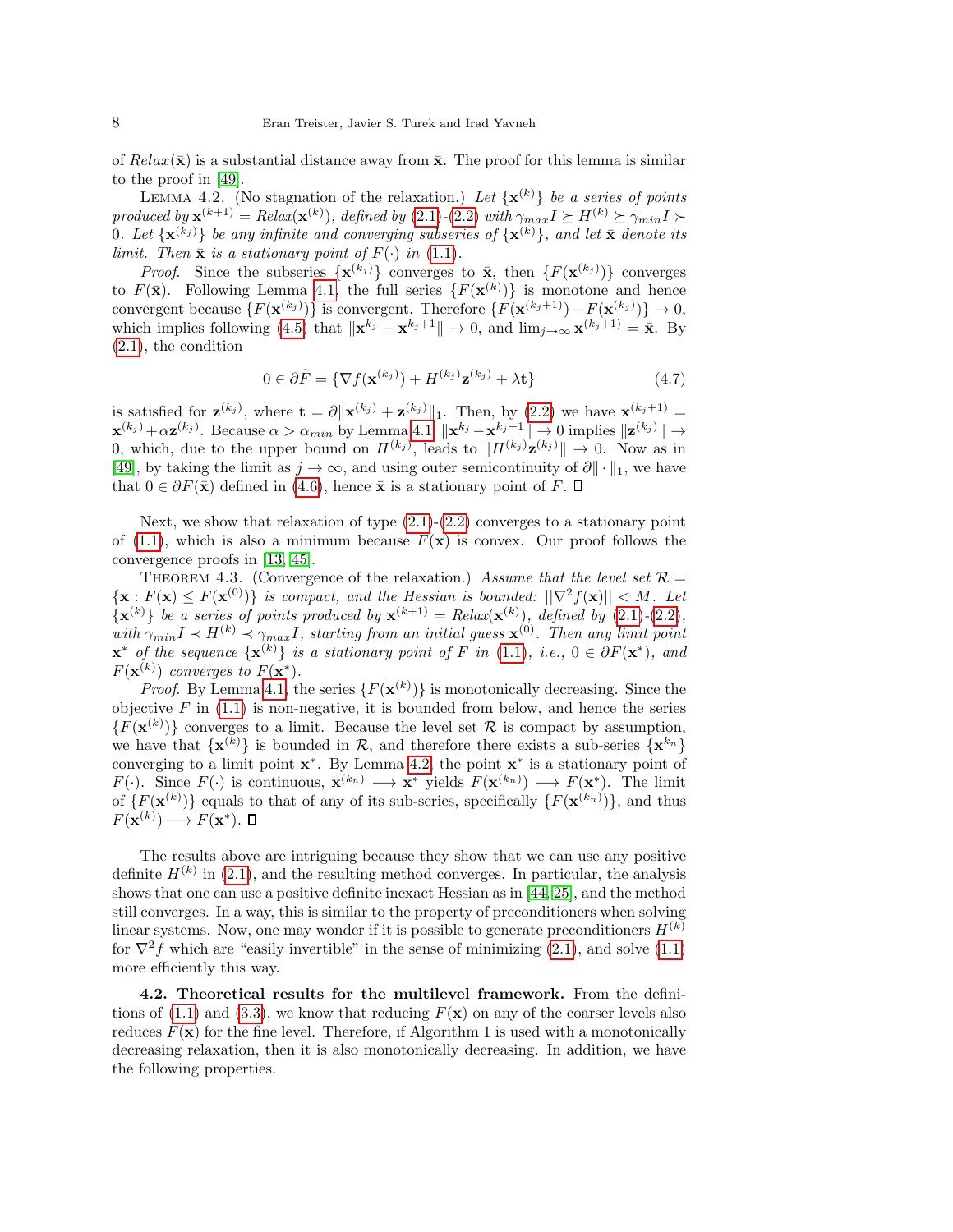LEMMA 4.4. (Coarse solution correspondence.) Let  $C_l \supseteq \text{supp}(\mathbf{x}^*)$  be a subset of the variables  $\{1,...,n\}$ , where  $\mathbf{x}^*$  is a solution of  $(1.1)$ . Let  $\hat{\mathbf{x}}$  be a solution of problem [\(3.3\)](#page-4-0) restricted to  $C_l$ . Then  $\hat{\mathbf{x}}$  is also a solution of [\(1.1\)](#page-0-0).

*Proof.* Because  $C_l \supseteq \text{supp}(\mathbf{x}^*)$ , then  $\mathbf{x}^*$  is a feasible point of [\(3.3\)](#page-4-0). Since  $\hat{\mathbf{x}}$  is a solution of [\(3.3\)](#page-4-0), then  $F(\hat{\mathbf{x}}) \leq F(\mathbf{x}^*)$ . Therefore,  $\hat{\mathbf{x}}$  is also a solution of [\(1.1\)](#page-0-0), because otherwise we contradict the optimality of  $x^*$ .

For the next two properties we assume that the coarsest problem is solved exactly in Algorithm [1.](#page-4-1) From lemma [4.4,](#page-7-1) the following corollary immediately holds.

COROLLARY 4.5. If  $\mathcal{C}_L \supseteq \text{supp}(\mathbf{x}^*)$  at the k-th cycle of Algorithm [1,](#page-4-1) then problem [\(1.1\)](#page-0-0) is solved at that cycle.

THEOREM 4.6. (No Stagnation of ML-cycle.) Assume that the conditions of Lemma [4.1](#page-6-4) hold for the relaxation method used in Algorithm [1.](#page-4-1) Let  $\mathbf x$  be the solution of the coarsest level problem at Step [3](#page-5-1) of Algorithm [1.](#page-4-1) If  $C_L \not\supseteq \text{supp}(\mathbf{x}^*)$ , then at least one iterated shrinkage relaxation on one of the levels  $L-1, ..., 0$  must change  $supp(x)$ .

*Proof.* Because **x** is a minimizer of the coarsest problem [\(3.3\)](#page-4-0), then for all  $j \in C_L$ 

<span id="page-8-0"></span>
$$
(\nabla f(\mathbf{x}))_j + \lambda \text{sign}(x_j) = 0 \quad \text{if } x_j \neq 0,
$$
  
 
$$
|(\nabla f(\mathbf{x}))_j| \leq \lambda \qquad \text{if } x_j = 0.
$$
 (4.8)

Now, since  $\mathcal{C}_L \not\supseteq \text{supp}(\mathbf{x}^*)$ , x is not a minimizer of the unrestricted problem [\(1.1\)](#page-0-0), so  $0 \notin \partial F(\mathbf{x})$ . Therefore, there exists at least one variable  $q \notin C_L$  for which  $|(\nabla f(\mathbf{x}))_q| >$ λ. Suppose that [\(4.8\)](#page-8-0) holds for  $\{C_l\}_{l=\hat{l}-1}^L$ , such that  $C_{\hat{l}}$  is the coarsest level in the multilevel hierarchy that includes such a variable. Because  $\{\mathcal{C}_l\}_{l=\hat{l}-1}^L$  satisfy [\(4.8\)](#page-8-0), **x** is a stationary point of all the relaxations [\(2.3\)](#page-2-1) on those levels. However, on level  $\hat{l}$ [\(4.8\)](#page-8-0) is violated, and the relaxation yields a direction  $\mathbf{z}_{c_i}$  fulfiling

$$
0 \in (\partial \tilde{F})_{c_i} = \{ (\nabla f(\mathbf{x}))_{c_i} + H_{c_i} \mathbf{z}_{c_i} + \lambda \mathbf{t}_{c_i} \},\tag{4.9}
$$

where  $\mathbf{t}_{c_i} = \partial \|\mathbf{x}_{c_i} + \mathbf{z}_{c_i}\|_1$ , and  $(\nabla f(\mathbf{x}))_{c_i}$  and  $(H)_{c_i}$  are the gradient and the Hessian approximation of the relaxation restricted to the entries in  $\mathcal{C}_{\hat{i}}$ . Since  $\mathbf{z}_{c_i} \neq 0$  and the linesearch parameter  $\alpha > \alpha_{min}$ , then  $\|\mathbf{x} - Relax(\mathbf{x})\| > 0$ , and hence, following Lemma [4.1,](#page-6-4)  $F(Relax(\mathbf{x})) < F(\mathbf{x})$ . Now, if the support of x did not change following this relaxation, i.e.,  $\text{supp}(Relax(\mathbf{x})) = \text{supp}(\mathbf{x})$ , this would contradict the optimality of **x** with respect to the levels  $\{\mathcal{C}_l\}_{l=\hat{l}-1}^L$ .

Our last Theorem proves that Algorithm [1](#page-4-1) converges when used with a suitable relaxation method. The Algorithm falls into the block coordinate descend framework in [\[46\]](#page-26-12) where the blocks are the sets  $\{\mathcal{C}_l\}_{l=0}^L$  in all levels. In particular, since  $\mathcal{C}_0$  =  $\{1, ..., n\}$ , then all multilevel cycles end with a relaxation that includes all the variables, and hence the Gauss-Seidel rule in [\[46\]](#page-26-12) is satisfied at most every  $L \cdot \nu + \nu_c$  relaxations.

<span id="page-8-1"></span>THEOREM 4.7. (Convergence of Algorithm [1.](#page-4-1)) Assume that the conditions of Theorem [4.3](#page-7-2) hold for  $f(\mathbf{x})$  and  $Relax(\mathbf{x})$ . Let  $\{\mathbf{x}^{(k)}\}$  be a series of points produced by  $\mathbf{x}^{(k+1)} = ML\text{-}cycle(\mathbf{x}^{(k)}), \text{ defined by Algorithm 1 with } \nu > 0 \text{ and } \nu_c > 0, \text{ starting from}$  $\mathbf{x}^{(k+1)} = ML\text{-}cycle(\mathbf{x}^{(k)}), \text{ defined by Algorithm 1 with } \nu > 0 \text{ and } \nu_c > 0, \text{ starting from}$  $\mathbf{x}^{(k+1)} = ML\text{-}cycle(\mathbf{x}^{(k)}), \text{ defined by Algorithm 1 with } \nu > 0 \text{ and } \nu_c > 0, \text{ starting from}$ an initial guess  $\mathbf{x}^{(0)}$ . Then any limit point  $\mathbf{x}^*$  of the sequence  $\{\mathbf{x}^{(k)}\}$  is a stationary point of F in [\(1.1\)](#page-0-0), and  $F(\mathbf{x}^{(k)})$  converges to  $F(\mathbf{x}^*)$ .

*Proof.* Let us now define  $\{y^{(s)}\}$  to be the series of points generated by all the relaxations that are performed within the cycles for producing  $\{x^{(k)}\}$ . Lemma [4.1](#page-6-4)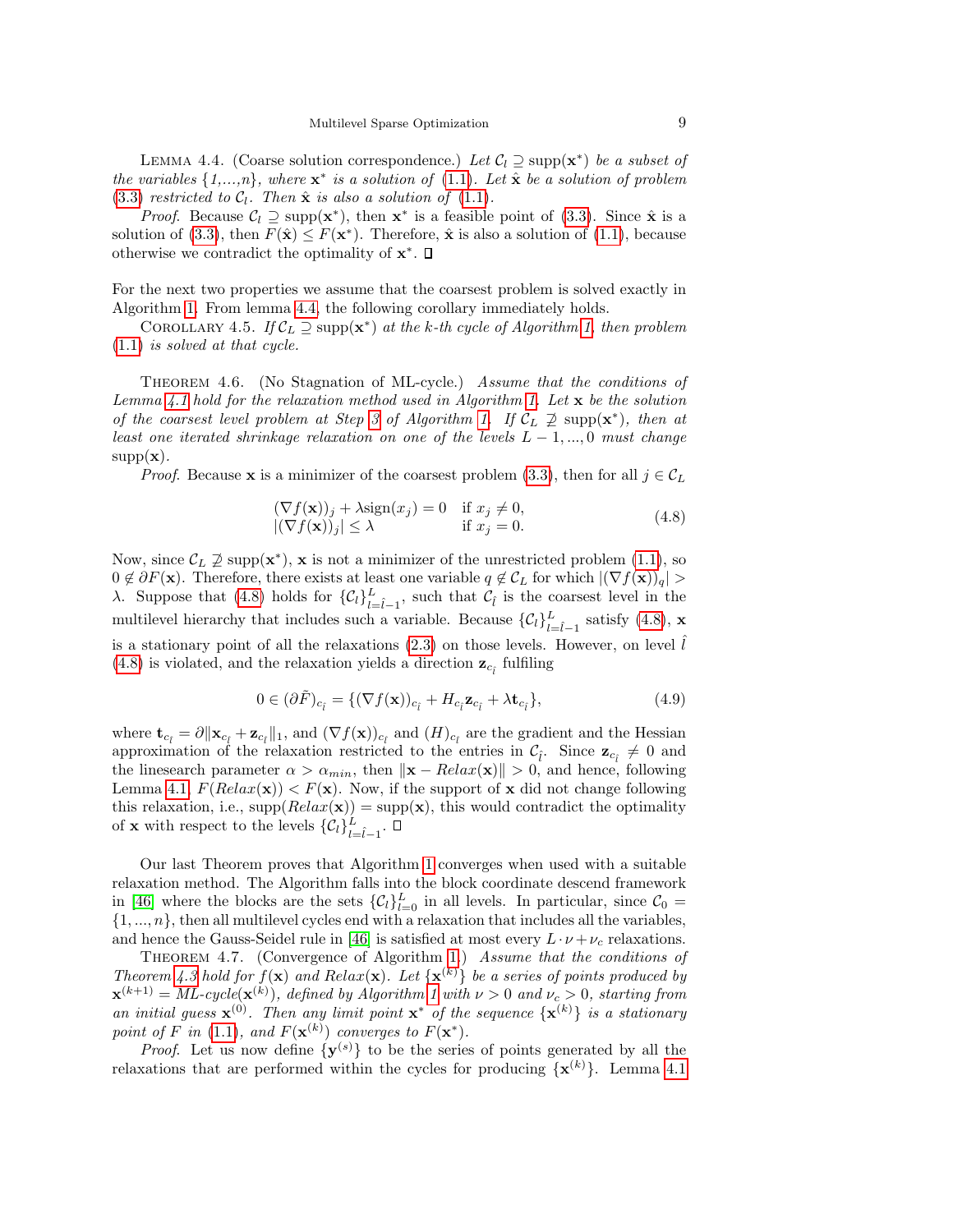and the relation between the problems [\(1.1\)](#page-0-0) and [\(3.3\)](#page-4-0) imply that  $\{F(\mathbf{y}^{(s)})\}$  is mono-tonically non-increasing. Similarly to the proof of Theorem [4.3,](#page-7-2) since  $F(.)$  in [\(1.1\)](#page-0-0) is bounded from below, the series  $\{F(\mathbf{y}^{(s)})\}$  converges to a limit, and therefore there exists a sub-series  $\{y^{(s_n)}\}$  converging to a limit point  $x^*$ . Because we apply the same type of relaxation on all levels then following  $(4.5)$ ,  $\{F(\mathbf{y}^{(s_j)}) - F(\mathbf{y}^{(s_j+1)})\} \to 0$  implies that  $\|\mathbf{y}^{(s_j)} - \mathbf{y}^{(s_j+1)}\| \to 0$ , and  $\lim_{j\to\infty} \mathbf{y}^{(s_j+1)} = \mathbf{x}^*$ . In a similar way this leads to  $\lim_{j\to\infty} \mathbf{y}^{(s_j+t)} = \mathbf{x}^*$  for  $t = 1, ..., L \cdot \nu + \nu_c$  $t = 1, ..., L \cdot \nu + \nu_c$  $t = 1, ..., L \cdot \nu + \nu_c$ . By the definition of Algorithm 1, a full relaxation is applied on one of the points  $y^{(s_j+t)}$  (i.e., a relaxation that includes all variables in  $\mathcal{C}_0 = \{1, ..., n\}$ . This means that at least one of the subseries  $\mathbf{y}^{(s_j + t)}$ includes an infinite subseries of fine-level points converging to x ∗ , and each direction obtained by the corresponding relaxation satisfies [\(4.7\)](#page-7-3). By the same arguments that follow Equation [\(4.7\)](#page-7-3) in the proof of Lemma [4.2,](#page-7-0)  $\mathbf{x}^*$  is a stationary point of  $F(\cdot)$ . Since  $F(\cdot)$  is continuous,  $\mathbf{y}^{(s_j)} \longrightarrow \mathbf{x}^*$  yields  $F(\mathbf{y}^{(s_j)}) \longrightarrow F(\mathbf{x}^*)$ . The limit of  $\{F(\mathbf{y}^{(s)})\}$ equals to that of any of its sub-series, specifically  $\{F(\mathbf{y}^{(s_n)})\}$ . Thus  $F(\mathbf{x}^{(k)})$  which is a subseries of  $\{F(\mathbf{y}^{(s)})\}$  converges to  $F(\mathbf{x}^*)$ .

Organization and notation. Until now we described a general framework for  $l_1$  regularized convex optimization. The remainder of the paper is devoted to two specific problems: one is the sparse inverse covariance estimation on which we focus extensively, and the other is  $l_1$ -logistic regression. For the first problem it is natural to consider the unknowns as a matrix (the estimated inverse of the covariance matrix), and hence we revert to the familiar matrix notation  $A \in \mathbb{R}^{n \times n}$ , instead of  $\mathbf{x} \in \mathbb{R}^{n}$ . This is the only difference in notation between the first and second parts (e.g., we minimize  $F(\mathbf{x})$  in sections 1-4,  $F(A)$  in sections 5-8, and  $F(\mathbf{w})$  in sections 9-10. In all cases,  $F()$  is the  $l_1$ -regularized non-smooth objective).

| Sections 1-4:                    | Sections 5-8:                                                                   | Section $9-10$ :                                                                                      |  |  |  |
|----------------------------------|---------------------------------------------------------------------------------|-------------------------------------------------------------------------------------------------------|--|--|--|
| General Framework                | Sparse Inverse                                                                  | $l_1$ -regularized                                                                                    |  |  |  |
|                                  | Covariance Estimation                                                           | Logistic Regression                                                                                   |  |  |  |
| $x$ - unknown vector.            | $A$ - unknown matrix.                                                           | w - unknown vector.                                                                                   |  |  |  |
| $n-$ dimension of $x$            | $n$ - dimension of $A$                                                          | $n-$ dimension of w                                                                                   |  |  |  |
| $(\mathbf{x} \in \mathbb{R}^n).$ | $(A \in \mathbb{R}^{n \times n}).$                                              | $(\mathbf{w} \in \mathbb{R}^n).$                                                                      |  |  |  |
|                                  | Data samples and matrix                                                         | Data samples and matrix                                                                               |  |  |  |
|                                  | ${\{\mathbf{y}_i\}}_{i=1}^m \in \mathbb{R}^n$ , $S \in \mathbb{R}^{n \times n}$ | $\{\mathbf x_i\}_{i=1}^m \in \mathbb{R}^n, X \in \mathbb{R}^{n \times m}, \mathbf y \in \mathbb{R}^m$ |  |  |  |
|                                  | TABLE 4.1                                                                       |                                                                                                       |  |  |  |
|                                  |                                                                                 |                                                                                                       |  |  |  |

The notation used in the different sections of this paper.

5. The sparse inverse covariance estimation problem. Estimating the parameters of a multivariate Gaussian (Normal) distribution is a common problem in many applications in machine learning, computational biology, and other fields [\[2\]](#page-24-9). Given a set of samples  $\{y_i\}_{i=1}^m \in \mathbb{R}^n$ , where  $y_i \sim \mathcal{N}(\mu, \Sigma)$ , the objective is to estimate the mean  $\mu \in \mathbb{R}^n$ , and either the covariance matrix  $\Sigma \in \mathbb{R}^{n \times n}$  or its inverse  $\Sigma^{-1}$ , which is also called the precision matrix. In particular, the *inverse* of the covariance matrix, which represents the underlying graph of a Gaussian Markov random field (GMRF), is useful in many applications [\[38\]](#page-25-19).

Both the mean  $\mu$  and the covariance  $\Sigma$  are often estimated using the maximum likelihood estimator (MLE), given the samples  $\{y_i\}_{i=1}^m$ . The MLE aims to maximize the probability of sampling  $\{y_i\}_{i=1}^m$  given the parameters. In the Gaussian case, this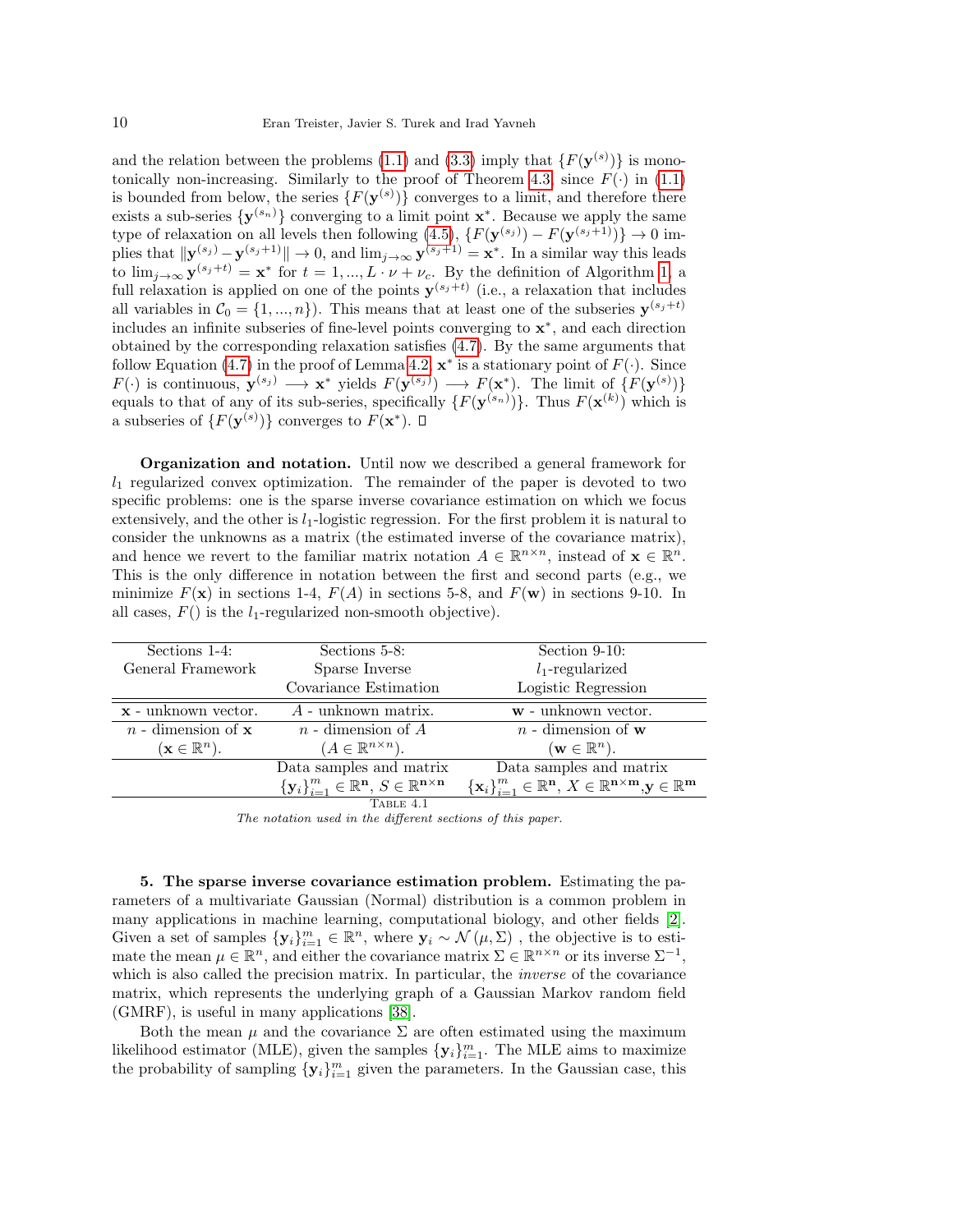leads to the maximization of the density function of the Normal distribution

<span id="page-10-1"></span>
$$
\hat{\mu}, \hat{\Sigma}^{\text{MLE}} = \underset{\Sigma, \mu}{\arg \max} \prod_{\substack{i=1 \ \Sigma, \mu}}^m \mathbb{P}(\mathbf{y}_i | \Sigma, \mu)
$$
\n
$$
= \underset{\Sigma, \mu}{\arg \max} \prod_{i=1}^m \frac{1}{\sqrt{(2\pi)^m \det(\Sigma)}} \exp\left(-\frac{1}{2} (\mathbf{y}_i - \mu)^T \Sigma^{-1} (\mathbf{y}_i - \mu)\right). \tag{5.1}
$$

This yields  $\hat{\mu} = \frac{1}{m} \sum_{i=0}^{m} \mathbf{y}_i$  as estimation for the mean and<sup>[2](#page-10-0)</sup>

<span id="page-10-2"></span>
$$
S \stackrel{\triangle}{=} \hat{\Sigma}^{\text{MLE}} = \frac{1}{m} \sum_{i=0}^{m} (\mathbf{y}_i - \hat{\mu})(\mathbf{y}_i - \hat{\mu})^T,
$$
\n(5.2)

which is also called the empirical covariance matrix. More specifically, by applying  $-\log$  to the MLE objective in [\(5.1\)](#page-10-1) and minimizing it over the inverse covariance matrix we get that  $\Sigma^{-1}$  is estimated by solving the optimization problem

<span id="page-10-3"></span>
$$
\min_{A \succ 0} f(A) \stackrel{\triangle}{=} \min_{A \succ 0} -\log(\det A) + \text{tr}(SA),\tag{5.3}
$$

which also leads to [\(5.2\)](#page-10-2).

However, if the number of samples is smaller than the problem dimension, i.e.,  $m \leq n$ , then S in [\(5.2\)](#page-10-2) is rank deficient and not invertible, whereas the true  $\Sigma$ is assumed to be full-rank and positive definite. Nevertheless, in this case one can reasonably estimate  $\Sigma^{-1}$  by adding further assumptions. It can be observed in the probability density function in [\(5.1\)](#page-10-1) that if  $(\Sigma^{-1})_{ij} = 0$ , then the random variables in the *i*-th and *j*-th entries of a vector  $y \sim \mathcal{N}(\mu, \Sigma)$  are conditionally independent, given that the rest of the variables are known [\[9\]](#page-24-12). Therefore, one may look at  $\Sigma^{-1}$ as a direct dependency matrix where each of its off-diagonal non-zeros indicates a direct dependency between two variables. For this reason, many applications adopt the notion of estimating a *sparse* inverse of the covariance,  $\Sigma^{-1}$ . (Note that in most cases  $\Sigma$  remains dense.) For this purpose, we follow [\[2,](#page-24-9) [3,](#page-24-8) [7\]](#page-24-10), and minimize [\(5.3\)](#page-10-3) with a sparsity-promoting  $l_1$  prior:

<span id="page-10-4"></span>
$$
\min_{A \succ 0} F(A) \stackrel{\triangle}{=} \min_{A \succ 0} f(A) + \lambda \|A\|_1. \tag{5.4}
$$

Here,  $f(A)$  is the MLE objective defined in [\(5.3\)](#page-10-3),  $||A||_1 \equiv \sum_{i,j} |a_{ij}|$ , and  $\lambda > 0$  is a regularization parameter. The sparsity assumption is justified when most variables are directly statistically dependent on only a small number of variables, and thus conditionally independent of the rest. Problem [\(5.4\)](#page-10-4) is also called Covariance Selection [\[9\]](#page-24-12) and it has a unique solution [\[2,](#page-24-9) [7\]](#page-24-10). It is an instance of  $(1.1)$ , so it is non-smooth and convex, but unlike [\(1.1\)](#page-0-0) it is also constrained to the positive definite domain.

Many methods were recently developed for solving  $(5.4)$ —see [\[3,](#page-24-8) [2,](#page-24-9) [7,](#page-24-10) [19,](#page-25-8) [22,](#page-25-9) [24,](#page-25-10) [25,](#page-25-11) [26,](#page-25-12) [33,](#page-25-13) [35,](#page-25-14) [44\]](#page-26-8) and references therein. However, as mentioned earlier, in this work we are interested in efficiently solving large scale instances of  $(5.4)$ , where n is large such that  $O(n^2)$  variables cannot fit in memory (we assume that the data samples  $\{y_i\}_{i=1}^m$  do fit in memory). This makes the solution of [\(5.4\)](#page-10-4) particularly challenging, since the gradient of  $f(A)$  includes  $A^{-1}$ , which is a dense  $n \times n$  matrix,

<span id="page-10-0"></span> ${}^{2}$ Equation [\(5.2\)](#page-10-2) is the standard MLE estimator, derived from [\(5.1\)](#page-10-1). However, sometimes the unbiased MLE estimation is preferred, where  $m-1$  replaces m in the denominator.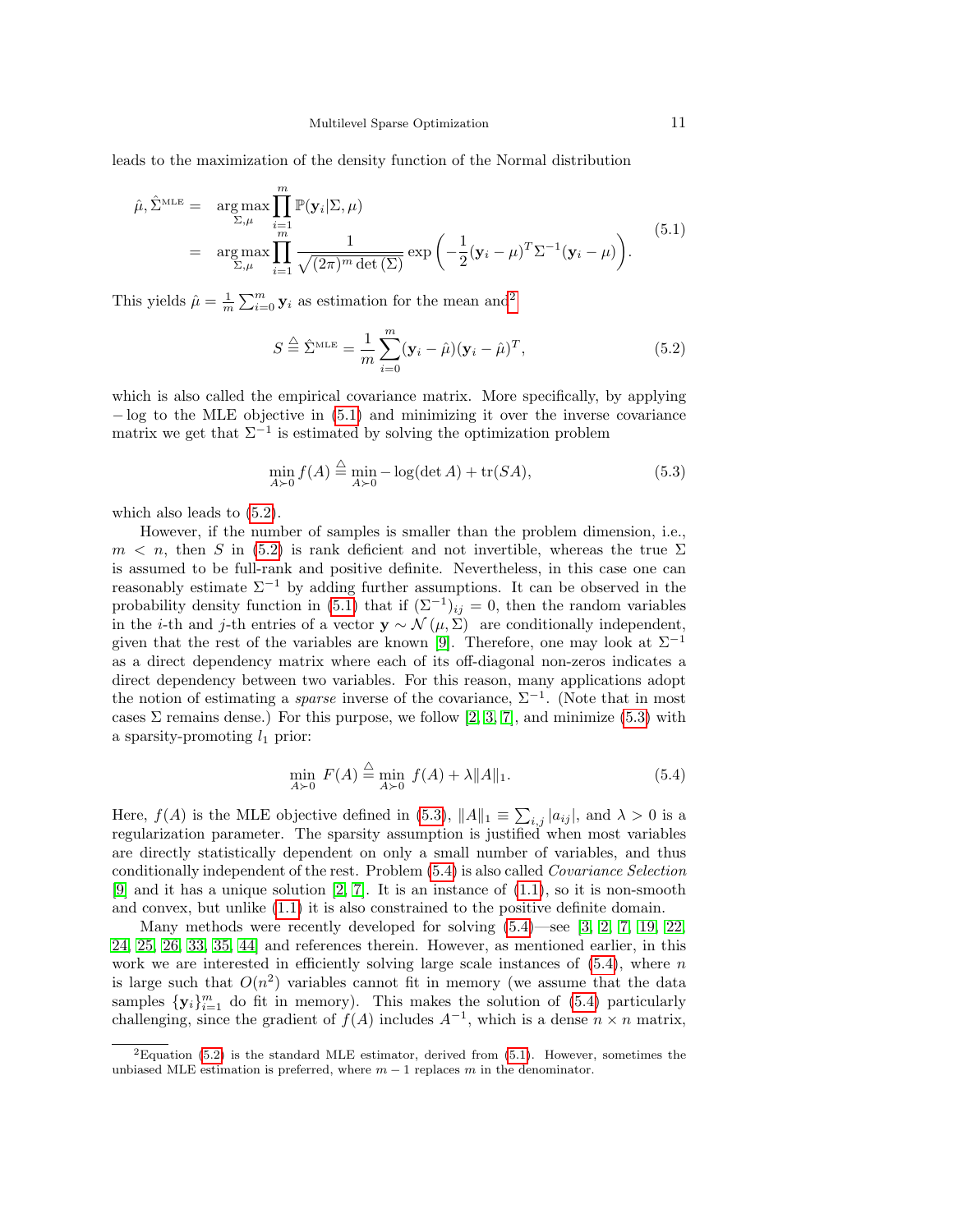coming from the log det term. Because of this, most of the existing methods cannot be used to solve  $(5.4)$ , as they use the full gradient of  $f(A)$ . The same applies for the strategies of [\[2,](#page-24-9) [19\]](#page-25-8) that target the dense covariance matrix itself rather than its inverse, using the dual formulation of [\(5.4\)](#page-10-4). Two exceptions are (1) BigQUIC - a proximal Newton approach in [\[25\]](#page-25-11), which was made suitable for large-scale matrices by treating the Newton direction problem in blocks, and (2) a Block-Coordinate-Descent for Inverse Covariance Estimation (BCD-IC) method [\[44\]](#page-26-8) that directly treats [\(5.4\)](#page-10-4) in blocks. In the following sections we briefly describe the proximal Newton approach for [\(5.4\)](#page-10-4), and review the BCD-IC method of [\[44\]](#page-26-8). Following that, we describe how to accelerate BCD-IC by our multilevel framework, and show improvements for it in the case where problem [\(5.4\)](#page-10-4) is solved for a given support—similarly to problem [\(3.3\)](#page-4-0) which is constrained to a given support.

5.1. Proximal Newton methods for sparse inverse covariance estimation. A few of the current state-of-the-art methods  $[24, 25, 26, 35]$  $[24, 25, 26, 35]$  $[24, 25, 26, 35]$  $[24, 25, 26, 35]$  for  $(5.4)$  involve the "proximal Newton" approach described earlier in Section [2.](#page-2-3) To obtain the Newton descent direction, the smooth part  $f(A)$  in [\(5.4\)](#page-10-4) is replaced by a second order Taylor expansion, while the non-smooth  $l_1$  term remains intact. This requires computing the gradient and Hessian of  $f(A)$ , which are given by

<span id="page-11-0"></span>
$$
\nabla f(A) = S - A^{-1}, \qquad \nabla^2 f(A) = A^{-1} \otimes A^{-1}, \tag{5.5}
$$

where  $\otimes$  is the Kronecker product. The presence of  $A^{-1}$  in the gradient not only imposes memory problems in large scales, it is also expensive to compute. Therefore, the advantage of the proximal Newton approach here is the low overhead: by calculating the  $A^{-1}$  in  $\nabla f(A)$ , we also get the information needed to apply the Hessian [\[25,](#page-25-11) [26,](#page-25-12) [35\]](#page-25-14).

Similarly to [\(2.1\)](#page-2-0), the Newton direction  $\Delta^{(k)}$  is the solution the LASSO problem,

<span id="page-11-1"></span>
$$
\Delta^{(k)} = \underset{\Delta \in \mathbb{R}^{n \times n}}{\arg \min} \tilde{F}(A^{(k)} + \Delta)
$$
  
= 
$$
\underset{\Delta \in \mathbb{R}^{n \times n}}{\arg \min} f(A^{(k)}) + \text{tr}(\Delta(S - W)) + \frac{1}{2} \text{tr}(\Delta W \Delta W) + \lambda ||A^{(k)} + \Delta||_1,
$$
 (5.6)

where  $W = (A^{(k)})^{-1}$ . The gradient and Hessian of  $f(A)$  in [\(5.5\)](#page-11-0) are featured in the second and third terms in [\(5.6\)](#page-11-1), respectively. Once the direction  $\Delta^{(k)}$  is computed, it is added to  $A^{(k)}$  employing a linesearch procedure to sufficiently reduce the objective in [\(5.4\)](#page-10-4) while ensuring positive definiteness. To this end, the updated iterate is  $A^{(k+1)} = A^{(k)} + \alpha \Delta^{(k)}$ , where  $\alpha > 0$  may be obtained using Armijo's rule [\[26\]](#page-25-12).

<span id="page-11-3"></span>5.2. Restricting the updates to free sets. In addition, [\[26\]](#page-25-12) introduced a crucial step: restricting of the Newton direction in [\(5.6\)](#page-11-1) to a "free set" of variables, while keeping the rest as zeros. The free set of a matrix  $A$  is defined as

<span id="page-11-2"></span>
$$
\mathcal{F}(A) = \{(i, j) : A_{ij} \neq 0 \lor |(S - A^{-1})_{ij}| > \lambda\}.
$$
\n(5.7)

If one solves [\(5.6\)](#page-11-1) with respect only to the variables outside this free set, they all remain zero, suggesting that it is worthwhile to (temporarily) restrict [\(5.6\)](#page-11-1) only to the variables in this set [\[26\]](#page-25-12). This reduces the computational complexity of most LASSO solvers: given the matrix  $W$ , the Hessian term in  $(5.6)$  can be calculated in  $O(Kn)$  operations instead of  $O(n^3)$ , where  $K = |\mathcal{F}(A^{(k)})|$ . This saves significant computations in each Newton update, and at the same time does not significantly increase the number of iterations needed for convergence [\[44\]](#page-26-8).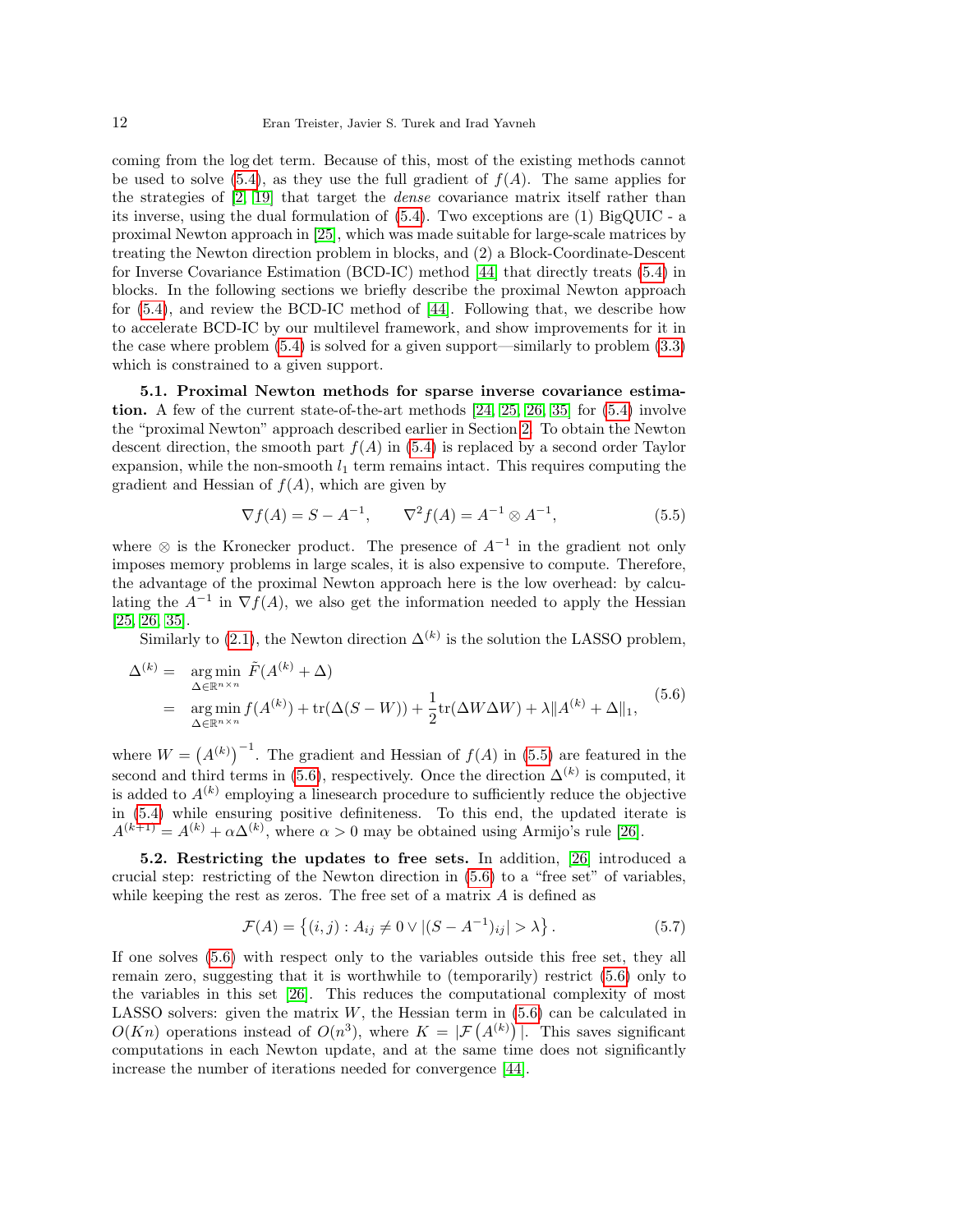

<span id="page-12-0"></span>Fig. 6.1. Example of a BCD iteration. The blocks are treated successively.

6. Block coordinate descent for sparse inverse covariance estimation (BCD-IC). In this section we review the iterative Block Coordinate Descent method for solving large-scale instances of [\(5.4\)](#page-10-4). In this method, we iteratively update the solution in blocks of matrix variables, where each block is defined as the free set of variables within a relatively small subset of columns of A. We iterate over all blocks, and in turn minimize [\(5.4\)](#page-10-4) restricted to each block by using a quadratic approximation, while the other matrix entries remain fixed. Since we consider one sub-problem at a time, we can fully store the gradient and Hessian for each block, assuming that the blocks are chosen to be small enough.

We limit our blocks to subsets of columns because this way, the corresponding portion of the gradient [\(5.5\)](#page-11-0) can be computed as solutions of linear systems. Because the matrix is symmetric, the corresponding rows are updated simultaneously. Figure [6.1](#page-12-0) shows an example of a BCD iteration where the subsets of columns are chosen in sequential order. In practice, theses subsets can be non-contiguous and vary between the BCD iterations. We elaborate later on how to partition the columns, and on some advantages of this block-partitioning. Partitioning the matrix into small blocks enables our method to solve [\(5.4\)](#page-10-4) in high dimensions (up to millions of variables), requiring  $O(n^2/p)$  additional memory, where p is the number of blocks (that is in addition to the memory needed for storing the iterated solution  $A^{(k)}$  itself, and the data  $\{y_i\}_{i=1}^m$ ).

6.1. BCD-IC iteration. We now describe a BCD-IC iteration, in which we divide the matrix into blocks, and iteratively update the solution matrix block by block. Assume that the set of columns  $\{1, ..., n\}$  is divided into p subsets  $\{I_j\}_{j=1}^p$ , where  $I_j$  contains the indices of the columns that comprise the j-th block. We denote the updated matrix after treating the j-th block at iteration k by  $A_j^{(k)}$  and the next iterate is defined once we finish treating all blocks, i.e.,  $A^{(k+1)} = A_p^{(k)}$ . However, for simplicity of notation, let us denote the updated matrix  $A_{j-1}^{(k)}$ , before treating block j at iteration  $k$ , by  $A$ .

To update block  $j$ , we form and minimize a quadratic approximation of problem  $(5.4)$ , restricted to the rows/columns in  $I_i$ :

<span id="page-12-1"></span>
$$
\min_{\Delta_j} \tilde{F}(\tilde{A} + \Delta_j),\tag{6.1}
$$

where  $\tilde{F}(\cdot)$  is the quadratic approximation of [\(5.4\)](#page-10-4) around  $\tilde{A}$ , similarly to [\(5.6\)](#page-11-1), and  $\Delta_j$  has non-zero entries only in the rows/columns in  $I_j$ . In addition, we restrict the non-zeros of  $\Delta_j$  to the free set defined in [\(5.7\)](#page-11-2). That is,  $\Delta_j$  in [\(6.1\)](#page-12-1) is restricted to the free set

<span id="page-12-2"></span>
$$
\mathcal{F}_{I_j}(\tilde{A}) = \mathcal{F}(\tilde{A}) \cap \{ (i,k) : i \in I_j \lor k \in I_j \},\tag{6.2}
$$

while all other entries in  $\Delta_i$  are fixed to zero. To calculate [\(6.2\)](#page-12-2), we check the condition in [\(5.7\)](#page-11-2) only in the columns  $I_j$ , which requires the gradient [\(5.5\)](#page-11-0) for block  $I_j$ . For that,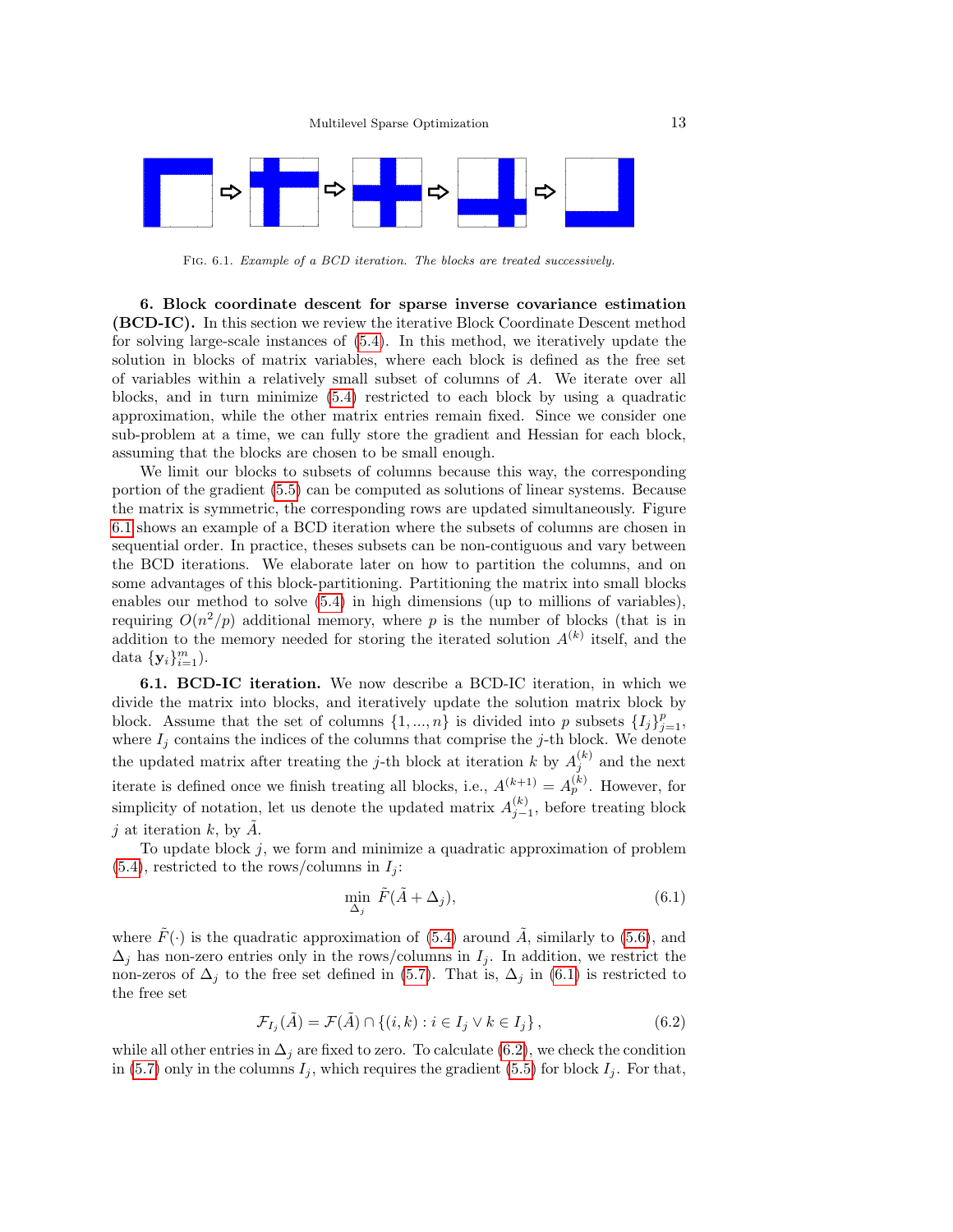we calculate the columns  $I_j$  of  $\tilde{A}^{-1}$  by solving  $|I_j|$  linear systems, with the canonical vectors  $e_l$  as right-hand-sides for each  $l \in I_j$ , i.e.,  $(\tilde{A}^{-1})_{I_j} = \tilde{A}^{-1} \mathbf{E}_{I_j}$ . The solution of these linear systems is one of the main computational tasks of our algorithm, and can be achieved in various ways. For large dimensions, iterative methods such as Conjugate Gradients (CG) are usually preferred, possibly with preconditioning [\[39\]](#page-25-20).

6.1.1. Treating a block-subproblem by Newton's method. To get the Newton direction for the j-th block, we solve the LASSO problem  $(6.1)$  by using PCD accelerated by non-linear Conjugate Gradients (PCD-CG) [\[54,](#page-26-5) [45\]](#page-26-7). For a complete and detailed description of this algorithm see the Appendix of [\[44\]](#page-26-8).

Let us denote  $W = \tilde{A}^{-1}$ . To apply a PCD-CG iteration, we need to calculate the objective of [\(6.1\)](#page-12-1) and its gradient efficiently. For that, we need to calculate the matrices  $W\Delta_i W$ ,  $S - W$ , and  $l_1$  term only at the entries [\(6.2\)](#page-12-2), where  $\Delta_i$  is non-zero. We compute only the columns of  $\Delta_i$ , because the rows are obtained by symmetry. The main computational task here involves the "Hessian-vector product"  $\tilde{W}\Delta_j W$ . For that, we reuse the  $I_j$  columns of  $\tilde{A}^{-1}$  calculated for obtaining [\(6.2\)](#page-12-2), denoted now by  $W_{I_j}$ . Since we only need the result in the columns  $I_j$ , we observe that  $(W\Delta_j W)_{I_j} = W\Delta_j W_{I_j}$ , and the product  $\Delta_j W_{I_j}$  can be computed efficiently because  $\Delta_i$  is sparse.

In order to compute  $W(\Delta_j W_{I_j})$  for the entries in [\(6.2\)](#page-12-2), we follow the idea of [\[25\]](#page-25-11) and use the rows (or columns) of  $W$  that are represented in  $(6.2)$ . Besides the columns  $I_j$  of W we also need the "neighborhood" of  $I_j$  defined as

<span id="page-13-0"></span>
$$
N_j = \left\{ i : \exists k \notin I_j : (i,k) \in \mathcal{F}_{I_j}(A) \right\}.
$$
\n
$$
(6.3)
$$

The size of this set will determine the amount of additional columns of  $W$  that we need, and therefore we wish it to be as small as possible. To achieve that, we follow [\[25\]](#page-25-11) and define the blocks  $\{I_i\}$  using clustering methods, which aim to partition the columns/rows into disjoint subsets, such that there are as few non-zero entries as possible outside the diagonal blocks of the matrix that correspond to each subset. In our notation, we aim that the size of  $N_i$  will be as small as possible for every block  $I_j$ , which is chosen to be relatively small. We use METIS [\[30\]](#page-25-21), but other methods may be used instead. Note that only  $|N_j| \times |N_j|$  numbers out of  $W_{N_j}$  are necessary for computing the relevant entries of  $W(\Delta_j W_{I_j})$ . However, there might be situations where the matrix has a few dense columns, resulting in some sets  $N_j$  of size  $O(n)$ . Computing  $W_{N_j}$  for those sets is not possible because of memory limitations. This case is treated separately—see [\[44\]](#page-26-8) for details.

6.1.2. Updating the solution with line-search. Denote the solution of the Newton direction problem [\(6.1\)](#page-12-1) by  $\Delta_j^{(k)}$ . Now we wish to update the matrix  $A_j^{(k)} =$  $A_{j-1}^{(k)} + \alpha \Delta_j^{(k)}$ , where  $\alpha > 0$  is obtained by a linesearch procedure, which requires evaluating the objective of  $(5.4)$  for several values of  $\alpha$ .

First, for any sparse matrix  $A$  the cost of computing the trace and  $l_1$  terms in  $(5.4)$  is proportional to the number of non-zero entries in A (and the number of sample vectors). However, calculating the determinant of a general  $n \times n$  sparse matrix for evaluating the log det term of [\(5.4\)](#page-10-4) may be costly. This may be done by using a sparse Cholesky factorization, but here we assume that  $n$  is too large for that. In our case, however, since  $\Delta_j^{(k)}$  has a special block structure, we can reduce the log det term to a log-determinant of a small dense  $|I_j| \times |I_j|$  matrix, and compute it efficiently.

Let us introduce a partitioning of any matrix  $A$  into blocks, according to a subset of indices  $I_j \subseteq \{1, ..., n\}$ . Assume without loss of generality that the matrix A has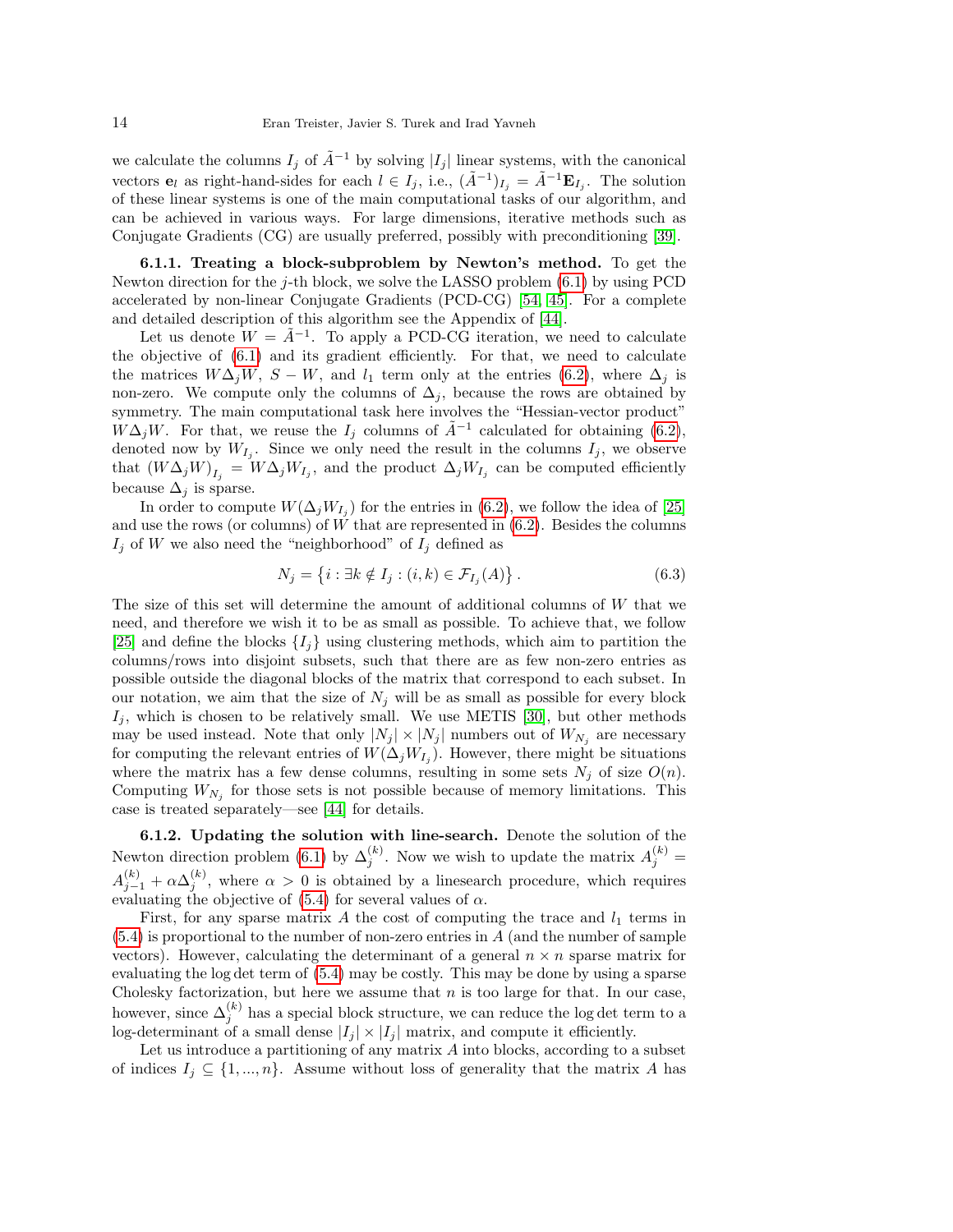been permuted such that the columns/rows with indices in  $I_j$  appear first, and let

<span id="page-14-4"></span>
$$
A = \begin{bmatrix} A_{11} & A_{12} \\ A_{21} & A_{22} \end{bmatrix}
$$
 (6.4)

be a partitioning of A. The sub-matrix  $A_{11}$  corresponds to the elements in rows and columns  $I_j$  in A. According to the Schur complement [\[39\]](#page-25-20), for any invertible matrix and block-partitioning as above, the following holds:

<span id="page-14-0"></span>
$$
\log \det(A) = \log \det(A_{22}) + \log \det(A_{11} - A_{12}A_{22}^{-1}A_{21}).
$$
\n(6.5)

Furthermore, for any symmetric matrix A the following applies:

<span id="page-14-2"></span>
$$
A \succ 0 \Leftrightarrow A_{22} \succ 0 \text{ and } A_{11} - A_{12}A_{22}^{-1}A_{21} \succ 0. \tag{6.6}
$$

Using the above notation and partitioning for  $\tilde{A}$  and  $\Delta_j^{(k)}$ , we write using [\(6.5\)](#page-14-0):

<span id="page-14-1"></span>
$$
\log \det (\tilde{A} + \alpha \Delta_j^{(k)}) = \log \det (\tilde{A}_{22}) + \log \det (B_0 + \alpha B_1 + \alpha^2 B_2)
$$
 (6.7)

where  $B_0 = \tilde{A}_{11} - \tilde{A}_{12}\tilde{A}_{22}^{-1}\tilde{A}_{21}$ ,  $B_1 = \Delta_{11} - \Delta_{12}\tilde{A}_{22}^{-1}\tilde{A}_{21} - \tilde{A}_{12}\tilde{A}_{22}^{-1}\Delta_{21}$ , and  $B_2 = -\Delta_{12}\tilde{A}_{22}^{-1}\Delta_{21}$ . (Note that here we replaced  $\Delta_j^{(k)}$  by  $\Delta$  to simplify notation.) If the set  $I_j$  is relatively small, then so are the matrices  $B_i \in \mathbb{R}^{|I_j| \times |I_j|}$  in [\(6.7\)](#page-14-1), and given these matrices we can easily compute the objective  $F(\cdot)$ . Furthermore, following [\(6.6\)](#page-14-2), the constraint  $\tilde{A} + \alpha \Delta_j^{(k)} \succ 0$  involved in a linesearch for  $\Delta_j^{(k)}$  is equivalent to  $B_0 + \alpha B_1 + \alpha^2 B_2 \succ 0$ , assuming that  $\tilde{A}_{22} \succ 0$ . Calculating the matrices  $B_i$  in [\(6.7\)](#page-14-1) seems expensive, but they can be efficiently obtained from the previously computed matrices  $W_{I_j}$  and  $W_{N_j}$  mentioned earlier—see Appendix [A.1](#page-23-0) for details. Therefore, computing [\(6.7\)](#page-14-1) can be achieved in  $O(|I_j|^3)$  time complexity.

Using the properties described above, we can easily apply a linesearch for  $\Delta_j^{(k)}$ , and guarantee in every update that our iterated solution matrix  $\tilde{A}$  remains positive definite throughout the iterations. More specifically, in this work we use a variant of the Armijo backtracking rule that was also suggested in [\[53\]](#page-26-13), approximately minimizing the objective over  $\alpha$ . That is, we choose  $\alpha_0 = 1$ , and  $0 < \beta < 1 (= 0.5)$ , and examine the values of  $F(\cdot)$  for  $\alpha = \alpha_0 \beta^i$  for  $i = 0, 1, 2, ...$  We iterate over i to find a point where  $F(\cdot)$  is minimized over the samples  $\alpha_0\beta^i$  subject to  $\tilde{A} + \alpha\Delta_j^{(k)} > 0$ . This requires the initialization of the algorithm,  $A^{(0)}$ , to be positive definite.

## 6.2. Convergence of BCD-IC. The paper [\[44\]](#page-26-8) states the following theorem:

<span id="page-14-3"></span>THEOREM 6.1. In Algorithm [2,](#page-14-3) the sequence  $\left\{A_j^{(k)}\right\}$  converges to the global optimum of [\(5.4\)](#page-10-4).

The proof of this theorem is based on the analysis of [\[46,](#page-26-12) [26\]](#page-25-12). In [\[46\]](#page-26-12), a general block-coordinate-descent approach is analyzed to solve minimization problems of the form  $F(A) = f(A) + \lambda h(A)$ , where  $f(\cdot)$  is a smooth function and  $h(\cdot)$  is a separable convex function, which in our case are  $(5.3)$  and  $||A||_1$ , respectively. Although this setup fits the the problem [\(5.4\)](#page-10-4), [\[46\]](#page-26-12) treats the problem in the  $\mathbb{R}^n$  domain, while the minimization in [\(5.4\)](#page-10-4) is being constrained over the symmetric positive definite domain. To overcome this limitation, the authors in [\[26\]](#page-25-12) extended the analysis in [\[46\]](#page-26-12) to treat the specific constrained problem [\(5.4\)](#page-10-4). Except for the solution of the inner LASSO problems, [\[26\]](#page-25-12) is equivalent to BCD-IC using only one block which contains all variables. Hence, the convergence proof of BCD-IC in [\[44\]](#page-26-8) extends that of [\[26\]](#page-25-12).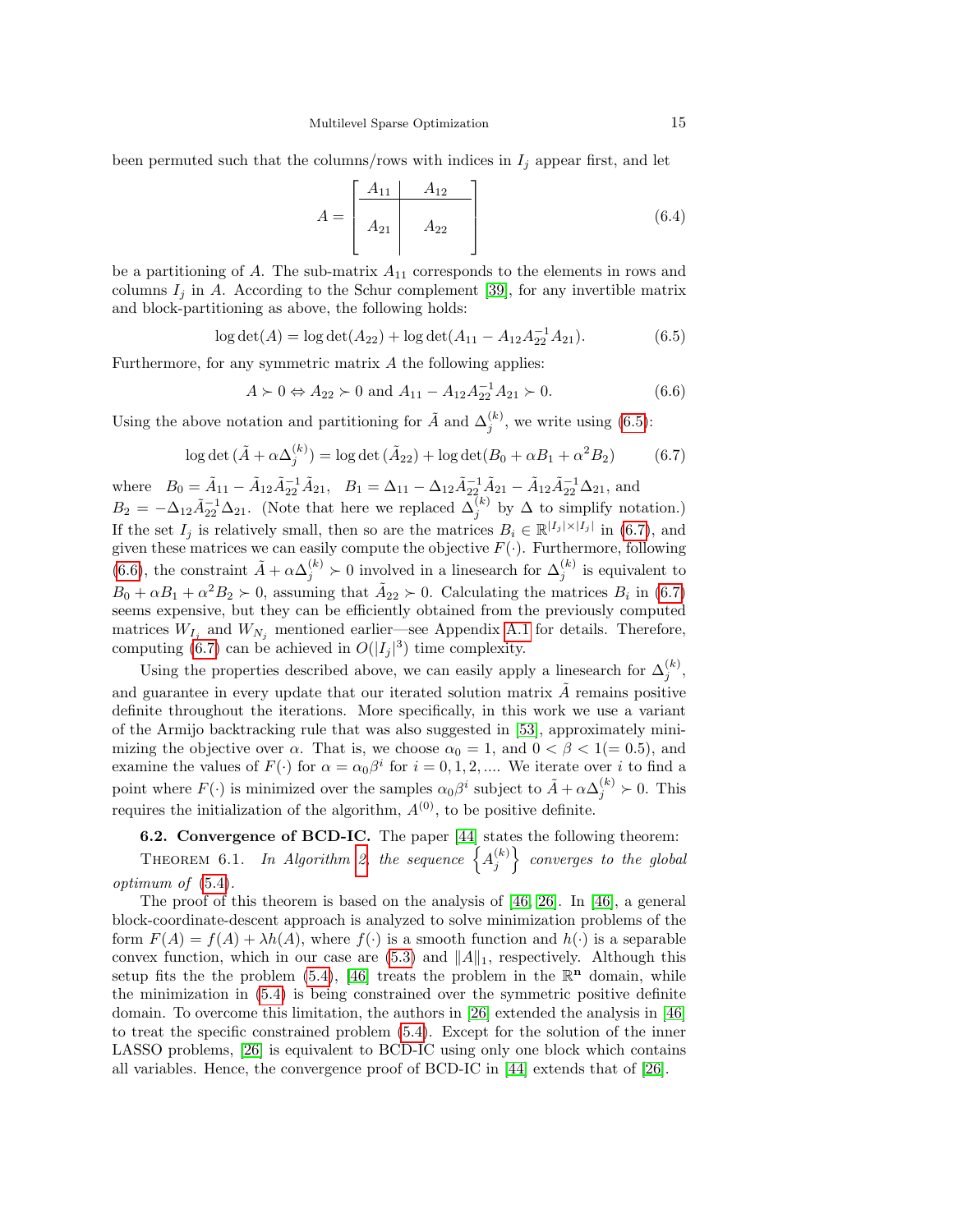Algorithm: BCD-IC $(A^{(0)}, \{\mathbf{x}_i\}_{i=1}^m, \lambda)$ for  $k = 0, 1, 2, ...$  do Calculate clusters of elements  $\{I_j\}_{j=1}^p$  based on  $A^{(k)}$ . % Denote:  $A_0^{(k)} = A^{(k)}$ for  $j = 1, ..., p$  do Compute  $W_{I_j} = ((A_{j-1}^{(k)})^{-1})$ . % solve  $|I_j|$  linear systems Define  $\mathcal{F}_{I_j}\left(A_{j-1}^{(k)}\right)$  as in [\(6.2\)](#page-12-2), and define the set  $N_j$  in [\(6.3\)](#page-13-0). Compute  $W_{N_j} = ((A_{j-1}^{(k)})^{-1})$  $\sum_{N_j}$ . % solve  $|N_j|$  linear systems Find the Newton direction  $\Delta_j^{(k)}$  by solving [\(6.1\)](#page-12-1). Update the solution:  $A_j^{(k)} = A_{j-1}^{(k)} + \alpha \Delta_j^{(k)}$  by linesearch. end % Denote:  $A^{(k+1)} = A_p^{(k)}$ end

Algorithm 2: Block Coordinate Descent for Inverse Covariance Estimation

<span id="page-15-1"></span>7. Application of the multilevel framework to sparse inverse covariance estimation. Given an iterate  $A^{(k)}$ , proximal Newton methods like [\[26,](#page-25-12) [25,](#page-25-11) [35\]](#page-25-14) or BCD-IC limit their Newton directions to the variables in the free set, saving a sig-nificant amount of computations. However, in [\[26\]](#page-25-12) it is shown that if  $A^{(k)}$  is far from the optimal solution  $A^*$ , then  $|\mathcal{F}(A^{(k)})|$  may be several times larger than  $|\mathcal{F}(A^*)|$ , since the entries of the gradient of  $A^{(k)}$  are typically large. This may impose extensive computations: we get larger and more difficult Newton problems. Moreover, for large scales, the cost of solving linear systems for the gradients is directly proportional to the number of non-zeros in the matrices. As the iterates progress, the support size of the iterated matrices reduces, until it converges to that of A<sup>∗</sup> . As mentioned in the first part of this paper, if we knew the non-zeros of  $A^*$ , solving  $(5.4)$  would require less computations—this again motivates the use of our multilevel framework for this problem.

Even though [\(5.4\)](#page-10-4) has many unique properties, we apply our multilevel framework in Algorithm [1](#page-4-1) as is, using a method like BCD-IC or [\[26,](#page-25-12) [25,](#page-25-11) [35\]](#page-25-14) as the relaxation. In particular, in this paper we use BCD-IC, because we target large-scale problems. We now elaborate on how to define the ingredients of the multilevel approach, the restricted relaxation, selection of hierarchy  $\{\mathcal{C}_l\}_{l=0}^L$ , and parameters  $\nu$  and  $\nu_c$ .

Similarly to  $(3.3)$ , we define a coarse problem at level l by limiting problem  $(5.4)$ to a subset of entries, denoted by  $C_l$ 

<span id="page-15-0"></span>
$$
\min_{A \succ 0, \text{ supp}(A) \in \mathcal{C}_l} f(A) + \lambda \|A\|_1,\tag{7.1}
$$

where  $f(A)$  is defined in [\(5.3\)](#page-10-3). To solve problem [\(7.1\)](#page-15-0) using the proximal Newton methods [\[26,](#page-25-12) [25\]](#page-25-11), for example, one may restrict the Newton direction to  $\mathcal{F}(A) \cap \mathcal{C}_l$ instead of  $\mathcal{F}(A)$ . If one uses BCD-IC, the same applies for the free set [\(6.2\)](#page-12-2). This allows a significant improvement for BCD-IC in this case: unlike the original case where we need all the rows of  $W_{I_j}$  for checking [\(6.2\)](#page-12-2), now we *apriori* need only the rows of  $W_{I_j}$  that are represented in  $\mathcal{C}_l$ , because [\(6.2\)](#page-12-2) is restricted to  $\mathcal{C}_l$ . Using Schur complement properties, we get those rows of  $W_{I_j}$  using only the columns of  $A^{-1}$  that correspond to the neighborhood of  $I_j$  in  $\mathcal{C}_l$ , and as a result, we no longer need the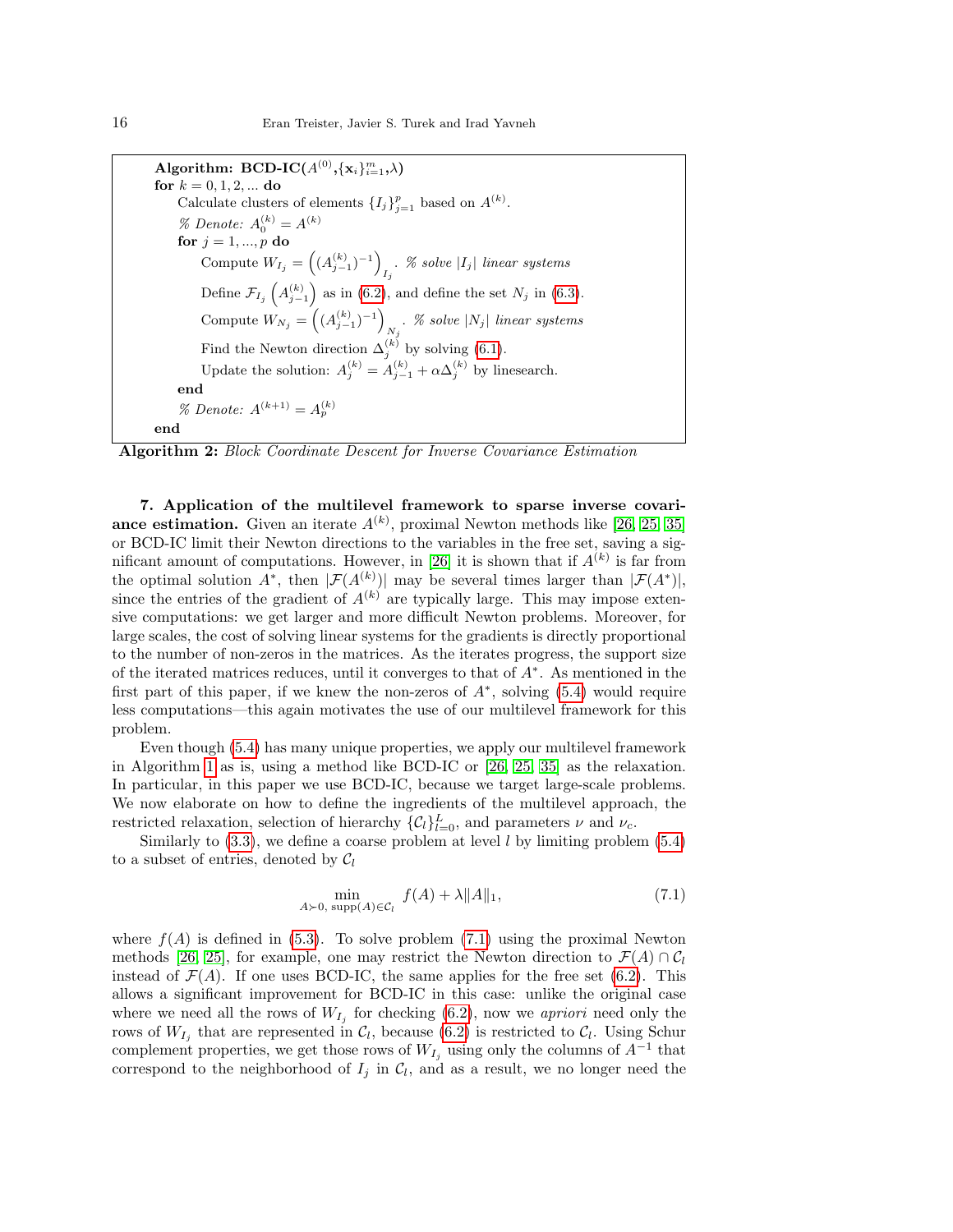solution of  $|I_i|$  linear systems. A detailed description is given in Appendix [A.2.](#page-23-1) This significantly reduces the cost of a BCD-IC relaxation.

Next, within each of the relaxation methods mentioned, there is an inherited selection of variables in the form of free set. This affects the choice for the multilevel hierarchy. As in [\(3.4\)](#page-4-2), we choose all available variables for  $C_0$ , and apply the finest level relaxation for [\(5.4\)](#page-10-4) without an additional constraint. However, if for example we let  $C_1$  include half of the variables, the free set in the corresponding relaxation for  $C_1$  will most likely be nearly the same as for  $C_0$ , as the size of a free set is typically much smaller than half of all the variables. Therefore, in order to inforce a significant reduction in the problem size, we need to select a subset of the free set. So, to define the multilevel hierarchy [\(3.4\)](#page-4-2), we use the free set calculated in the fine level relaxation in a previous cycle<sup>[3](#page-16-0)</sup>. Now, let  $\mathcal{F}_k$  be this free set, then similarly to Section [\(3.2\)](#page-4-3), for  $\mathcal{C}_1$  we first choose the entries in supp $(A^{(k)})$ , and then choose  $\lceil \frac{1}{2} | \mathcal{F}_k | \rceil - |\text{supp}(A^{(k)})|$ additional variables with the highest absolute value of the gradient. For the rest of the levels, we chose  $|\mathcal{C}_{l+1}| = \max\{\lceil \frac{1}{2}|\mathcal{C}_l|\rceil, |\text{supp}(A^{(k)})|\}\$  for  $1 \leq l < L$ , based on the support and the size of the gradient, until  $\mathcal{C}_L = \text{supp}(A^{(k)})$ .

Lastly, we apply our multilevel framework for solving [\(5.4\)](#page-10-4) using  $\nu = \nu_c = 1$ relaxations in Algorithm [1.](#page-4-1) We apply only one relaxation on each level because the methods mentioned are quite effective and require only a few iterations to solve [\(5.4\)](#page-10-4). That is not only because these methods use second order information, but also since there is no point in solving [\(5.4\)](#page-10-4) up to high accuracy because of statistical noise. The problem with these methods is that each of their iterations is expensive, especially if the free set is large. Therefore, to get the most out of our multilevel structure, and especially not to overdo the coarsest level solution, we apply only one relaxation on each level, including the coarsest.

7.1. Convergence of the multilevel framework for inverse covariance estimation. As noted before, problem [\(5.4\)](#page-10-4) is different from [\(1.1\)](#page-0-0) because it has the positive definiteness constraint. Still, by Corollary [4.7,](#page-8-1) Algorithm [1](#page-4-1) converges when it is applied with any relaxation method that satisfies the conditions of Theorem [4.3,](#page-7-2) and Lemmas [4.1](#page-6-4) and [4.2.](#page-7-0) Indeed, the methods QUIC [\[26\]](#page-25-12) (and BIG-QUIC [\[25\]](#page-25-11)) and BCD-IC [\[44\]](#page-26-8) satisfy those conditions. By Lemma 2 in [\[26\]](#page-25-12) we know that all iterates of QUIC are contained in the compact level set  $U = \{A : f(A) < f(A_0), A \succ 0\}$ , so throughout the iterations  $\theta_{min} I \leq A \leq \theta_{max} I$ , and therefore the Hessian  $\nabla^2 f$ , which is also used as the iteration matrix  $H^{(k)}$ , is bounded from below and from above. Also, Propositions 3-5 in [\[26\]](#page-25-12) include the result of Lemma [4.1,](#page-6-4) and those appear in [\[44\]](#page-26-8). Lemma [4.2](#page-7-0) holds for both [\[26\]](#page-25-12) and [\[44\]](#page-26-8) because both satisfy its conditions and apply [\(2.1\)](#page-2-0)-[\(2.2\)](#page-2-2) in blocks and cover all variables periodically (by satisfying the Gauss-Seidel rule in [\[46\]](#page-26-12)). Finally, the conditions of Theorem [4.7](#page-8-1) hold for [\(5.4\)](#page-10-4) and the relaxations [\[26,](#page-25-12) [25,](#page-25-11) [44\]](#page-26-8), and therefore, Algorithm [1](#page-4-1) converges for the solution of [\(5.4\)](#page-10-4) when used with either one of the methods [\[26,](#page-25-12) [25,](#page-25-11) [44\]](#page-26-8) as a relaxation.

8. Numerical results: sparse inverse covariance estimation. In this section we compare the performance of several approaches to our multilevel framework, for solving large-scale instances of [\(5.4\)](#page-10-4). Our multilevel framework is applied on BCD-IC (and denoted ML-BCD), and compared with "stand-alone" BCD-IC (Algorithm

<span id="page-16-0"></span><sup>3</sup>Calculating a free set is a relatively expensive procedure. Therefore, we use the most relevant free set and gradient that we have from previous computations. If we use [\[25\]](#page-25-11) as relaxation, that would be the free set of the fine level relaxation from the previous cycle. If we use BCD-IC, then we use the union of free sets determined for all the blocks as a free set. As an initial free set, one may use  $\{(i, j) : |S_{ij}| > \lambda\} \cup \text{supp}(A^{(0)})$ .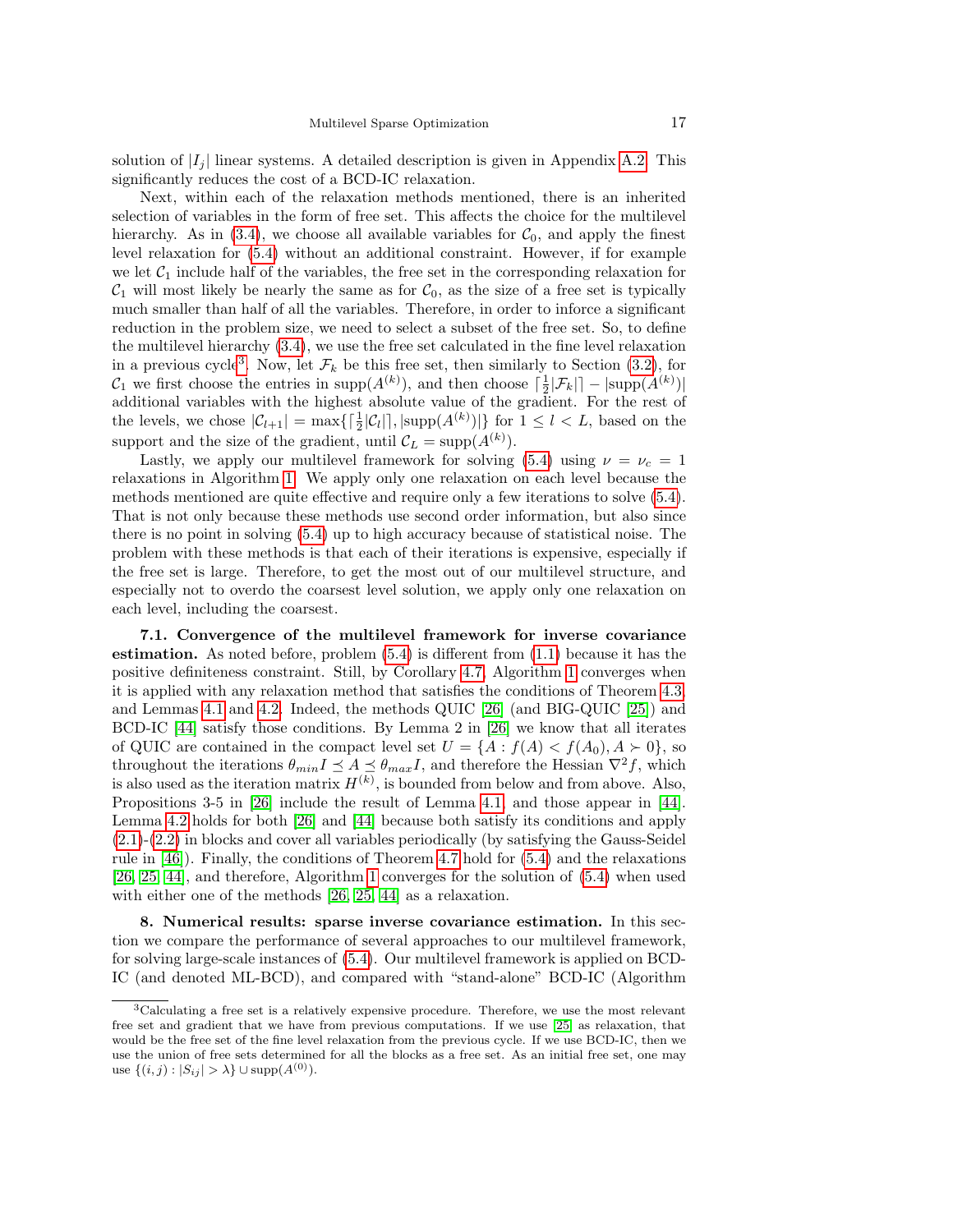[2\)](#page-14-3) and BIG-QUIC [\[25\]](#page-25-11) (for our tests we adapted the authors' software, which is written and parallelized in C). Furthermore, we include other acceleration frameworks applied on BCD-IC: (1) a continuation strategy (BCDcont.) and a (2) "divide and conquer" strategy (DC-BCD) [\[24\]](#page-25-10). Our MATLAB-based code (including routines in C) is available at: <http://www.cs.technion.ac.il/~eran/>.

The continuation strategy was generally described at the end of Section [2.](#page-2-3) More precisely, here we use four decreasing values of regularization parameter  $\lambda$  in [\(1.1\)](#page-0-0):  $\lambda_4 > \lambda_3 > \lambda_2 > \lambda_1$ , and apply one BCD-IC iteration for each of those in decreasing order. The final value,  $\lambda_1$  is the value in which we want to solve [\(1.1\)](#page-0-0). Once this sequence of iterations is over, we keep applying BCD-IC using  $\lambda_1$  until convergence. Here we choose  $\lambda_4 = \frac{1+\lambda}{2}$ , and the rest of the values are linearly spaced between  $\lambda_4$ and the original value  $\bar{\lambda_1}$ . We note that since we use normalized data, we know that any reasonable  $\lambda$  for [\(5.4\)](#page-10-4) must be smaller than 1.

The divide and conquer (DC) strategy relies on the fact that if we assume that the solution of [\(5.4\)](#page-10-4) is a block-diagonal matrix, then the problem can be separated to a sum of smaller problems according to those blocks. Using this idea, the strategy is applied as follows. We initialize  $A^{(0)}$  with a diagonal matrix, and use the graph induced by the free set [\(5.7\)](#page-11-2) to create a hierarchy of nested partitioning of the original matrix. We first partition the matrix indices  $\{1, ..., n\}$  into two sub-sets, then each of those is divided into two to create four sub-sets, and so on until the subsets are small enough (in our tests we terminate the partitioning at size smaller than 4000). Then, assuming that the result of [\(5.4\)](#page-10-4) is a block-diagonal matrix with blocks according to the partitioning, we perform an iteration of BCD-IC for each of those block subproblems separately. Then, we perform a union of blocks opposite to the partitioning process—each block that was split to two sub-blocks is now merged into one again. We apply a BCD-IC iteration for the merged blocks, starting from the block-diagonal approximation obtained from the previous partitioning. We repeat this process of uniting the sub-problems and applying BCD-IC iterations until all the sub-blocks are united to  $\{1, ..., n\}$  back again. From that point, we apply BCD-IC until convergence. For more details, see [\[24\]](#page-25-10).

We initialize all methods with the identity matrix. As a stopping criterion for all methods, we follow [\[25,](#page-25-11) [44\]](#page-26-8) and use the condition:  $\min_{\mathbf{z}} \|\partial F(A^{(k)})\|_1 < 5$ e-3 $||A^{(k)}||_1$ , where  $\partial F$  is the subdifferential [\(4.6\)](#page-6-6). All solutions achieved by all algorithms correspond to objective values  $F(A^*)$  which are identical up to several significant digits and have an essentially identical support size. All the experiments were run on a machine with 2 Intel  $Xeon<sup>4</sup>$  $Xeon<sup>4</sup>$  $Xeon<sup>4</sup>$  E-2650 2.0GHz processors with 16 cores, 64GB RAM and Windows 7 OS. For BCD-IC, we approximate  $W_{I_j}$  and  $W_{N_j}$  by using conjugate gradients, which we stop once the relative residual drops below  $10^{-5}$  and  $10^{-4}$ , respectively. In addition, we approximate the solution of the Newton direction problem (using PCD-CG) up to a relative precision of  $10^{-4}$ . The block size of BCD-IC for all tests is 256.

<span id="page-17-1"></span>8.1. Synthetic experiments. Our first set of experiments is performed on synthetic data, where we use a homogenous random planar graph-Laplacian as a sparse precision matrix. To generate the graph  $G(V, E)$  we choose n random points on the unit square as the nodes  $V$ , and apply a Delaunay triangulation to generate edges in E. A 2D example of such graph is shown in figure [8.1.](#page-12-0) Given the graph connectivity, we create a true precision matrix  $\Sigma^{-1}$  which is defined by  $\forall (i, j) \in E : (\Sigma^{-1})_{i,j} = -1$ ,

<span id="page-17-0"></span><sup>4</sup> Intel and Xeon are trademarks of Intel Corporation in the U.S. and/or other countries.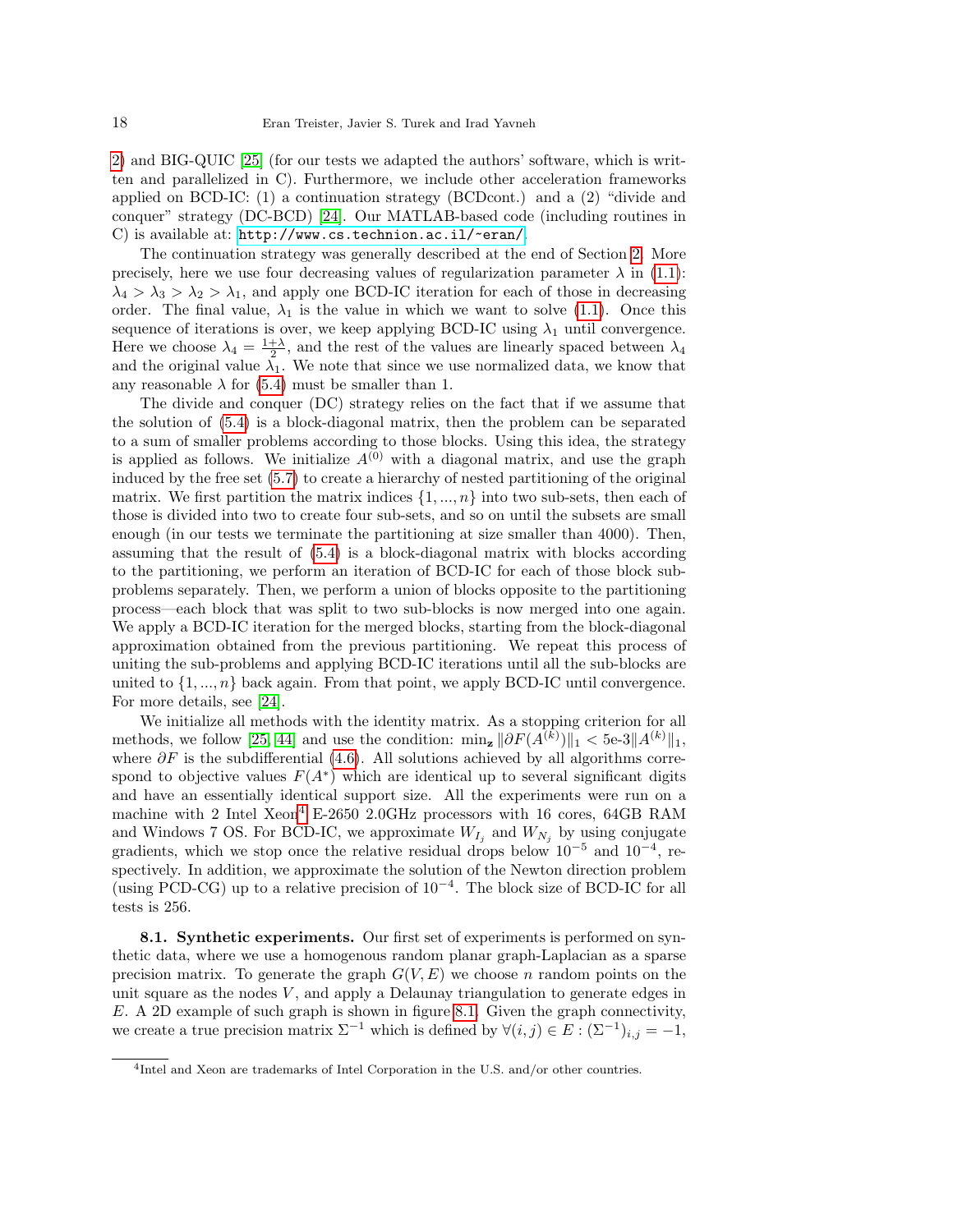

Fig. 8.1. Example of a synthetic unstructured planar graph.

and  $(\Sigma^{-1})_{ii} = -\sum_{i \neq j} (\Sigma^{-1})_{ij}$ . These matrices are positive semi-definite and have the constant vector as null-space. To make them PD, we remove the points  $(i, j)$  whose coordinates are closer than  $1/\sqrt{n}$  to the unit boundary. The resulting matrices have about 6-7 non-zeros per row. To generate the data samples, we randomly generate  $m$ Gaussian vectors  $\mathbf{v}_i \sim \mathcal{N}(0, I)$  and form the data samples by  $\mathbf{y}_i = L^{-1} \mathbf{v}_i$ , where L is the Cholesky factorization of the true  $\Sigma^{-1}$ . Following that, the data is normalized to have zero mean and unit variance for each variable (i.e.,  $diag(S) = I$ ). We generate matrices of sizes  $n$  varying from approximately 125,000 to 500,000, and generate  $m = 200$  samples for each. We show the results for four reasonable values of  $\lambda$  for each example.

In the tables below, we show timings and number of iterations that it took for each method to reach the convergence criterion. We also show the maximal support size that was encountered throughout the iterations (denoted by max-supp), the support size of the minimizer  $(\Vert A^* \Vert_0)$  and an estimate of its condition number  $(\kappa(A^*)),$ calculated by MATLAB's condest. For all methods except DC-BCD, the number of iterations indicate the number of BCD-IC iterations (including coarse levels in ML-BCD and continuation phase in BCDcont.) For DC-BCD, the DC phase is included in the first iteration.

Table [8.1](#page-17-1) summarizes the results for the synthetic tests. It shows that ML-BCD is the fastest method in almost all the tests. The second-fastest method is DC-BCD, which is also effective at accelerating BCD-IC because the matrices  $A^*$  in these tests are quite well-conditioned. This agrees with the analysis of DC in [\[24\]](#page-25-10). The methods BCDcont and BCD-IC are comparable, with BCD-IC being faster for the high  $\lambda$  tests and BCDcont being faster at the harder lower  $\lambda$  tests. For the low  $\lambda$  BCD-IC and BIG-QUIC see an increase in the maximal observed support compared to the final one. This harms the performance of these methods because some iterations require computations with a less sparse matrix. All three acceleration methods prevent this excess of non-zeros and significantly accelerate BCD-IC as this phenomenon becomes more severe. In particular, ML-BCD managed to speedup BCD-IC approximately 4 times. We note that this is not the only reason for the acceleration—these methods also exploit their ability to reduce the objective value using a relatively small support, which is cheaper to process. BIG-QUIC is significantly outperformed by all methods in these tests.

<span id="page-18-0"></span>8.2. Experiments using real-world data sets. Next, we examine the performance of the methods for large-scale real-world experiments. We use gene expression data sets that are available at the Gene Expression Omnibus ([http://www.ncbi.](http://www.ncbi.nlm.nih.gov/geo/) [nlm.nih.gov/geo/](http://www.ncbi.nlm.nih.gov/geo/)), and are reported in [\[23,](#page-25-15) [44\]](#page-26-8). As before, the data is preprocessed to have zero mean and unit variance for each variable (i.e.,  $diag(S) = I$ ). Table [8.2](#page-18-0)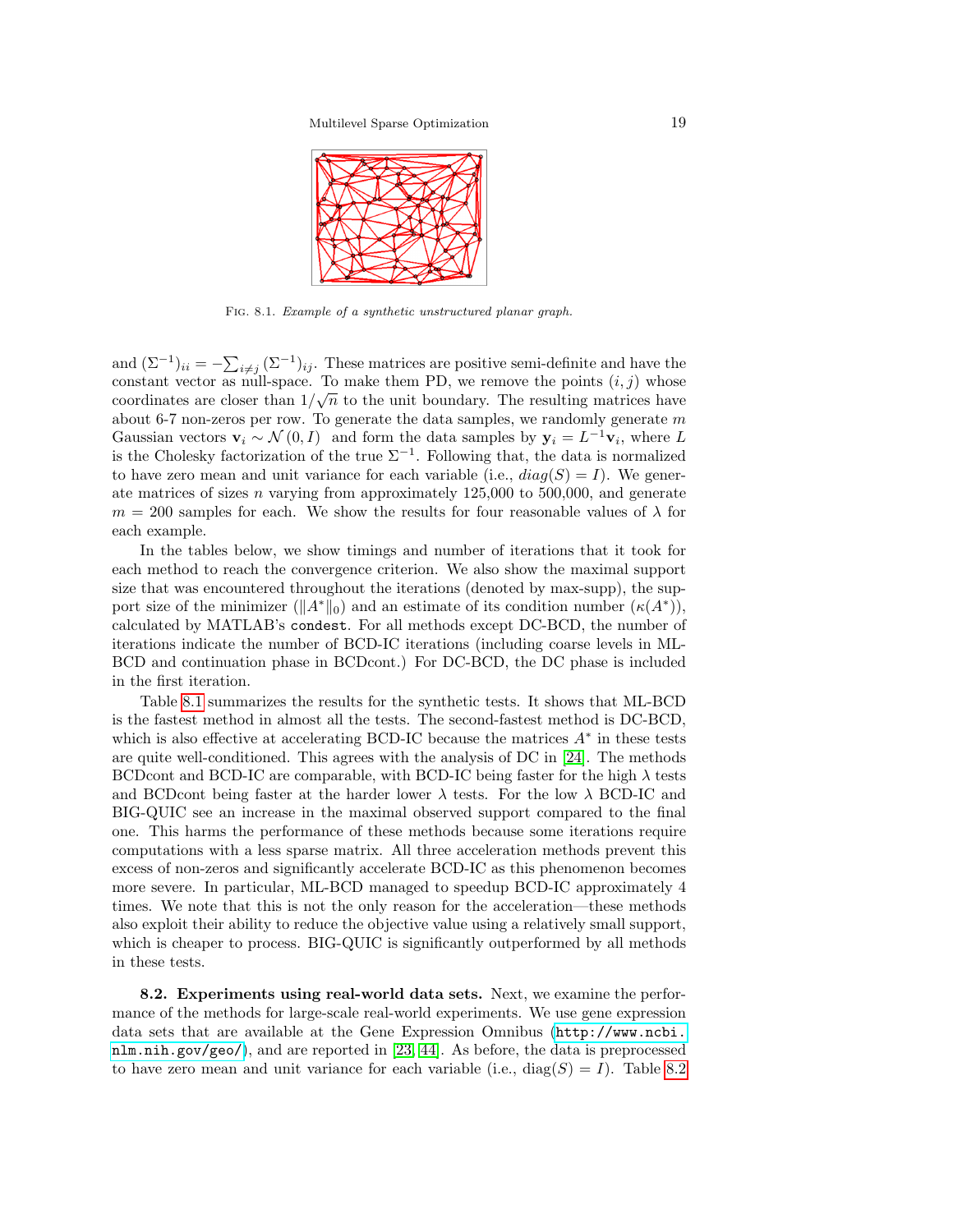| ۰. |  |  |
|----|--|--|
|    |  |  |

20 Eran Treister, Javier S. Turek and Irad Yavneh

|                           | Problem parameters | $ML-BCD$           | BCD cont. | $DC-BCD$            | $BCD-IC$            | <b>BIG-QUIC</b> |  |
|---------------------------|--------------------|--------------------|-----------|---------------------|---------------------|-----------------|--|
| $\overline{n}$            | λ                  | time               | time      | time                | time                | time            |  |
| (m)                       | $\kappa(A^*)$      | (it)               | (it)      | (it)                | (it)                | (it)            |  |
| $\ \hat{\Sigma}^{-1}\ _0$ | $  A^*  _0$        | max-supp           | max-supp  | max-supp            | max-supp            | max-supp        |  |
|                           | 0.70               | 545s               | 2024s     | 886s                | 1447s               | 3608s           |  |
|                           | 4.19               | (5)                | (6)       | (1)                 | (4)                 | (4)             |  |
|                           | 491388             | 492744             | 497188    | 493076              | 501504              | 501528          |  |
| 124294                    | 0.65               | 948s               | 2802s     | 1841s               | 4322s               | 10467s          |  |
| (200)                     | 9.31               | (6)                | (6)       | (2)                 | (8)                 | (7)             |  |
| 867224                    | 908680             | 911034             | 940648    | 910190              | 980758              | 981412          |  |
|                           | 0.60               | $\overline{2187s}$ | 4668s     | $\overline{2751s}$  | 8420s               | 13704s          |  |
|                           | 24.89              | (7)                | (7)       | (2)                 | (10)                | (7)             |  |
|                           | 1505346            | 1505346            | 1621252   | 1505852             | 1853252             | 1858108         |  |
|                           | 0.55               | 5006s              | 8786s     | 6674s               | 15647s              | 20636s          |  |
|                           | 68.61              | (8)                | (8)       | (3)                 | (8)                 | (6)             |  |
|                           | 2324416            | 2324416            | 2612854   | 2325800             | 3598916             | 3617662         |  |
|                           | 0.71               | 2054s              | 8237s     | $\overline{3547s}$  | 6093s               | 23233s          |  |
|                           | 4.17               | (5)                | (6)       | (1)                 | (4)                 | (4)             |  |
|                           | 1040121            | 1042325            | 1051423   | 1043531             | 1060405             | 1060477         |  |
| 249045                    | 0.66               | 3909s              | 11908s    | 5114s               | 13569s              | 57127s          |  |
| (200)                     | 9.50               | (6)                | (6)       | (1)                 | (6)                 | (7)             |  |
| 1739435                   | 1943239            | 1949805            | 2015077   | 1945279             | 2101425             | 2103019         |  |
|                           | 0.61               | 7775s              | 20068s    | 11656s              | $\overline{31293s}$ | 67756s          |  |
|                           | 26.65              | (7)                | (7)       | (2)                 | (8)                 | (7)             |  |
|                           | 3273373            | 3273373            | 3536169   | 3280735             | 4068427             | 4082373         |  |
|                           | 0.56               | 18792s             | 40898s    | 23189s              | 66352s              | 121707s         |  |
|                           | 90.60              | (8)                | (8)       | (2)                 | (7)                 | (7)             |  |
|                           | 5136827            | 5136827            | 5812203   | 5155709             | 8112377             | 8191103         |  |
|                           | 0.73               | 5960s              | 30774s    | 13310s              | 23024s              | 94976s          |  |
|                           | 2.96               | (5)                | (6)       | (1)                 | (4)                 | (4)             |  |
|                           | 1899994            | 1905608            | 1915628   | 1904166             | 1929250             | 1929358         |  |
| 498604                    | 0.69               | 11958s             | 43500s    | 17806s              | 39646s              | 181759s         |  |
| (200)                     | 7.32               | (6)                | (6)       | (1)                 | (5)                 | (6)             |  |
| 3484746                   | 3352522            | 3361596            | 3444112   | 3358350             | 3539656             | 3541236         |  |
|                           | 0.65               | 24507s             | 62334s    | $\overline{38014s}$ | 113950s             | 263444s         |  |
|                           | 18.53              | (6)                | (7)       | (2)                 | (9)                 | (7)             |  |
|                           | 5310282            | 5310282            | 5647748   | 5348420             | 6156774             | 6168488         |  |
|                           | 0.61               | 47647s             | 103961s   | 40169s              | 192403s             | 354082s         |  |
|                           | 48.46              | (7)                | (7)       | (1)                 | (9)                 | (7)             |  |
|                           | 8170008            | 8170008            | 8923932   | 8183808             | 10930776            | 10990358        |  |
| TABLE 8.1                 |                    |                    |           |                     |                     |                 |  |

Large-scale synthetic results for a random planar graph-Laplacian precision matrix.

shows the name-codes of the data sets, as well as the numbers of variables  $(n)$  and samples  $(m)$ , where  $m \ll n$ . We included three values of  $\lambda$  for each data set.

Table [8.2](#page-18-0) summarizes the results for these real-world experiments. We found these datasets to be more challenging than the synthetic experiments above, which is mostly evident in the higher condition number of the estimated matrices  $A^*$ . Here, the advantage of the multilevel framework is even more evident. ML-BCD again outperforms the other options by significant factors, and in particular again accelerates BCD-IC by a factor of 3-4. Because of the relatively high condition numbers, DC-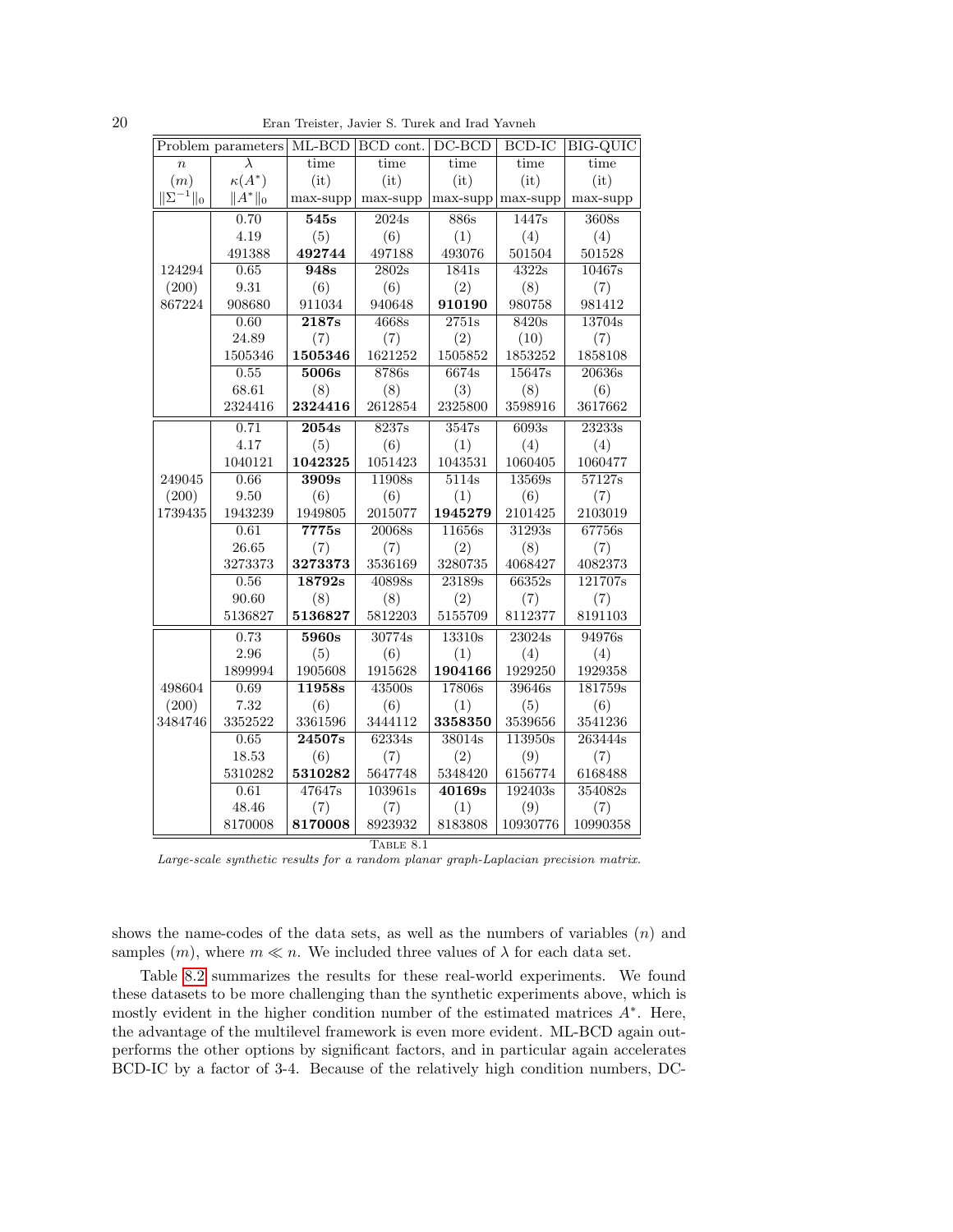Multilevel Sparse Optimization 21

| Problem parameters |                  | ML-BCD        | BCDcont.           | $DC-BCD$           | BCD-IC                   | BIG-QUIC           |                     |  |
|--------------------|------------------|---------------|--------------------|--------------------|--------------------------|--------------------|---------------------|--|
| Data               | $\boldsymbol{n}$ | $\lambda$     | time               | time               | time                     | time               | time                |  |
|                    | (m)              | $\kappa(A^*)$ | (it)               | (it)               | (it)                     | (it)               | (it)                |  |
|                    |                  | $  A^*  _0$   | $max$ -supp        | max-supp           | $max$ -supp $ max$ -supp |                    | $max$ -supp         |  |
|                    |                  | 0.73          | 183s               | 217s               | 406s                     | 429s               | 4328s               |  |
|                    |                  | 347.5         | (9)                | (7)                | (5)                      | (7)                | (11)                |  |
| $GSE-$             |                  | 237911        | 237911             | 240507             | 266567                   | 499361             | 776831              |  |
| 1898:              | 21775            | 0.70          | 243s               | 317s               | 1457s                    | 1017s              | 6502s               |  |
| Liver              | (182)            | 530.0         | (9)                | (7)                | (5)                      | (7)                | (13)                |  |
| cancer             |                  | 294285        | 294291             | 320019             | 1376909                  | 1148951            | 1265145             |  |
|                    |                  | 0.67          | $\overline{491s}$  | $\overline{585s}$  | 1811s                    | 2380s              | Not                 |  |
|                    |                  | 766.3         | (11)               | (8)                | (5)                      | (8)                | converged           |  |
|                    |                  | 346999        | 348839             | 362069             | 1045079                  | 1747431            | 1955983             |  |
|                    |                  | 0.75          | 62s                | 107s               | 101s                     | 133s               | 1184s               |  |
|                    |                  | 177           | (7)                | (7)                | (4)                      | (7)                | (6)                 |  |
| $GSE-$             |                  | 108895        | 108895             | 131497             | 109285                   | 168465             | 189639              |  |
| 20194:             | 22283            | 0.70          | $\overline{146s}$  | $\overline{237s}$  | $\overline{263s}$        | $\overline{329s}$  | 3556s               |  |
| <b>Breast</b>      | (278)            | 544           | (8)                | (8)                | (4)                      | (7)                | (11)                |  |
| cancer             |                  | 197809        | 197809             | 219671             | 233963                   | 460665             | 559571              |  |
|                    |                  | 0.65          | 360s               | 515s               | 1424s                    | 850s               | 11068s              |  |
|                    |                  | 1291          | (11)               | (8)                | (5)                      | (7)                | (18)                |  |
|                    |                  | 309665        | 311401             | 325839             | 839419                   | 718461             | 1454469             |  |
|                    |                  | 0.81          | $\overline{177s}$  | 494s               | 500s                     | $\overline{603s}$  | 8001s               |  |
|                    |                  | 220           | (6)                | (6)                | (4)                      | (6)                | (8)                 |  |
| GSE-               |                  | 328441        | 329531             | 379859             | 350591                   | 496529             | 640097              |  |
| 17951:             | 54675            | 0.78          | 494s               | 1258s              | 844s                     | 1347s              | 13807s              |  |
| Prostate           | (154)            | 381           | (7)                | (9)                | (2)                      | (6)                | (10)                |  |
| cancer             |                  | 538061        | 538061             | 559951             | 557277                   | 980713             | 1370869             |  |
|                    |                  | 0.75          | 1484s              | $\overline{2125s}$ | $\overline{3432s}$       | 4567s              | 30850s              |  |
|                    |                  | 669           | (8)                | (7)                | (4)                      | (6)                | (14)                |  |
|                    |                  | 805883        | 805883             | 823593             | 921863                   | 1633517            | 2644767             |  |
|                    |                  | 0.94          | $\overline{1472s}$ | 3333s              | 3353s                    | $\overline{6051s}$ | $\overline{67562s}$ |  |
|                    |                  | 44            | (7)                | (6)                | (3)                      | (8)                | (8)                 |  |
| GSE-               |                  | 1976582       | 1976582            | 2052722            | 2007554                  | 2804832            | 3092670             |  |
| 14322:             | 104702           | 0.92          | 4571s              | $\overline{7590s}$ | 8308s                    | 16794s             | 56089s              |  |
| Liver              | (76)             | 104           | (8)                | (6)                | (3)                      | (8)                | (11)                |  |
| cancer             |                  | 3394500       | 3394500            | 3514358            | 3403044                  | 5402144            | 6170556             |  |
|                    |                  | 0.90          | 14456s             | 19421s             | 21802s                   | 65674s             | 155671s             |  |
|                    |                  | 181           | (10)               | (7)                | (3)                      | (9)                | (15)                |  |
|                    |                  | 4972394       | 4972394            | 5168408            | 4999572                  | 11049268           | 10390290            |  |
|                    | TABLE 8.2        |               |                    |                    |                          |                    |                     |  |

Large-scale gene-expression analysis results

BCD does not perform as well as before, and is generally outperformed by BCDcont. In all cases, the accelerated versions outperformed BCD-IC and BIG-QUIC, because of the decreased support/free set during the solution process. As noted, smaller supports/free sets induce smaller Newton direction problems and faster solution of linear systems, in which each matrix-vector multiplication costs proportionally to the number of non-zeros in the matrix. By limiting the sparsity of the solution, the acceleration frameworks save significant computations and improve runtime substantially. Out of the three methods, ML-BCD is the most efficient one.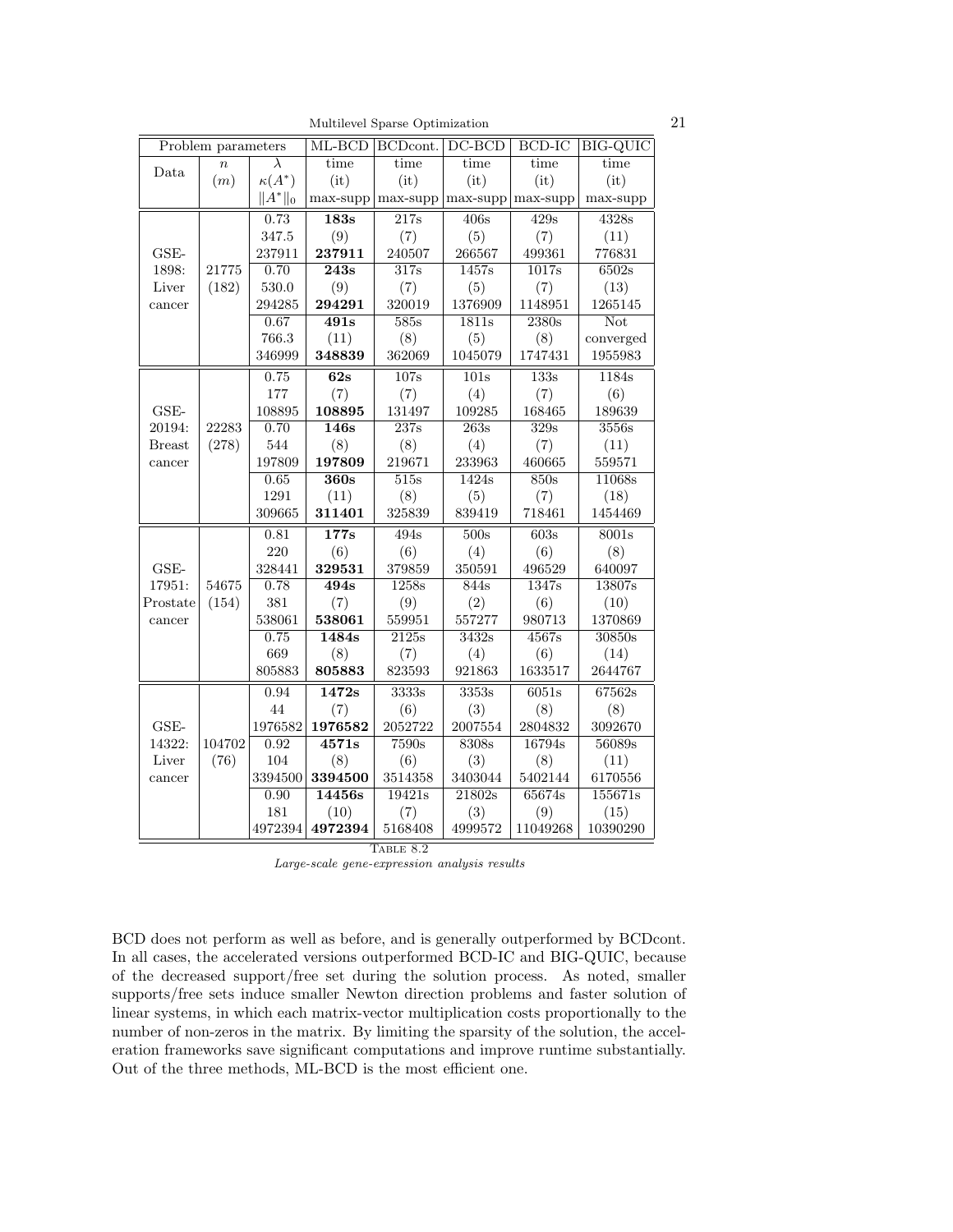9. Application of the multilevel framework to  $l_1$ -regularized logistic **regression.** In the next two sections we consider the  $l_1$ -regularized logistic regression problem. Logistic Regression is a popular classification method in the machine learning literature. Recently, a  $l_1$ -regularized version of the Logistic Regression problem was introduced to obtain a sparse model, and was shown to be less prone to overfitting [\[34\]](#page-25-22). Given a set of samples  $\{x_i\}_{i=1}^m \in \mathbb{R}^n$  and their respective labels  ${y_i}_{i=1}^m \in \{-1,+1\}$ , the l<sub>1</sub>-regularized Logistic Regression classifier is obtained by solving the following optimization problem<sup>[5](#page-21-0)</sup>:

<span id="page-21-1"></span>
$$
\min_{\mathbf{w}\in\mathbb{R}^n} L(\mathbf{w}) + \|\mathbf{w}\|_1 = \min_{\mathbf{w}\in\mathbb{R}^n} C \sum_{i=1}^m \log\left(1 + e^{-y_i \mathbf{x}_i^T \mathbf{w}}\right) + \|\mathbf{w}\|_1,\tag{9.1}
$$

where  $C$  is a regularization parameter that balances between the sparsity of the model and the loss function  $L(\mathbf{w})$ . By dividing this problem by C and setting  $\lambda = \frac{1}{C}$ , this problem gets the same form as [\(1.1\)](#page-0-0).

Many specialized iterative solvers for [\(9.1\)](#page-21-1) are available in the literature—see [\[51,](#page-26-10) [20,](#page-25-23) [52,](#page-26-11) [31,](#page-25-24) [21,](#page-25-25) [41\]](#page-25-26) and references therein. In this section we demonstrate that our multilevel framework can accelerate the existing solvers for this problem, and in particular, we focus on accelerating the methods [\[52\]](#page-26-11) and [\[51\]](#page-26-10). The method [\[52\]](#page-26-11) is a proximal Newton method, as generally described in Section [2,](#page-2-3) which restricts the Newton direction to a free set (similarly to Section [5.2\)](#page-11-3), and treats the Newton problem using Coordinate Descent. The CDN algorithm [\[51\]](#page-26-10) solves [\(9.1\)](#page-21-1) using a Coordinate Descent approach, where in each coordinate update, CDN solves a onedimensional proximal Newton problem with a one-dimensional line-search procedure. For these purposes, the methods require the gradient and Hessian terms of  $L(\mathbf{w})$ :

$$
\nabla L(\mathbf{w}) = C \sum_{i=1}^{m} \left( \tau(y_i \mathbf{x}_i^T \mathbf{w}) - 1 \right) y_i \mathbf{x}_i, \qquad \nabla^2 L(\mathbf{w}) = C X D X^T, \tag{9.2}
$$

where  $\tau(s) = \frac{1}{1+e^{-s}}$  is the derivative of the logistic loss function  $\log(1+e^{-s}), D \in$  $\mathbb{R}^{m \times m}$  is a diagonal matrix with elements  $D_{ii} = \tau(y_i \mathbf{x}_i^T \mathbf{w}) (1 - \tau(y_i \mathbf{x}_i^T \mathbf{w}))$ , and  $X \in$  $\mathbb{R}^{n \times m}$  is a matrix with all the data samples, i.e.,  $X = [\mathbf{x}_1, \dots, \mathbf{x}_m].$ 

To accelerate the convergence of the iterative methods above, we apply Algorithm [1](#page-4-1) using a hierarchy of supports as in [\(3.4\)](#page-4-2). Since the methods [\[52\]](#page-26-11) and [\[51\]](#page-26-10) have a restriction to a free set, we apply the same strategy for choosing  $C_1$  as in Section [7.](#page-15-1)

<span id="page-21-3"></span>10. Numerical results:  $l_1$ -regularized logistic regression. We compare between the performances of CDN [\[51\]](#page-26-10) and the newGLMNET [\[52\]](#page-26-11) and their accelerated versions denoted by an 'ML-' prefix. The stopping criterion of all methods, suggested by [\[52\]](#page-26-11), is  $\|\nabla^S L(\mathbf{w}^{(k)})\|_1 \leq \varepsilon \frac{\min(\#pos, \#neg)}{m} \|\nabla^S L(\mathbf{w}^{(1)})\|_1$ , where  $\#pos$  and  $\#neg$  are the number of positive and negative labels in the samples, and  $\nabla^{S}L(\mathbf{w})$  is the minimum norm subgradient. All the methods were implemented in  $C++$  based on the implementation in LIBLINEAR [\[14\]](#page-25-27). All the experiments were executed on a machine with 2 Intel Xeon<sup>[6](#page-21-2)</sup> E5-2699V3 2.30GHz processors with 36 cores, 128GB RAM, and Linux Cent-OS.

We use the data sets news20, gisette, webspam, rcv1, and epsilon with values for the regularizer C as reported in [\[52\]](#page-26-11). The  $\varepsilon$  value for news 20 dataset is 1e-4, and for

<span id="page-21-0"></span><sup>&</sup>lt;sup>5</sup>A bias term *b* can be added to the loss function. Therefore,  $\mathbf{x}_i^T \mathbf{w}$  is replaced with  $\mathbf{x}_i^T \mathbf{w} + b$  in the loss function and the optimization is held over w and b.

<span id="page-21-2"></span><sup>6</sup> Intel and Xeon are trademarks of Intel Corporation in the U.S. and/or other countries.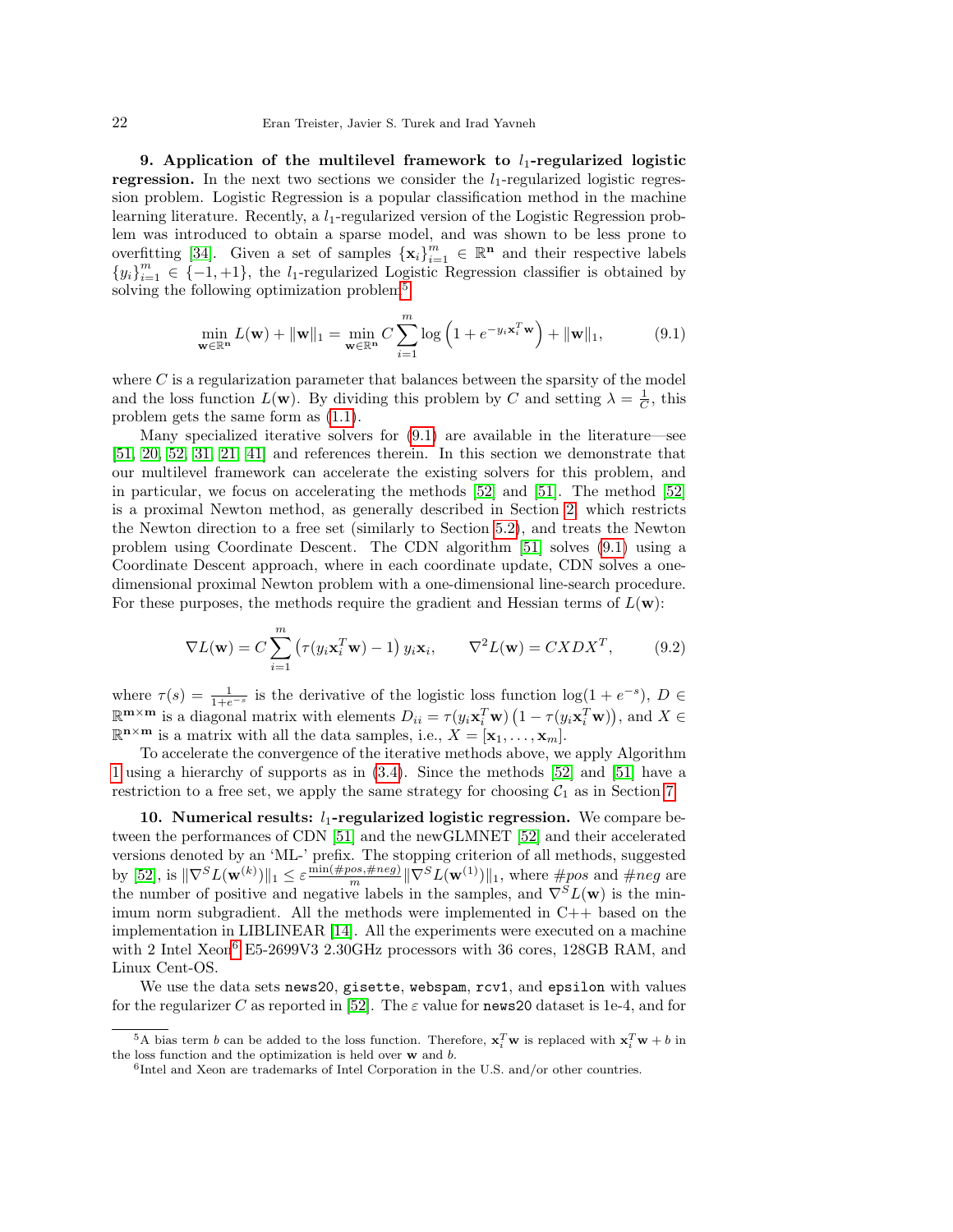| Problem parameters |                  |                      | nGLM            | $ML-nGLM$         | <b>CDN</b> | ML-CDN    |  |
|--------------------|------------------|----------------------|-----------------|-------------------|------------|-----------|--|
| Data               | $\boldsymbol{n}$ | C                    | time            | time              | time       | time      |  |
|                    | (m)              | $\ \mathbf{w}^*\ _0$ | $(\mathrm{it})$ | (it)              | (it)       | (it)      |  |
| news20             | 1355191          | 64                   | 3.52s           | 1.87s             | 16.31s     | 7.57s     |  |
|                    | (15997)          | 2792                 | (13)            | (7)               | (182)      | (9)       |  |
| rcv1               | 47236            | 4                    | 37.89           | 36.43             | 167.54     | 90.72     |  |
|                    | (541920)         | 10893                | (13)            | (14)              | (86)       | (19)      |  |
| webspam            | 16609143         | 64                   | 122.2           | 87.87             | 2228.4     | 532.0     |  |
|                    | (280000)         | 7914                 | (8)             | (1)               | (51)       | (1)       |  |
| epsilon            | 2000             | 0.5                  | 196.0           | 162.0             | 2933.6     | 1501.1    |  |
|                    | (400000)         | 1106                 | (13)            | (13)              | (139)      | $^{(35)}$ |  |
| gisette            | 5000             | 0.25                 | 1.44            | 0.92              | 19.89      | 3.76      |  |
|                    | (6000)           | 554                  | (10)            | $\left( 4\right)$ | (91)       | (7)       |  |
| <b>CONTRACTOR</b>  |                  |                      |                 |                   |            |           |  |

TABLE 10.1

Performance results for accelerating the solution of  $l_1$ -regularized logistic regression.

the other data sets it is 1e-3. For ML-newGLMNET, the number of coordinate descent iterations for the finest and mid-levels are selected small (one and two respectively), and on the coarsest level we allow up to five iterations.

Table [10](#page-21-3) summarizes the results of our experiments, where we present the timing results in seconds and the number of iterations in parentheses. The number of iterations for newGLMNET is for each proximal Newton update, for CDN accounts for updating all the variables (n one-dimensional proximal Newton problems), and for the accelerated methods accounts for the number of ML-cycles. To save space in Table [10,](#page-21-3) (ML-)newGLMNET is denoted by (ML-)nGLM.

The multilevel approach shows the best performance and runtime improvement for both methods in almost all cases. In some cases ML-CDN achieves a runtime reduction of factor 4 or 5 compared to CDN. This improvement comes from saving several iterations until it achieves a support size comparable to that of the true solution. This fact is reflected in the number of iterations of ML-CDN compared to those of CDN. The reductions in runtime for ML-newGLMNET are more limited, as newGLMNET usually converges in a few iterations. In particular, in the dataset rcv1, the support of the solution concentrates  $88\%$  of the non-zeros in the matrix  $X$ , and the multilevel acceleration is unable to save computations. Still, the number of iterations is reduced or is similar, while the runtime decreases by up to 45%.

11. Conclusions. In this work we present a multilevel framework for solving  $l_1$  regularized sparse optimization problems. To solve such problems efficiently, we take advantage of the expected sparseness of the solution. A multilevel hierarchy of problems of similar type is created and traversed in order to accelerate the optimization process. This framework is then applied for solving the sparse inverse covariance estimation and the  $l_1$ -regularized Logistic Regression problems. The former is challenging especially for large-scale data sets, due to time and memory limitations. In this case, the multilevel framework enables an incremental construction of the solution in the number of non-zeros and avoids rather dense iterates. The biggest advantage of our framework is observed when the problem is hard to solve (lower regularization parameter, higher condition number).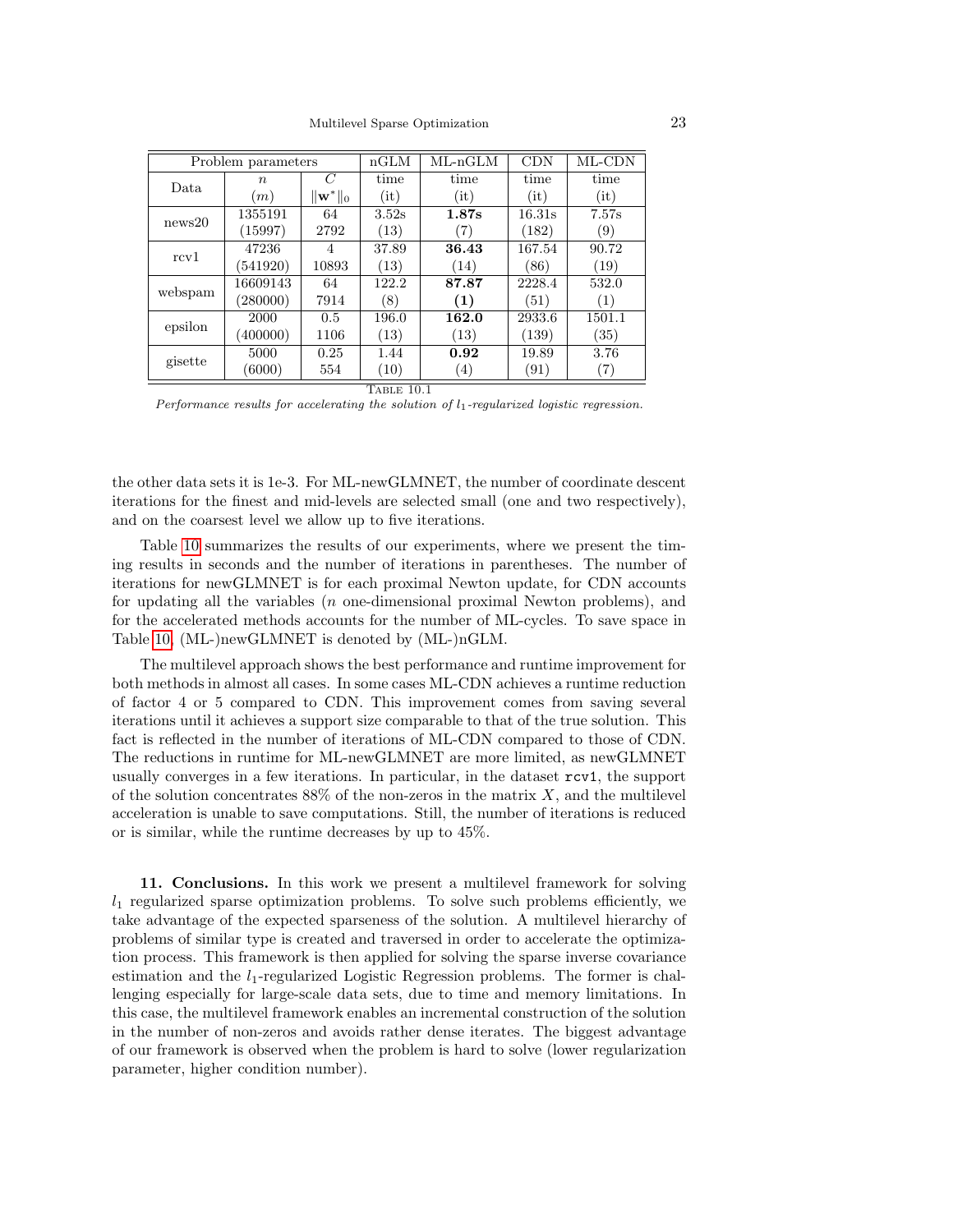12. Acknowledgements. The authors would like to thank Ms. Aviva Herman for her technical contribution.

## Appendix A. Supplementary material for BCD-IC.

<span id="page-23-0"></span>A.1. Computing the Linesearch Matrices. In this section we describe how to calculate the matrices  $B_i$  in [\(6.7\)](#page-14-1) efficiently, using the matrices  $W_{I_j}$  and  $W_{N_j}$  that are computed before the linesearch procedure (See Algorithm [2\)](#page-14-3). These matrices can be computed very efficiently using properties of the Schur complement, avoiding the computational burden of solving large linear systems involving the sub-matrix  $A_{22}$ .

First,  $B_0$  is readily available by inverting a small  $|I_j| \times |I_j|$  matrix. Denoting  $A^{-1} = W$ , and following Schur complement for the partitioning [\(6.4\)](#page-14-4), we have

$$
W_{11} = (A_{11} - A_{12}A_{22}^{-1}A_{21})^{-1}.
$$
\n(A.1)

Therefore, since the indices partitioned as '1' are those in  $I_j$ , then

$$
B_0 = W_{11}^{-1} \tag{A.2}
$$

is available as part of  $W_{I_j}$ , with little effort of inverting the small  $W_{11}$ . Second, we also have

<span id="page-23-2"></span>
$$
W_{21} = -A_{22}^{-1} A_{21} W_{11}.
$$
 (A.3)

Then,  $B_1$  is also available as  $B_1 = \Delta_{11} + T + T^T$ , where  $\Delta$  denotes  $\Delta_j$  and

<span id="page-23-3"></span>
$$
T = -\Delta_{21}^T A_{22}^{-1} A_{21} = \Delta_{12} W_{21} B_0.
$$
 (A.4)

The latter is available since  $W_{21}$  is again a part of  $W_{I_j}$ .

For  $B_2 = -\Delta_{12} A_{22}^{-1} \Delta_{21}$ , we only need  $A_{22}^{-1}$  in the block that correspond to  $N_j$ . That is because  $\Delta_{21}$ , for example, is non-zero only in the rows that correspond to  $N_j$ . Following Schur complement we have

$$
W_{22} = A_{22}^{-1} - A_{22}^{-1} A_{21} W_{11} A_{12} A_{22}^{-1}, \tag{A.5}
$$

and after plugging in [\(A.2\)](#page-1-0), [\(A.3\)](#page-23-2) and considering symmetry, we get

$$
A_{22}^{-1} = W_{22} - W_{21}B_0W_{21}^T.
$$
\n(A.6)

Now, we need the values of this matrix only at the block that corresponds to the columns and rows in  $N_i$  (an  $N_i \times N_j$  matrix). These, again are available from the computation of  $W_{N_j}$ . Given this matrix, we compute

$$
B_2 = \Delta_{12}^T W_{22} \Delta_{21} + \left[ \Delta_{12}^T W_{21} \right] B_0 \left[ W_{21}^T \Delta_{21} \right], \tag{A.7}
$$

where the matrix  $\Delta_{12}^T W_{21}$  in brackets is computed also for [\(A.4\)](#page-23-3).

<span id="page-23-1"></span>A.2. Reducing matrix inversions in BCD-IC for a given support. In this section we show how to efficiently calculate the rows of  $W_{I_j} = (A^{-1})_{I_j}$  which are used in a BCD-IC update for a block  $I_j \subset \{1, ..., n\}$ , restricted to a given sparse support C. Define the "C-neighborhood" of  $I_j$  as

$$
N_j^{\mathcal{C}} = \{i : \exists k \notin I_j : (i,k) \in \mathcal{C}\}.
$$
 (A.8)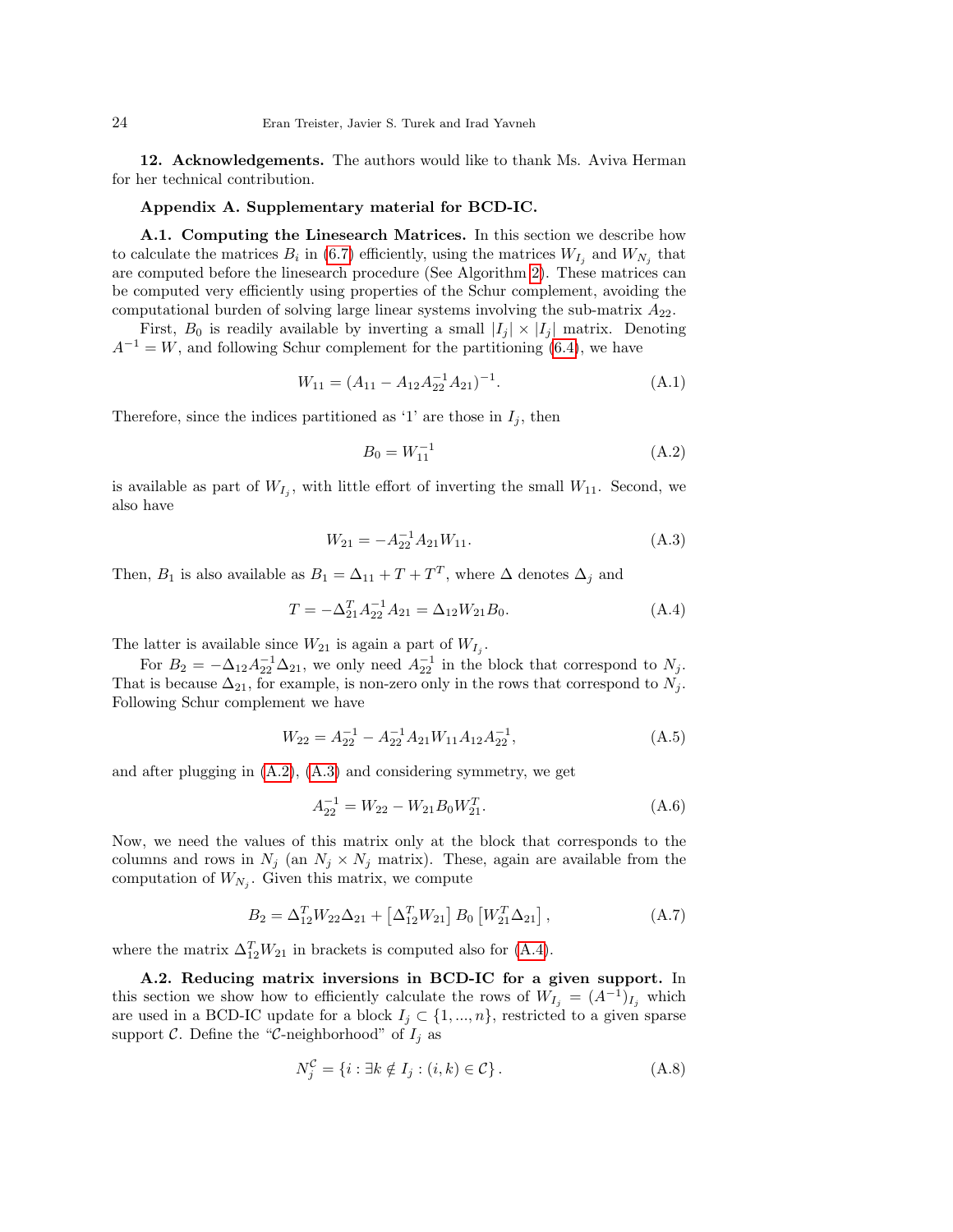Assume that we calculate  $W_{N_j^{\mathcal{C}}}$ , the columns of  $A^{-1}$  that are in  $N_j^{\mathcal{C}}$ . Now, the rows of  $W_{I_j}$  that are needed for BCD-IC are those in  $I_j \cup N_j^{\mathcal{C}}$  because these are the only rows of  $W_{I_j}$  that are necessary for computing the objective and gradient of [\(6.1\)](#page-12-1). Since those  $N_j^{\mathcal{C}}$  rows are available in  $W_{N_j^{\mathcal{C}}}$  from symmetry, we only need the full block  $W_{I_jI_j}$ to have all the needed rows.

Recall the partitioning [\(6.4\)](#page-14-4), where the blocks denoted by '1' correspond to  $I_i$ and those denoted by '2' correspond to  $\{1, ..., n\} \setminus I_j$ . Following the Schur complement property [\(A.3\)](#page-23-2), we are able to compute the term

<span id="page-24-13"></span>
$$
K = A_{12}W_{21} = -A_{12}A_{22}^{-1}A_{21}W_{11},
$$
\n(A.9)

using the previously computed  $W_{N_{j}^{\mathcal{C}}}$ . This is not immediate, as  $W_{21}$  is a sub-matrix of  $W_{I_j}$ . However, following symmetry we have the rows of  $W_{21}$  that correspond to indices in  $\mathcal{N}_j^{\mathcal{C}}$  in  $W_{N_j^{\mathcal{C}}}$ , and because  $A_{12}$  has non-zeros only in those columns, the other rows of  $W_{21}$  are multiplied by 0 and are not necessary for  $(A.9)$ .

Now, using the known matrix  $K$ , we compute  $W_{11}$  without solving linear systems. By inverting  $(A.1)$  and multiplying by  $W_{11}$  from the right we get

$$
I = A_{11}W_{11} + K,\tag{A.10}
$$

where K is defined in [\(A.9\)](#page-24-13) and I denotes the identity matrix of size  $|I_j| \times |I_j|$ . This helps us compute  $W_{11} = A_{11}^{-1}(I - K)$  with little effort, assuming the block  $I_j$  is small.

## REFERENCES

- <span id="page-24-11"></span>[1] L. Armijo, Minimization of functions having lipschitz continuous first partial derivatives., Pacific Journal of Mathematics, 16 (1966), pp. 1–3.
- <span id="page-24-9"></span>[2] O. Banerjee, L. El Ghaoui, and A. d'Aspremont, Model selection through sparse maximum likelihood estimation for multivariate gaussian or binary data, J. of Machine Learning Research, 9 (2008), pp. 485–516.
- <span id="page-24-8"></span>[3] O. Banerjee, L. El Ghaoui, A. d'Aspremont, and G. Natsoulis, Convex optimization techniques for fitting sparse gaussian graphical models, in Proceedings of the 23rd ICML, ACM, 2006, pp. 89–96.
- <span id="page-24-3"></span>[4] J. Bilmes, Factored sparse inverse covariance matrices, in Proceedings of the IEEE International Conference on Acoustics, Speech, and Signal Processing (ICASSP), vol. 2, 2000, pp. II1009–II1012 vol.2.
- <span id="page-24-7"></span>[5] J. M. Bioucas-Dias and M. A. Figueiredo, A new twist: two-step iterative shrinkage/thresholding algorithms for image restoration, Image Processing, IEEE Transactions on, 16 (2007), pp. 2992–3004.
- <span id="page-24-2"></span>[6] E. CANDES AND M. B. WAKIN, An introduction to compressive sampling, IEEE Signal Processing Magazine, (March 2008), pp. 21–30.
- <span id="page-24-10"></span>[7] A. D'ASPREMONT, O. BANERJEE, AND L. EL GHAOUI, First-order methods for sparse covariance selection, SIAM Journal on Matrix Analysis and App., 30 (2008), pp. 56–66.
- <span id="page-24-5"></span>[8] I. DAUBECHIES, M. DEFRISE, AND C. DE MOL, An iterative thresholding algorithm for linear inverse problems with a sparsity constraint, Communications on pure and applied mathematics, 57 (2004), pp. 1413–1457.
- <span id="page-24-12"></span>[9] A. P. Dempster, Covariance selection, Biometrics, (1972), pp. 157–175.
- <span id="page-24-4"></span>[10] A. DOBRA, C. HANS, B. JONES, J. NEVINS, G. YAO, AND M. WEST, Sparse graphical models for exploring gene expression data, Journal of Multivariate Analysis, 90 (2004), pp. 196 – 212. Special Issue on Multivariate Methods in Genomic Data Analysis.
- <span id="page-24-1"></span>[11] D. L. Donoho, *Compressed sensing*, IEEE Trans. Inf. Theory, 52 (2006), pp. 1289–1306.
- <span id="page-24-0"></span>[12] M. Elad, Sparse and redundant representations: from theory to applications in signal and image processing, Springer, 2010.
- <span id="page-24-6"></span>[13] M. ELAD, B. MATALON, AND M. ZIBULEVSKY, Coordinate and subspace optimization methods for linear least squares with non-quadratic regularization, Appl. Comput. Harmon. Anal., 23 (2007), pp. 346–367.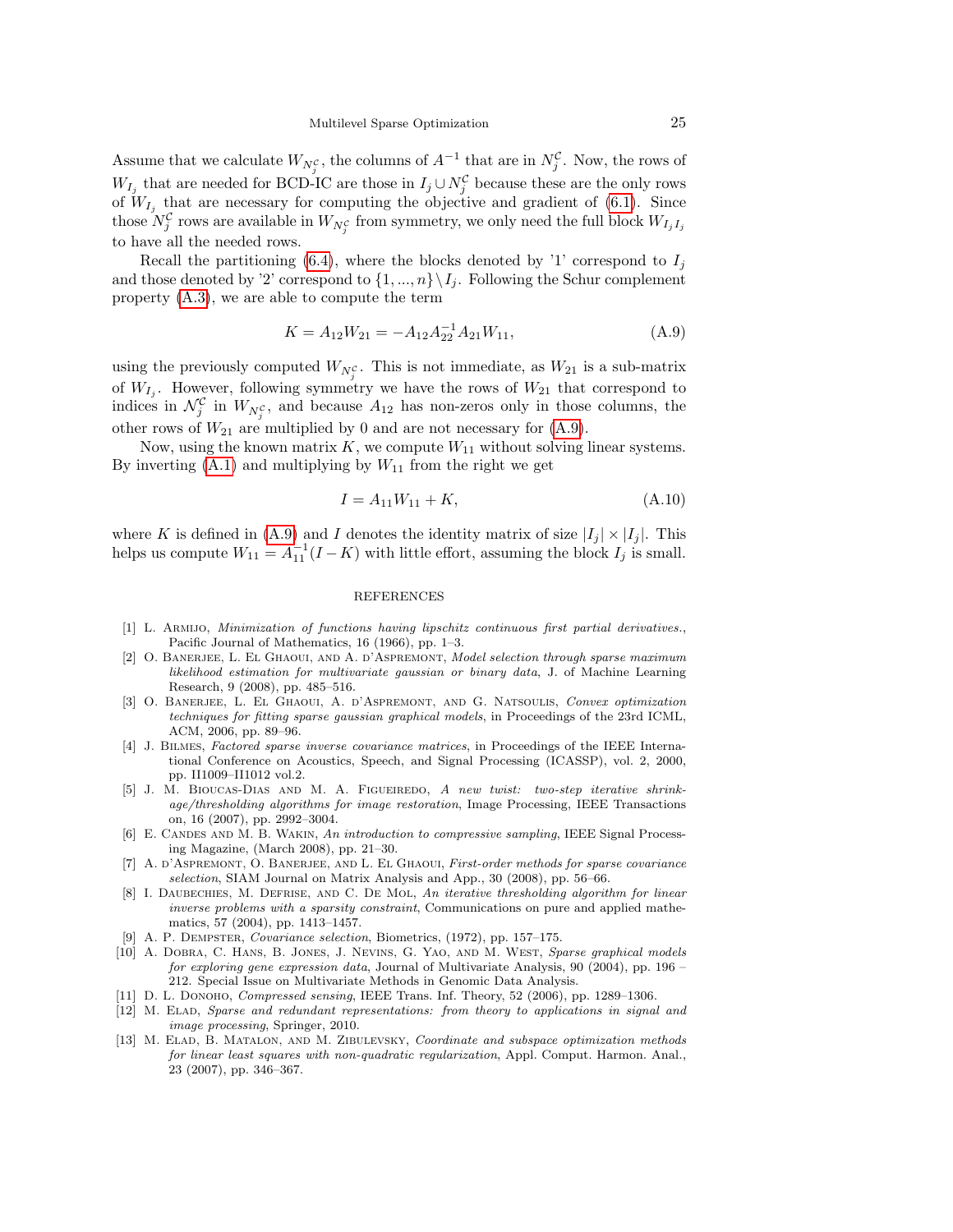- <span id="page-25-27"></span>[14] R.-E. Fan, K.-W. Chang, C.-J. Hsieh, X.-R. Wang, and C.-J. Lin, Liblinear: A library for large linear classification, Journal of Machine Learning Research, 9 (2008), pp. 1871–1874.
- <span id="page-25-1"></span>[15] M. FIGUEIREDO AND R. NOWAK, An em algorithm for wavelet-based image restoration, IEEE Trans. Signal Process., 12 (2003), pp. 906–916.
- <span id="page-25-3"></span>[16] M. FIGUEIREDO, R. NOWAK, AND S. J. WRIGHT, *Gradient projection for sparse reconstruction:* Application to compressed sensing and other inverse problems, IEEE J. Selected Topics Signal Process., 1 (2007), pp. 586–597.
- <span id="page-25-18"></span>[17] R. FLETCHER, Practical methods of optimization wiley, (1987).
- <span id="page-25-4"></span>[18] J. FRIEDMAN, T. HASTIE, H. HÖFLING, R. TIBSHIRANI, ET AL., Pathwise coordinate optimization, The Annals of Applied Statistics, 1 (2007), pp. 302–332.
- <span id="page-25-8"></span>[19] J. FRIEDMAN, T. HASTIE, AND R. TIBSHIRANI, Sparse inverse covariance estimation with the graphical lasso, Biostatistics, 9 (2008), pp. 432–441.
- <span id="page-25-23"></span>[20] J. FRIEDMAN, T. HASTIE, AND R. TIBSHIRANI, Regularization paths for generalized linear models via coordinate descent, Journal of Statistical Software, 33 (2010), pp. 1–22.
- <span id="page-25-25"></span>[21] A. GENKIN, D. D. LEWIS, AND D. MADIGAN, Large-scale bayesian logistic regression for text categorization, Technometrics, 49 (2007), pp. 291–304.
- <span id="page-25-9"></span>[22] D. Guillot, B. Rajaratnam, B. T. Rolfs, A. Maleki, and I. Wong, Iterative thresholding algorithm for sparse inverse covariance estimation, NIPS, Lake Tahoe CA, (2012).
- <span id="page-25-15"></span>[23] J. HONORIO AND T. S. JAAKKOLA, Inverse covariance estimation for high-dimensional data in linear time and space: Spectral methods for riccati and sparse models, in Proc. of the 29th Conference on UAI, 2013.
- <span id="page-25-10"></span>[24] C.-J. Hsieh, I. Dhillon, P. Ravikumar, and A. Banerjee, A divide-and-conquer method for sparse inverse covariance estimation, in NIPS 25, 2012, pp. 2339–2347.
- <span id="page-25-11"></span>[25] C.-J. HSIEH, M. A. SUSTIK, I. DHILLON, P. RAVIKUMAR, AND R. POLDRACK, Big & Quic: Sparse inverse covariance estimation for a million variables, in NIPS 26, 2013, pp. 3165– 3173.
- <span id="page-25-12"></span>[26] C.-J. HSIEH, M. A. SUSTIK, I. S. DHILLON, AND P. RAVIKUMAR, Quic: Quadratic approximation for sparse inverse covariance estimation, Journal of Machine Learning Research, 15 (2014), pp. 2911–2947.
- <span id="page-25-17"></span>[27] H. Huang, E. Haber, and L. Horesh, Optimal estimation of l1 regularization prior from a regularized empirical bayesian risk standpoint, Inverse Problems and Imaging, (2013).
- <span id="page-25-0"></span>[28] S. Huang, J. Li, L. Sun, J. Liu, T. Wu, K. Chen, A. Fleisher, E. Reiman, and J. Ye, Learning brain connectivity of alzheimer's disease from neuroimaging data, in Advances in Neural Information Processing Systems 22, Y. Bengio, D. Schuurmans, J. Lafferty, C. Williams, and A. Culotta, eds., Curran Associates, Inc., 2009, pp. 808–816.
- <span id="page-25-2"></span>[29] F. M. Jean-Luc Starck, Mai K. Nguyen, Wavelets and curvelets for image deconvolution: a combined approach, Signal Process., 83 (2003), pp. 2279–2283.
- <span id="page-25-21"></span>[30] G. KARYPIS AND V. KUMAR, A fast and high quality multilevel scheme for partitioning irregular graphs, SIAM Journal on Scientific Computing, 20 (1998), pp. 359–392.
- <span id="page-25-24"></span>[31] K. KOH, S.-J. KIM, AND S. BOYD, An interior-point method for large-scale l1-regularized logistic regression, J. Mach. Learn. Res., 8 (2007), pp. 1519–1555.
- <span id="page-25-7"></span>[32] J. D. LEE, Y. SUN, AND M. A. SAUNDERS, Proximal newton-type methods for minimizing composite functions, SIAM Journal on Optimization, 24 (2014), pp. 1420–1443.
- <span id="page-25-13"></span>[33] R. MAZUMDER AND T. HASTIE, Exact covariance thresholding into connected components for large-scale graphical lasso, Journal of Machine Learning Research, 13 (2012), pp. 781–794.
- <span id="page-25-22"></span>[34] A. Y. NG, Feature selection, l1 vs. l2 regularization, and rotational invariance, in Proceedings of the Twenty-first International Conference on Machine Learning, ICML '04, New York, NY, USA, 2004, ACM, pp. 78–.
- <span id="page-25-14"></span>[35] P. A. OLSEN, F. ÖZTOPRAK, J. NOCEDAL, AND S. J. RENNIE, Newton-like methods for sparse inverse covariance estimation., in NIPS 25, 2012, pp. 764–772.
- <span id="page-25-6"></span>[36] P. Parpas, D. Luong, D. Rueckert, and B. Rustem, A multilevel proximal algorithm for large scale composite convex optimization. Submitted, March, 2014.
- <span id="page-25-16"></span>[37] S. RAVISHANKAR AND Y. BRESLER, Learning doubly sparse transforms for images, Image Processing, IEEE Transactions on, 22 (2013), pp. 4598–4612.
- <span id="page-25-19"></span>[38] H. RUE AND L. HELD, *Gaussian Markov Random Fields: Theory and Applications*, vol. 104 of Monographs on Statistics and Applied Probability, Chapman & Hall, London, 2005.
- <span id="page-25-20"></span>[39] Y. SAAD, Iterative methods for sparse linear systems,  $2^{nd}$  edition, SIAM, 2003.
- <span id="page-25-5"></span>[40] S. Sardy, A. G. Bruce, and P. Tseng, Block coordinate relaxation methods for nonparametric signal denoising with wavelet dictionaries, Comput. Graph. Statist., 9 (2000), pp. 361–379.
- <span id="page-25-26"></span>[41] S. Shalev-Shwartz and A. Tewari, Stochastic methods for l1 regularized loss minimization, in Proceedings of the 26th Annual International Conference on Machine Learning, ICML '09, New York, NY, USA, 2009, ACM, pp. 929–936.